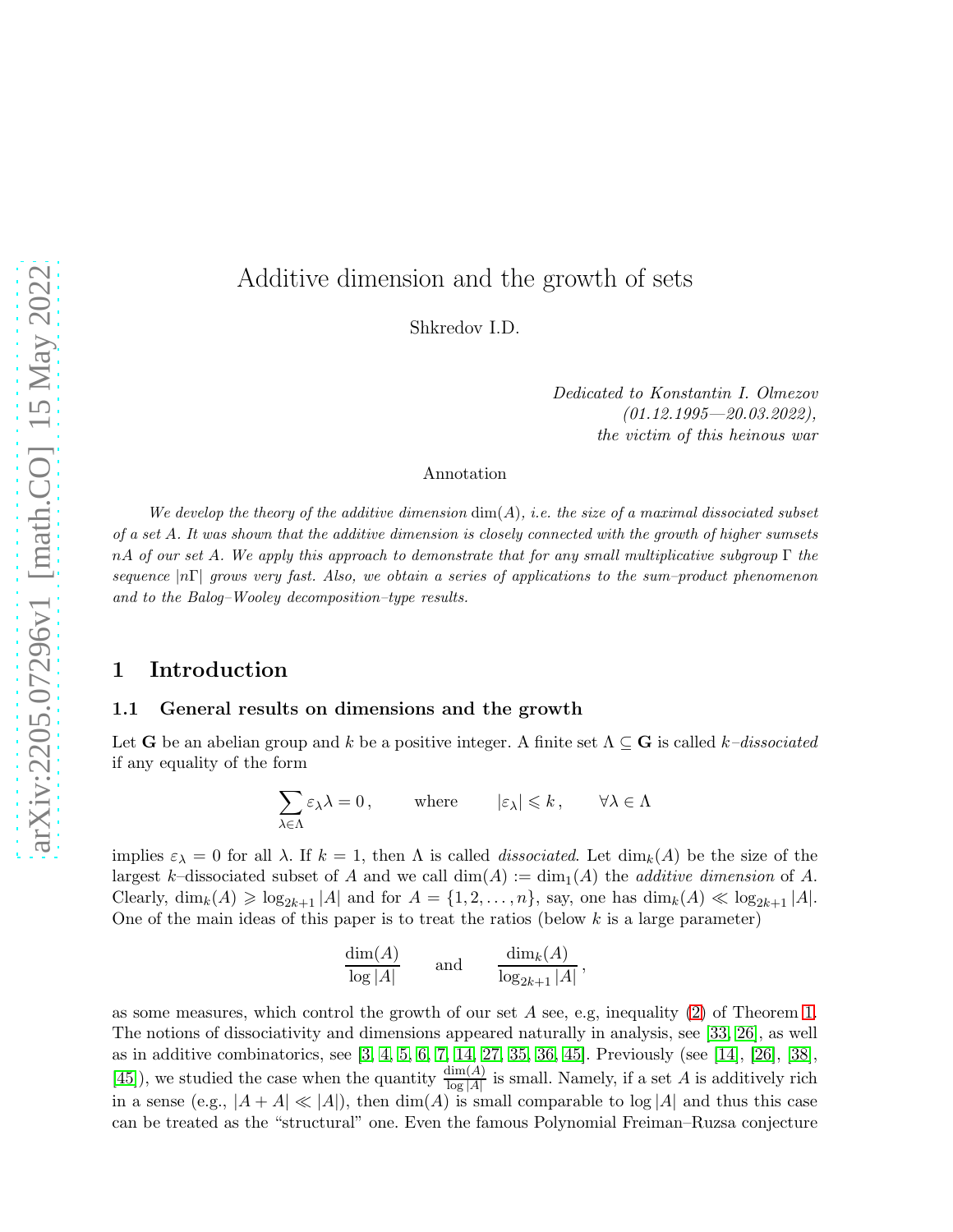[\[21\]](#page-37-1) from the structural theory of sets addition demands about the possibility to find a large subset  $A_*$  of any set A with small  $|A + A|$  such that  $A_*$  has small dimension dim $(A_*)$ .

In this paper we consider the opposite situation, studying the case when  $\dim(A)$  is *large*. Moreover, instead of developing the theory of sets with small sumset  $|A + A|$  we are interested in higher sumsets  $nA$  for large n. We show that the additive dimension controls higher sumsets, as well as higher energies (see rigorous formulation in Section [2\)](#page-5-0). This phenomenon continues the classical line of additive combinatorics which is connected with the Freiman Lemma [\[19\]](#page-37-2), [\[46,](#page-39-1) Lemma 5.13] (also, see recent achievements in [\[47\]](#page-39-2)). Nevertheless, in the Freiman Lemma we have another dimension, which is defined in terms Freiman's isomorphisms, see [\[46,](#page-39-1) Section 5.3].

Our basic setting is the following. For any set  $A \subseteq G$  consider the growing sequence

<span id="page-1-2"></span>
$$
|A| \leqslant |2A| \leqslant \ldots \leqslant |nA| \leqslant \ldots \tag{1}
$$

For example, if one takes a set A with small doubling, then sequence  $(1)$  is somehow trivial: all sets  $nA$  have comparable sizes with A. In general, sequence [\(1\)](#page-1-2) can be rather complex. Our first result (it is a combination of Lemmas [18,](#page-11-0) [20](#page-12-0) below) shows that any set A has three stages of its "life", i.e. there are three basic lower bounds for the sequence  $|nA|$  in terms of some dimensions (and it is possible that A does not grow at each stage).

**Theorem 1** Let **G** be an abelian group and  $A \subseteq G$  be a set. Then there is an absolute constant  $C > 0$  such that for any n with  $n \leq C^{-1} \log |A|$  one has

<span id="page-1-0"></span>
$$
|nA| \geq |A| \cdot \left(\frac{\dim(A)}{C \log|A|}\right)^{n-1} . \tag{2}
$$

Now if  $C^{-1} \log |A| \leq n \leq \dim(A)/4$ , then

<span id="page-1-3"></span>
$$
|nA| \geqslant \left(\frac{\dim(A)}{4n}\right)^{n-1}.
$$
\n(3)

Finally, for  $k = \dim(A) \log \dim(A)$  one has

<span id="page-1-1"></span>
$$
|\dim_k^2(A)\log \dim_k(A) A| \ge \exp(C^{-1} \dim_k(A) \cdot \log \dim_k(A)). \tag{4}
$$

Thus any set A grows if there is a nontrivial lower bound for  $\dim(A)$ , see stages [\(2\)](#page-1-0) and [\(3\)](#page-1-3). After that further growth is possible if for a certain k another dimension  $\dim_k(A)$  can be estimated non–trivially in a sense, see bound [\(4\)](#page-1-1), as well as Lemma [14,](#page-9-0) where the estimate  $\dim_k(A) \cdot \log(k \dim_k(A)) \gg \dim(A)$  was obtained.

Our second structural result allows us to describe all sets such that sequence [\(1\)](#page-1-2) stops after some steps in a sense that  $|nA| \ll_n |A|^C$  for a certain constant  $C \geq 1$ . This is an important class of sets and previously the author considered in detail just the case  $n = 2$ , i.e. the family of sets A with  $|nA| \ll_n |2A|$  (we mention paper [\[39\]](#page-38-6) as the first one in this direction). Combining Corollary [22](#page-14-0) and Theorem [28](#page-18-0) below, we obtain the following result. Given a set  $A = \{a_1, \ldots, a_n\} \subseteq \mathbf{G}$ , recall that the combinatorial cube  $Q(A)$  is  $\{0,1\} \cdot a_1 + \cdots + \{0,1\} \cdot a_n$ .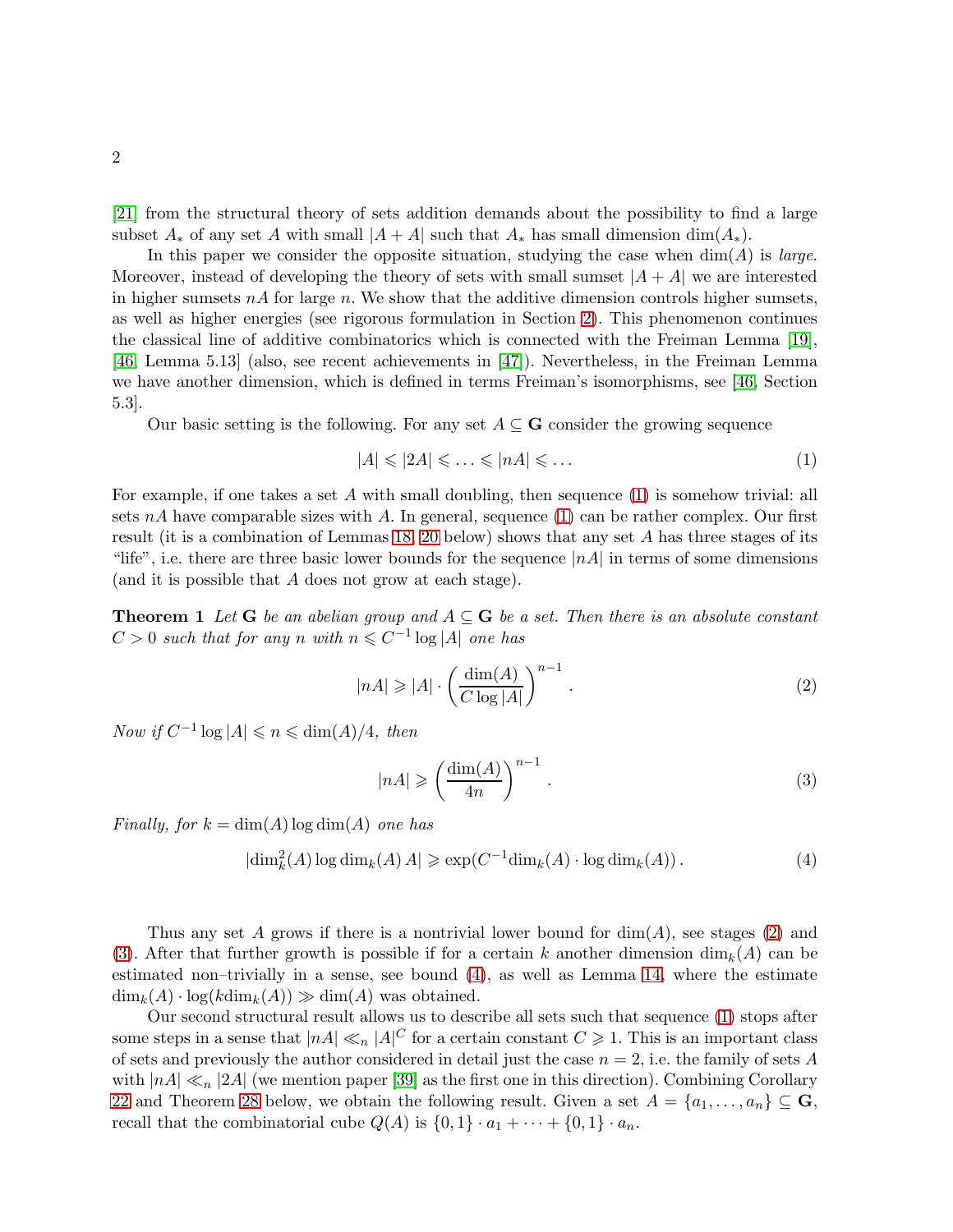**Theorem 2** Let R be a ring,  $A \subseteq \mathcal{R}$  be a set,  $k = \dim(A) \log \dim(A)$ ,  $K \geq 1$  be a real number and  $\Lambda_k$  be a maximal k–dissociated subset of A. Suppose that all numbers  $j \in [k]$  are invertible in R.

- 1a. If  $|nA| \leqslant |A|^K$  for  $n \ll K^2 \log^2 |A| \log(K \log |A|)$ , then  $\dim_k(A) \ll K \log |A| / \log(K \log |A|)$ .
- 1b. Now suppose that  $\dim_k(A) \leq K \log |A| / \log(K \log |A|)$ . Then  $|nA| = |A|^{O(K)}$  for all  $n =$  $\dim^{O(1)}(A)$ .
- 2a. Further if  $\dim_k(A) \leqslant K \dim(A) / \log \dim(A)$ , then  $\dim(Q(\Lambda_k)) \ll K \dim(A)$ .
- 2b. If  $\dim(Q(\Lambda_k)) \leq K \dim(A)$ , then  $\dim_k(A) \ll K \dim(A) / \log \dim(A)$ .

Thus, roughly speaking, we have the following equivalencies

$$
|nA| \leqslant |A|^K \,, \forall n \leqslant \dim^{O(1)}(A) \quad \text{iff} \quad \dim_k(A) \sim_K \frac{\log|A|}{\log\log|A|} \quad \text{iff} \quad \dim(Q(\Lambda_k)) \sim_K \dim(A) \,,
$$

where  $k = \dim(A) \log \dim(A)$ , and hence A has a very strong additive structure if  $\dim_k(A) \sim_K$  $\log|A|$  $\frac{\log|A|}{\log\log|A|}$ , i.e. if  $\dim_k(A)$  is rather small. This description of additively rich sets in terms of  $\dim_k(A)$  seems to be new.

In our next Section [4](#page-19-0) and, partially, in Section [5,](#page-24-0) we develop this approach and obtain several relations between further variants of additive dimensions and another quantity, which is connected with the higher sumsets (namely, the quantity  $T_k(A)$  see formula [\(6\)](#page-3-0) below or Section [2\)](#page-5-0). These results are applied in the rest of the paper and we formulate just a simple consequence of Theorem [30](#page-20-0) below.

<span id="page-2-1"></span>**Theorem 3** Let **G** be an abelian group,  $A \subseteq G$  be a set,  $\dim(A) := M \log |A|$ .

- 1. Then there is m,  $\log |A|/\log M \ll m \leq \dim(A)/2$  such that  $\mathsf{T}_m(A) \gg |A|^{2m} \exp(-\Omega(\dim(A))).$
- 2. On the other hand, for any m such that  $\log |A|/\log M \ll m \leq \dim(A)/2$  there exists a set  $A_* \subseteq A$  with  $\mathsf{T}_m(A_*) \geqslant 2^{-m} \mathsf{T}_m(A)$  and  $\dim(A_*) \leqslant \exp(O(M \log M)) \cdot \log |A|$ .

### 1.2 Applications

We now describe some applications, which can be obtained via this method.

Multiplicative subgroups in the prime field is a classical theme of number theory see, e.g., book [\[26\]](#page-38-1). Basis properties of subgroups were studied in [\[8,](#page-37-3) [25,](#page-38-7) [26,](#page-38-1) [39\]](#page-38-6) and in many other papers. For example, in [\[25,](#page-38-7) Theorems 2,5] the following result was obtained.

**Theorem 4** Let p be a prime number,  $\varepsilon \in (0,1)$  be a real number,  $\Gamma < \mathbb{F}_p^*$  be a multiplicative  $subgroup, |\Gamma| \geqslant \frac{\log(p/|\Gamma|)}{(\log(\log(p/|\Gamma|)+$  $\frac{\log(p/\vert 1\vert)}{(\log(\log(p/\vert \Gamma\vert)+1))^{1-\varepsilon}}.$  Then

<span id="page-2-0"></span>
$$
n\Gamma = \mathbb{F}_p, \qquad \text{where} \qquad n = O_{\varepsilon}(\log^{2+\varepsilon}(p/|\Gamma|)). \tag{5}
$$

On the other hand, there are infinitely many primes p and  $\Gamma < \mathbb{F}_p^*$  such that  $n\Gamma \neq \mathbb{F}_p$ , provided  $n = O(\log(p/|\Gamma|))$  if  $|\Gamma| \geqslant \log(p/|\Gamma|)$ , and

 $n = O(\log^{1-\varepsilon}(p/|\Gamma|))$  if  $|\Gamma| \geqslant \log^C(p/|\Gamma|)$  for any constant  $C \geqslant 1$ .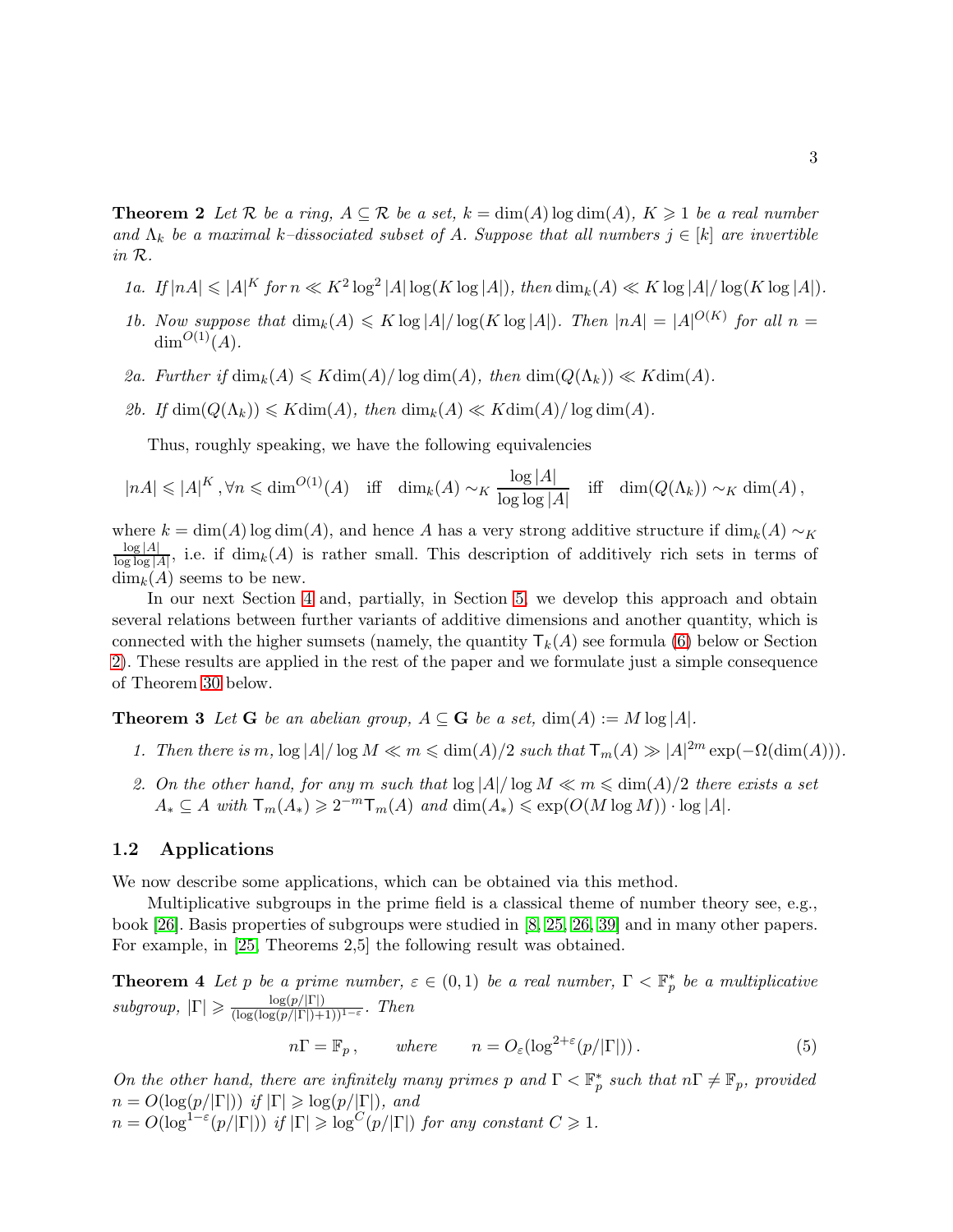Theorem [4](#page-2-0) gives an affirmative answer to a question of Heilbronn, see [\[24\]](#page-37-4). As Konyagin writes in [\[25\]](#page-38-7) the conjectured upper bound for n in [\(5\)](#page-2-0) is, probably,  $n = O_{\varepsilon}(\log^{1+\varepsilon}(p/|\Gamma|)).$ 

In a natural way, studying multiplicative subgroups Γ, the authors of papers  $[8, 25, 26, 39]$  $[8, 25, 26, 39]$  $[8, 25, 26, 39]$  $[8, 25, 26, 39]$ applied upper bounds for exponential sums over such subgroups. For example, the upper bound for the Fourier coefficients of Γ, which allows to obtain Theorem [4](#page-2-0) is sharp in a sense but as we have said before the number  $n$  can be probably decreased. In our approach we do not use this machinery, connected with exponential sums, but rather good lower bounds for some additive dimensions of Γ. Let us formulate our result, see Corollaries [40,](#page-28-0) [41](#page-28-1) of Section [5.](#page-24-0)

**Theorem 5** Let p be a prime number and  $\Gamma < \mathbb{F}_p^*$  be a multiplicative subgroup.

- 1. Suppose that  $\varphi(|\Gamma|) \log |\Gamma| \geqslant \log p$  and  $|\Gamma| \leqslant (\log p)^C$ , where  $C \geqslant 1$  is an absolute constant. Then there is  $n = O(\log^2 p / \log \log p)$  such that  $|n\Gamma| \geq p^{\Omega(1/C)}$ .
- <span id="page-3-2"></span>2. Further if  $|\Gamma| \leqslant \log p$ , then for  $n = O(\varphi^2(|\Gamma|) \log |\Gamma|)$  one has  $|n\Gamma| \geqslant \exp(\log |\Gamma| \cdot \Omega(\min\{\varphi(|\Gamma|), \frac{\log p}{\log \log n})\})$  $\frac{\log p}{\log \log p}\})$ ).

Thus, say, for  $|\Gamma| \gg \log p \cdot \frac{\log \log \log p}{\log \log p}$  $\frac{g \log \log p}{\log \log p}$  we obtain  $|n\Gamma| \gg p^c$  for a certain absolute constant  $c > 0$  and  $n = O(\log^2 p/\log \log p)$ . Actually, we show that the sequence  $n\Gamma$  growths almost *optimally* for small  $n$  and moreover, it is possible to estimate the energy

<span id="page-3-0"></span>
$$
\mathsf{T}_{k}^{+}(\Gamma) := |\{(\gamma_{1}, \ldots, \gamma_{k}, \gamma_{1}', \ldots, \gamma_{k}') \in \Gamma^{2k} : \gamma_{1} + \cdots + \gamma_{k} = \gamma_{1}' + \cdots + \gamma_{k}'\}|, \tag{6}
$$

see Corollary [40.](#page-28-0) For example, if  $|\Gamma| \sim \log p$ , then we obtain for all n

<span id="page-3-1"></span>
$$
|n\Gamma| = \Omega\left(\left(\frac{|\Gamma|}{n\log^3|\Gamma|}\right)^n\right), \quad \text{and} \quad \mathsf{T}_n^+(\Gamma) \leq |\Gamma|^n (C_* n \log^3 |\Gamma|)^n, \tag{7}
$$

where  $C_* > 0$  is an absolute constant.

Any multiplicative subgroup is a set with small product set and in formula [\(7\)](#page-3-1) or in Theorem [5](#page-3-2) we have estimated some additive characteristics of our subgroup. This effect belongs to the wider and well–known sum–product phenomenon see, e.g., [\[46\]](#page-39-1). In Section [6](#page-29-0) we consider the case when our set A belongs to a ring R and we study dimensions  $\dim^+(A)$ ,  $\dim^{\times}(A)$ , which are defined for both ring's operations  $+$  and  $\times$ . In particular, it is possible to obtain the following sum–product–type result.

**Theorem 6** Let  $A \subset \mathbb{Z}$  be an arbitrary finite set. Then

$$
\max\{\dim^+(A), \dim^\times(A)\} \gg \log|A| \cdot \frac{\sqrt{\log\log|A|}}{\sqrt{\log\log\log|A|}}.\tag{8}
$$

On the other hand, there is a set  $A \subset \mathbb{Z}$  such that

<span id="page-3-3"></span>
$$
\max\{\dim^+(A), \dim^\times(A)\} \ll \log|A| \cdot \log\log|A|.
$$
 (9)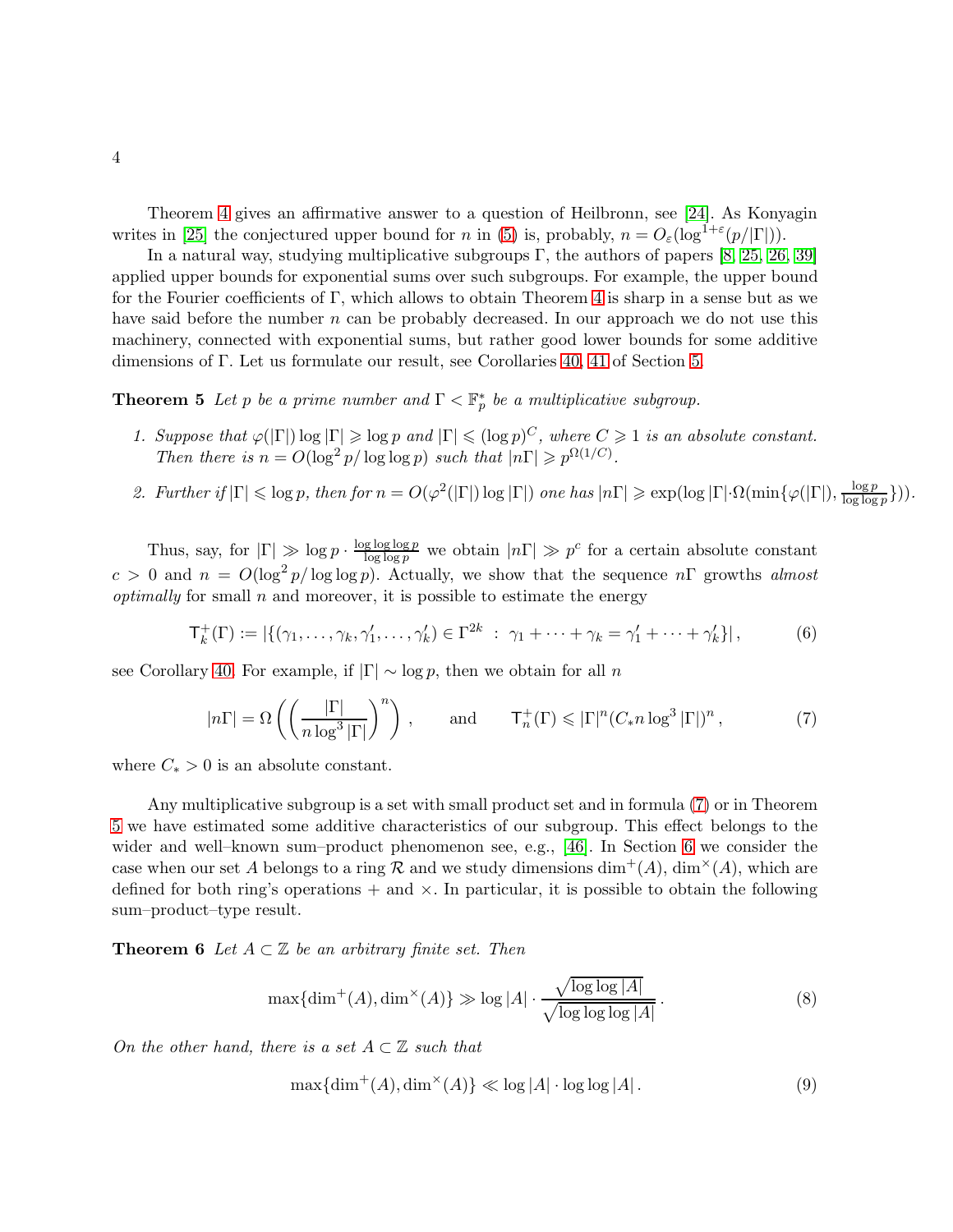Thus, surprisingly, both dimensions  $\dim^+(A)$ ,  $\dim^{\times}(A)$  can be rather small. Further, using some variations of the method, we improve a decomposition result from [\[30,](#page-38-8) Corollary 1.3]. The first Theorem on decompositions of a set onto two sets with small  $\mathsf{T}_s^+$ ,  $\mathsf{T}_s^{\times}$  was obtained in [\[2\]](#page-36-5).

**Theorem 7** Let  $A \subset \mathbb{Z}$  be a set and s be an integer parameter,

$$
s \ll \frac{\log |A|}{\sqrt{\log \log |A| \cdot \log \log \log |A|}}.
$$
\n(10)

Then there exist pairwise disjoint sets B and C such that  $A = B \bigcup C$  and

<span id="page-4-0"></span>
$$
\max\{T_s^+(B), T_s^\times(C)\} \leqslant |A|^{2s - \frac{c_*\sqrt{\log s}}{\sqrt{\log \log s}}},\tag{11}
$$

where  $c_* > 0$  is an absolute constant.

Basically, we use just one induction in our proof and that is why we have just one logarithm in estimate [\(11\)](#page-4-0) in contrast to paper [\[30\]](#page-38-8). A similar construction as in Theorem [6](#page-3-3) (see [\[47,](#page-39-2) Proposition 1.5) shows that one cannot obtain better saving than  $\Omega(\log s / \log \log s)$  in estimate  $(11).$  $(11).$ 

Following the argument of the proof from paper [\[31,](#page-38-9) Theorem 1.1] one can show that Theorem [7](#page-4-0) implies a result on additive/multiplicative Sidon sets in  $\mathbb Z$  (the definitions can be found in [\[31\]](#page-38-9), also, see preceding paper [\[42\]](#page-38-10) where the author has to deal with the real case). Recall that a finite set  $A \subseteq \mathbf{G}$  is a  $B_h^+$  $\mathfrak{f}_h^+[g]$  set if for any  $x \in \mathbf{G}$  the number solutions to the equation  $x = a_1 + \cdots + a_h$  does not exceed g (and similarly for  $B_h^{\times}$  $\binom{X}{h}[g]$ . Estimate [\(12\)](#page-4-1) is a quantitative analogue of the main result from [\[9\]](#page-37-5).

**Theorem 8** Let h be a positive integer,  $A \subset \mathbb{Z}$  be a finite set, and let B and C be the largest  $B_h^+$  $h^+$ [1] and  $B_h^{\times}$  $\binom{X}{h}[1]$  sets in A respectively. Then

$$
\max\{|B|, |C|\} \gg |A|^{\eta_h/h},
$$
  
where  $\eta_h \gg (\log h)^{1/2 - o(1)}$ . In particular, for any  $A \subset \mathbb{Z}$   

$$
|hA| + |A^h| \gg_h |A|^{(\log h)^{1/2 - o(1)}}.
$$
 (12)

Finally, we have obtained a sum–product–type result of another sort. In additive combinatorics we believe that higher sumsets have rich additive structure and this is a classical theme of research. On the other hand, thanks to the sum–product phenomenon it means that such sets must have rather poor multiplicative structure. It turns out that this heuristic can be expressed in terms of some dimensions. For example, we show that for any positive integer  $k$  one has

<span id="page-4-1"></span>
$$
\dim_k^{\times}(D) \geqslant \exp(\Omega(\log |A|/\log K)),
$$

where A is an arbitrary set with  $|A + A| \le K|A|$  and  $D := A - A$ . This result on dimension of the difference sets is interesting in its own right, especially, due to our crucial inclusion

<span id="page-4-2"></span>
$$
\{1, 2, \dots, n\} \subset \frac{\{1, 2, \dots, n\}}{\{1, 2, \dots, n\}} \subseteq \frac{D}{D}, \qquad \text{where} \qquad n = \exp(\Omega(\log |A|/\log K)). \tag{13}
$$

Estimate [\(13\)](#page-4-2) is exponentially better than the lower bound for the length of the largest arithmetic progression in  $A \pm A$  from [\[15\]](#page-37-6).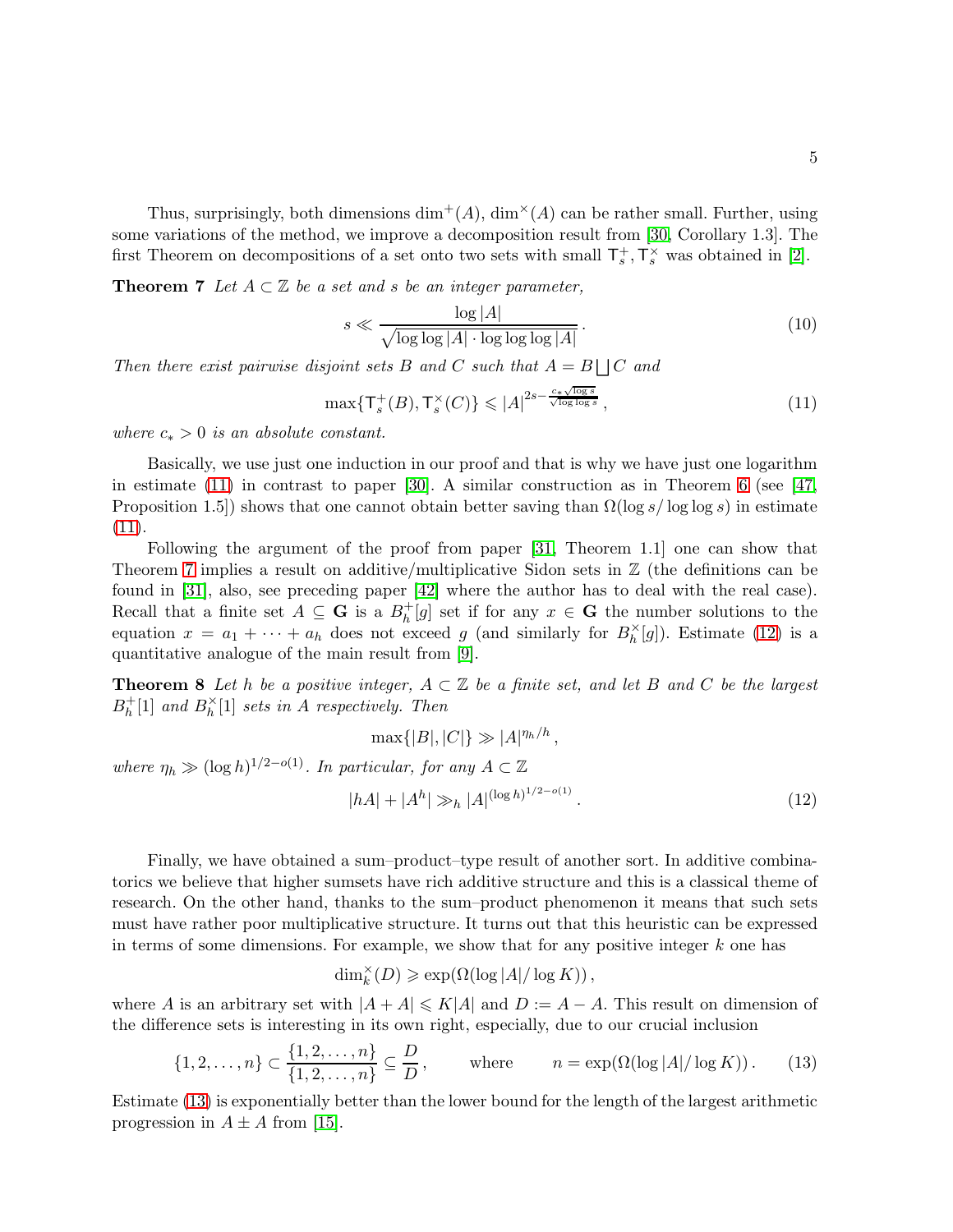# <span id="page-5-0"></span>2 Definitions and preliminaries

By  $G$  we denote an abelian group. Sometimes we underline the group operation writing  $+$  or  $\times$  in the considered quantities (as energies, the representation function, dimensions and so on). Sometimes it is useful to consider an abelian ring  $R$  instead of our group  $G$ . Of course in this case one can apply two ring's operations simultaneously. We use the same capital letter to denote set  $A \subseteq \mathbf{G}$  and its characteristic function  $A : \mathbf{G} \to \{0,1\}$ . Given two sets  $A, B \subset \mathbf{G}$ , define the sumset of A and B as

$$
A + B := \{a + b : a \in A, b \in B\}.
$$

In a similar way we define the *difference sets* and *higher sumsets*, e.g.,  $2A - A$  is  $A + A - A$ . Given a positive integer  $k$ , we put

$$
\Sigma_k(A) := \left\{ \sum_{s \in S} s \; : \; S \subseteq A, \, |S| \leq k \right\} \, .
$$

Clearly,  $kA \subseteq \Sigma_k(A)$ , and if  $0 \in A$ , then  $\Sigma_k(A) = kA$ . Also, trivially,  $|\Sigma_k(A)| \leq k|kA|$ . For an abelian group **G** the Plünnecke–Ruzsa inequality (see, e.g., [\[46\]](#page-39-1)) holds stating

<span id="page-5-1"></span>
$$
|nA - mA| \leqslant \left(\frac{|A + A|}{|A|}\right)^{n+m} \cdot |A| \,,\tag{14}
$$

where n, m are any positive integers. Further if  $|A + B| \le K|A|$  for some sets  $A, B \subseteq \mathbf{G}$ , then for any  $n$  one has

$$
|nB| \leqslant K^n |A| \,. \tag{15}
$$

If  $A \subseteq \mathcal{R}$  and  $\lambda \in \mathcal{R}$ , then we write  $\lambda \cdot A := {\lambda a : a \in A}$ . We use representation function notations like  $r_{A+B}(x)$  or  $r_{A-B}(x)$  and so on, which counts the number of ways  $x \in G$  can be expressed as a sum  $a + b$  or  $a - b$  with  $a \in A$ ,  $b \in B$ , respectively. For example,  $|A| = r_{A-A}(0)$ . For any two sets  $A, B \subseteq G$  the *additive energy* of A and B is defined by

$$
\mathsf{E}(A,B) = \mathsf{E}^+(A,B) = |\{(a_1,a_2,b_1,b_2) \in A \times A \times B \times B : a_1 - b_1 = a_2 - b_2\}|.
$$

If  $A = B$ , then we simply write  $E(A)$  for  $E(A, A)$ . More generally, for sets (real functions)  $A_1, \ldots, A_{2k}$   $(f_1, \ldots, f_{2k})$  belonging to an arbitrary (noncommutative) group **G** and  $k \geq 2$  define the energy  $\mathsf{T}_k(A_1,\ldots,A_{2k})$  as  $T_{1}(A_{1} \qquad A_{2k}) =$ 

$$
k^{(1)} \cdots, 12k = |\{(a_1, \ldots, a_{2k}) \in A_1 \times \cdots \times A_{2k} : a_1 a_2^{-1} \ldots a_{k-1} a_k^{-1} = a_{k+1} a_{k+2}^{-1} \ldots a_{2k-1} a_{2k}^{-1}\}|, \qquad (16)
$$

and

$$
\mathsf{T}_{k}(f_{1},\ldots,f_{2k})=\sum_{a_{1}a_{2}^{-1}\ldots a_{k-1}a_{k}^{-1}=a_{k+1}a_{k+2}^{-1}\ldots a_{2k-1}a_{2k}^{-1}}f_{1}(a_{1})\ldots f_{2k}(a_{2k}).
$$

One has (see, e.g., [\[46,](#page-39-1) Section 2.3])

<span id="page-5-2"></span>
$$
\mathsf{T}_{k}(f_{1},\ldots,f_{2k}) \leq \prod_{j=1}^{2k} \mathsf{T}_{k}^{1/2k}(f_{j}).
$$
\n(17)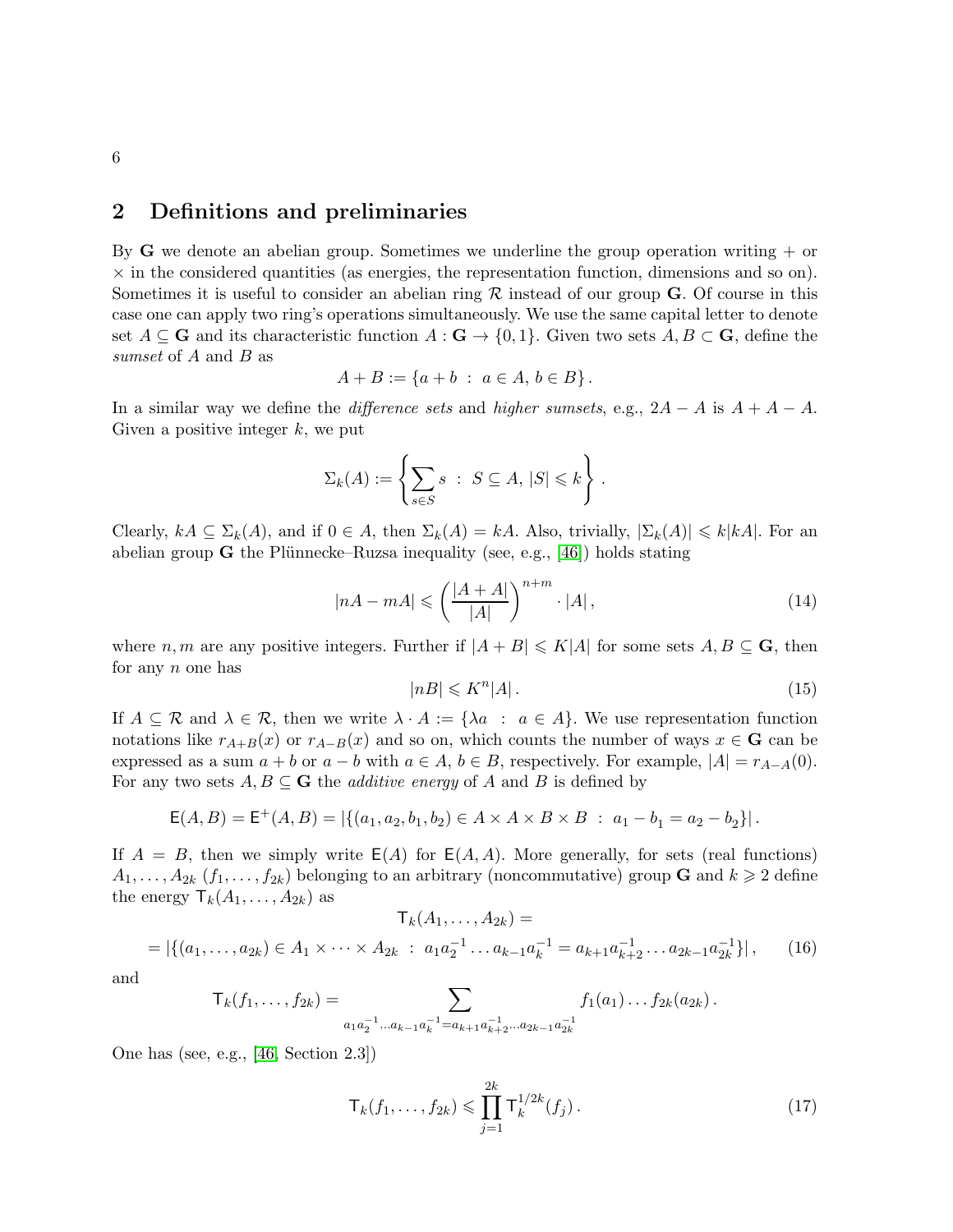In particular,  $\mathsf{T}_k^{1/2k}$  $\int_k^{1/2k}(f)$  defines a norm. For any function  $f: \mathbf{G} \to \mathbb{C}$  and  $\rho \in \widehat{\mathbf{G}}$  define the Fourier transform of f at  $\rho$  by the formula

$$
\widehat{f}(\rho) = \sum_{g \in \mathbf{G}} f(g)\rho(g). \tag{18}
$$

Given a set  $A = \{a_1, \ldots, a_n\} \subseteq \mathbf{G}$ , recall that the *combinatorial cube*  $Q(A)$  is  $\{0,1\} \cdot a_1 +$  $\cdots + \{0,1\} \cdot a_n$ . If  $|Q(A)| = 2^n$ , then the cube is called *proper*. Similarly, if  $P_1, \ldots, P_d \subseteq G$  are some arithmetic progressions, then the set  $S := P_1 + \cdots + P_d$  is called *generalized arithmetic* progression of dimension d and if  $|S| = \prod_{j=1}^{d} |P_j|$ , then S is proper.

The signs  $\ll$  and  $\gg$  are the usual Vinogradov symbols. When the constants in the signs depend on a parameter M, we write  $\ll_M$  and  $\gg_M$ . If  $a \ll_M b$  and  $b \ll_M a$ , then we write  $a \sim_M b$ . All logarithms are to base 2. By  $\mathbb{F}_p$  denote  $\mathbb{F}_p = \mathbb{Z}/p\mathbb{Z}$  for a prime p. Let  $\mathbb{F}_p^* = \mathbb{F}_p \setminus \{0\}$ . If we have a set A, then we will write  $a \lesssim b$  or  $b \gtrsim a$  if  $a = O(b \cdot \log^c |A|)$ ,  $c > 0$ . Let us denote by [n] the set  $\{1, 2, ..., n\}$ .

Given a positive integer k one can define k–dissociated set  $\Lambda = {\lambda_1, ..., \lambda_n}$  if any equality of the form

<span id="page-6-0"></span>
$$
\sum_{j=1}^{n} \varepsilon_j \lambda_j = 0, \quad \text{where} \quad |\varepsilon_j| \leq k \tag{19}
$$

implies that all  $\varepsilon_j$  are equal to zero. In contrary, if there is a tuple  $(\varepsilon_1, \ldots, \varepsilon_n)$  such that [\(19\)](#page-6-0) holds and such that not all  $|\varepsilon_i| \leq k$  are equal to zero, then we say that  $(\lambda_1, \dots, \lambda_n)$  forms an *additive* n–tuple. Thus a k–dissociated set  $\Lambda$  has no additive  $|\Lambda|$ –tuples. If  $A \subseteq G$  is a set, then we write  $\dim_k(A)$  for the size of the largest k–dissociated subset of A. In particular,  $\dim(A) = \dim_1(A)$ . Clearly,

<span id="page-6-1"></span>
$$
\dim_k(A) = \min\{t \; : \; \forall a = (a_1, \dots, a_{t+1}) \in \overline{A}^{t+1}, \; \exists \varepsilon = (\varepsilon_1, \dots, \varepsilon_{t+1}) \in [-k, k]^{t+1} \text{ s.t. } \langle \varepsilon, a \rangle = 0\}.
$$
\n(20)

The set  $\overline{A}^{t+1}$  from formula [\(20\)](#page-6-1) is the set of all tuples  $a_1, \ldots, a_{t+1}$  with different elements. Notice that  $\dim_k(A) = \dim_k(A \cup \{0\})$  and  $\dim_k(A) \gg \log_k |A|$ . Clearly,  $\dim_{k_1}(A) \leq \dim_{k_2}(A)$  if  $k_1 \geq k_2$ but also almost obviously, that all these dimensions are weakly equivalent for different  $k_j$  see, e.g., formula [\(29\)](#page-9-1) of Lemma [14](#page-9-0) below. For any  $k$  the dimension is monotone and subadditive, that is,  $\dim_k(B) \leq \dim_k(A)$  for any  $B \subseteq A$  and for arbitrary  $B_1, \ldots, B_t \subseteq G$  one has

$$
\dim_k(\bigcup_{j=1}^t B_j) \leqslant \sum_{j=1}^t \dim_k(B_j).
$$

Similarly, given a set  $S \subseteq G$  and a positive integer k define  $\text{Span}_k(S) = \{\sum_{j=1}^n \varepsilon_j s_j : |\varepsilon_j| \leq \varepsilon_j s_j\}$  $k$ } and let

 $d_k^*(A) := \min\{|S| \ : \ A \subseteq \operatorname{Span}_k\}$ (S)} and  $d_k(A) := \min\{|S| : S \subseteq A \subseteq \text{Span}_k(S)\}.$ 

We write  $d^*(A)$  for  $d_1^*(A)$  and  $d(A)$  for  $d_1(A)$ . Clearly,  $d^*(A) \leq d(A) \leq \dim(A)$ ,  $d_k^*(A) \leq d_k(A)$ for any k and if A is a dissociated set, then  $d(A) = \dim(A) = |A|$  (in contrary, there is a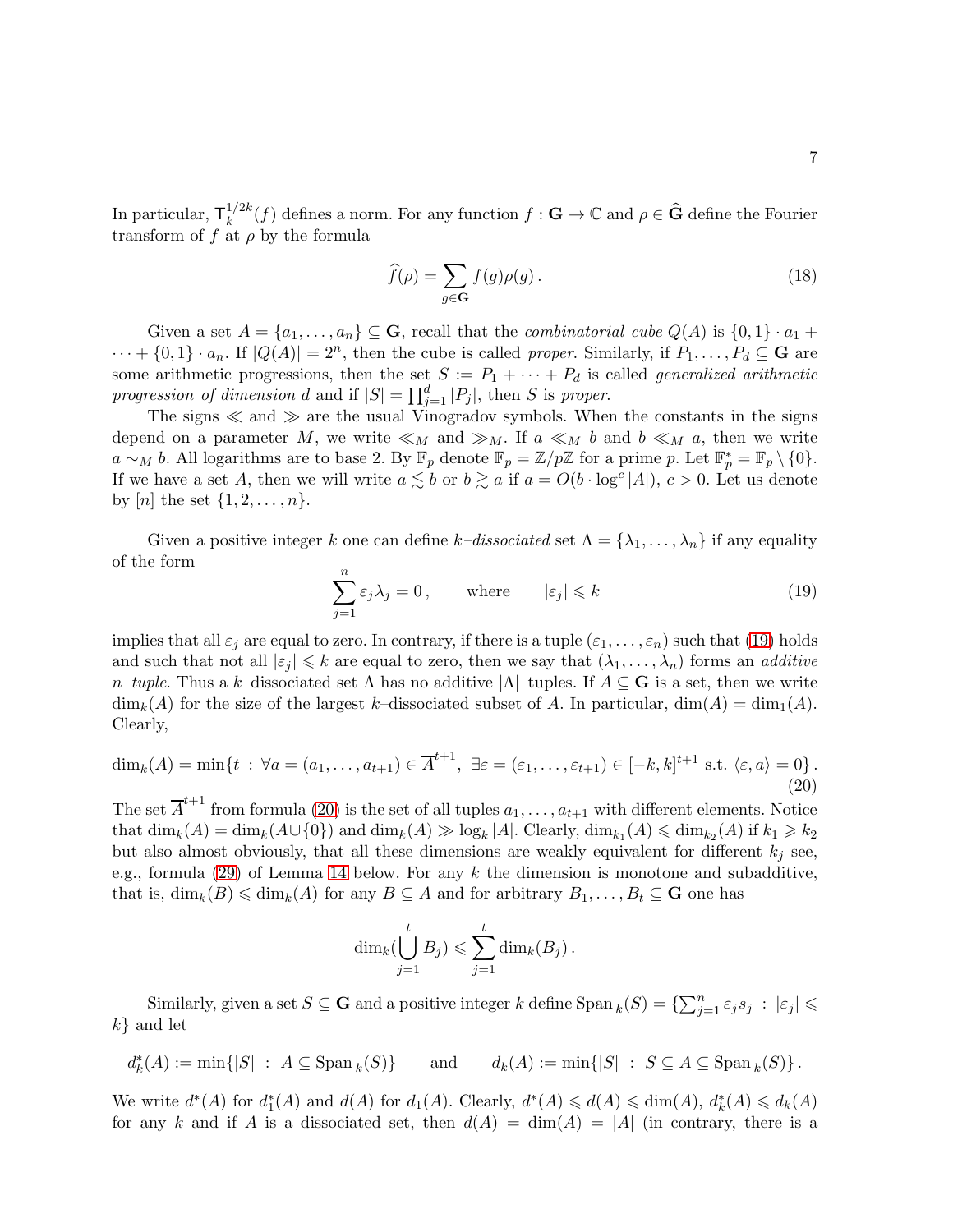dissociated set A such that  $d^*(A) \sim \dim(A)/\log \dim(A)$ , see Example [16](#page-10-0) below). Further  $d_k^*(A)$ is monotone (but  $d_k(A)$  is not, see [\[38,](#page-38-5) Example 8.1]) and both  $d_k^*(A)$ ,  $d_k(A)$  are subadditive, as well as the dimension  $\dim_k(A)$ . Again, notice that  $d_k^*(A) = d_k^*(A \cup \{0\})$ ,  $d_k(A) = d_k(A \cup \{0\})$  and also  $d_k^*(A) \leq k \dim_k(A)$  if A belongs to a ring R such that all elements from [k] are invertible. Clearly,  $d_{k_1}(A) \leq d_{k_2}(A)$  and  $d_{k_1}^*(A) \leq d_{k_2}^*(A)$  if  $k_1 \geq k_2$ . Unlike  $\dim_k(A)$  the dimensions  $d_k(A)$ ,  $d_k^*(A)$  enjoy the following properties

<span id="page-7-2"></span>
$$
d_{kt}^*(B_1 + \dots + B_t) \leq \sum_{j=1}^t d_k^*(B_j)
$$
\n(21)

for arbitrary sets  $B_j \subseteq \mathbf{G}, j \in [t]$  and

<span id="page-7-3"></span>
$$
d_k^*(B_1 + \dots + B_t) \le \sum_{j=1}^t d_k(B_j)
$$
\n(22)

for any disjoint sets  $B_j \subseteq \mathbf{G}, j \in [t]$ . For other variants of additive dimensions of a set consult [\[38\]](#page-38-5) and [\[13\]](#page-37-7). We show in the next section that all such dimensions differ by some logarithmic factors, basically, this result is contained in papers [\[13\]](#page-37-7), [\[28\]](#page-38-11).

<span id="page-7-4"></span>To obtain our applications in Sections [5,](#page-24-0) [6](#page-29-0) we need some results. First of all, we recall the well–known Theorem of Rudin [\[33\]](#page-38-0) on dissociated sets.

**Theorem 9** Let  $\Lambda \subseteq G$  be a dissociated set. Then for any positive integer k one has

$$
\mathsf{T}_k(\Lambda) \leqslant (Ck)^k |\Lambda|^k \,,
$$

where  $C > 0$  is an absolute constant.

Now let  $A \subseteq G$  be a set. Put

<span id="page-7-0"></span>
$$
\beta(A) := \inf_{X,Y \neq \emptyset} \frac{|A+X+Y|}{\sqrt{|X||Y|}} \geqslant 1. \tag{23}
$$

The quantity  $\beta(A)$  is discussed in detail in [\[29\]](#page-38-12) and in [\[22\]](#page-37-8). Basically,  $\beta(A)$  measures the additive structure of our set A. Notice that by [\(23\)](#page-7-0) and induction we have for any integer  $k \geq 1$ 

<span id="page-7-6"></span>
$$
|(2^k - 1)A| \geq \beta^{k-1}(A) \cdot |A|.
$$
 (24)

Thus, applying Proposition [26](#page-17-0) below (e.g., consult formula [\(59\)](#page-18-1)), we see that  $\log \beta(A) \ll \dim(A)$ but more precisely by [\[29,](#page-38-12) Statement 3.2] one has

<span id="page-7-1"></span>
$$
\beta(A) \leqslant 2^{\dim(A)}\,. \tag{25}
$$

It seems like that simple estimate [\(25\)](#page-7-1) is the only relation between  $\beta(A)$  and dim(A). Indeed, consider the following instructive example: take any set  $A \subseteq \mathbb{Z}$  and then (see [\[29,](#page-38-12) Statement 3.2) one has  $\beta(A) \leq 2$  but dim(A) can be arbitrary large.

<span id="page-7-5"></span>We need the beautiful result on the connection of  $\mathsf{T}_k^+$  $k<sup>+</sup>(A)$  and the quantity  $\beta(A)$  for  $A \subset \mathbb{Z}$ , see [\[47,](#page-39-2) Theorem 1.3].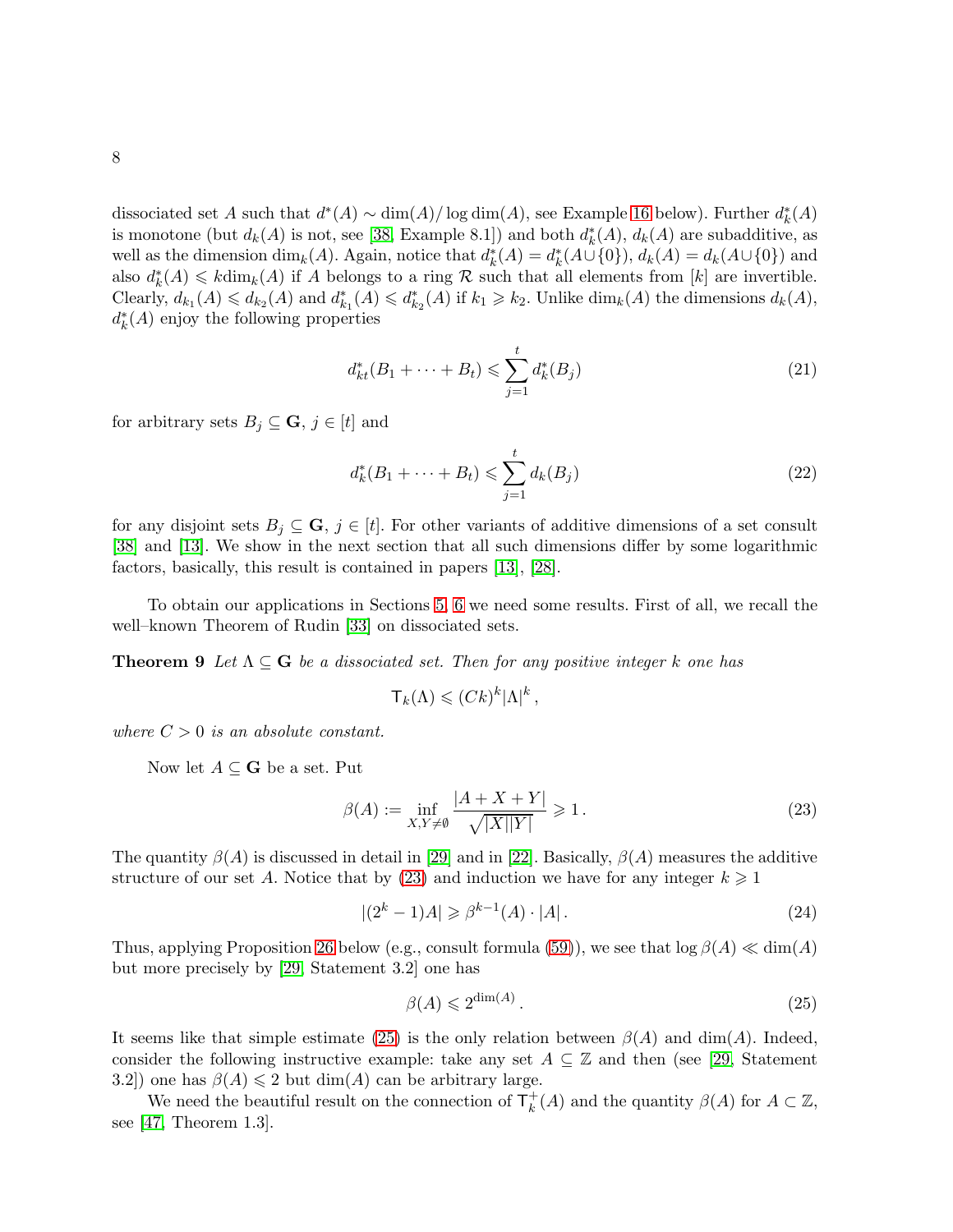**Theorem 10** Let  $A \subset \mathbb{Z}$  be an arbitrary finite set and  $\varepsilon \in (0,1)$ ,  $k \geqslant 2$  be parameters. Then  $\mathsf{T}^+_i$  $k_k^+(A) \leqslant 10^k \beta^{k/\varepsilon}(A) |A|^{k+2\varepsilon k \log k}.$ 

<span id="page-8-2"></span>We also use a classical result of Bukh [\[12\]](#page-37-9) that provides an upper bound for a sum of dilates of a set in terms of the additive doubling of that set.

**Theorem 11** Let A be a finite subset of an abelian group such that  $|A + A| \le K|A|$ . Then for any  $\lambda_i \in \mathbb{Z} \backslash \{0\}$  we have

$$
|\lambda_1 \cdot A + \dots + \lambda_k \cdot A| \leqslant K^{O\left(\sum_{i=1}^k \log(1+|\lambda_i|)\right)} |A| \, .
$$

Also, we need a relaxation of the well–known sunflower lemma of Erdős and Rao  $[17]$ , which is due to Füredi [\[20\]](#page-37-11). Actually in our regime there is almost no difference between these two results, as well as between a modern relaxation of the sunflower lemma, see [\[32\]](#page-38-13). Recall that given a family of sets  $A_1, \ldots, A_r$ , their *common part* is the set

$$
X := \bigcup_{i \neq j} (A_i \cap A_j).
$$

Note that, if  $|X| < \min_i |A_i|$ , then all the sets  $A_1 \setminus X, \ldots, A_r \setminus X$  are nonempty and mutually disjoint and thus it is a relaxation of the notion of the classical sunflower. Now given two positive integers k and r, let  $f(k, r)$  be the smallest number n such that any collection C of more than n sets, every  $C \in \mathcal{C}$  has size k, then  $\mathcal C$  contains r members with the common part less than r. We have the following result, see [\[20\]](#page-37-11).

<span id="page-8-0"></span>**Lemma 12** Let k and r be positive integers. Then  $f(k,r) \leqslant (r-1)^k$ .

Finally, we discuss a simple connection between additive dimension and Diophantine approximations, which is, actually, well–known see, e.g., [\[6\]](#page-36-3), [\[7\]](#page-36-4), [\[14\]](#page-37-0), [\[36\]](#page-38-4), [\[37\]](#page-38-14) etc.

Let N be a positive integer. Given a positive real number s and a set  $A \subseteq \mathbb{Z}/N\mathbb{Z}$  we define

$$
\mathcal{D}_{s,N}(A) := \min_{q \in [N-1]} \|qA\|_{s,N}^s = \min_{q \in [N-1]} \sum_{a \in A} \left\| \frac{qa}{N} \right\|^s. \tag{26}
$$

Similarly, if  $A \subset \mathbb{R}$  and N is a positive integer, then we put

$$
\mathcal{D}_{s,N}(A) := \min_{q \in [N-1]} \|qA\|_{s,N}^s = \min_{q \in [N-1]} \sum_{a \in A} \|aq\|^s \ . \tag{27}
$$

Finally, notice that if  $A \subset \mathbb{Z}$  and  $A_N := A \pmod{N}$ , then always  $\dim(A) \geqslant \dim(A_N)$ .

**Lemma 13** Let N be a positive integer,  $A \subset \mathbb{R}$  or  $A \subseteq \mathbb{Z}/N\mathbb{Z}$ . Put  $d = \dim(A)$  and suppose that for a certain  $s > 0$  one has  $\mathcal{D}_{s,N}(A) \geq |A|/T$ ,  $T \geq 1$ . Then

<span id="page-8-1"></span>
$$
d \geqslant \frac{s \log(N-1)}{\log(d)}.
$$
\n<sup>(28)</sup>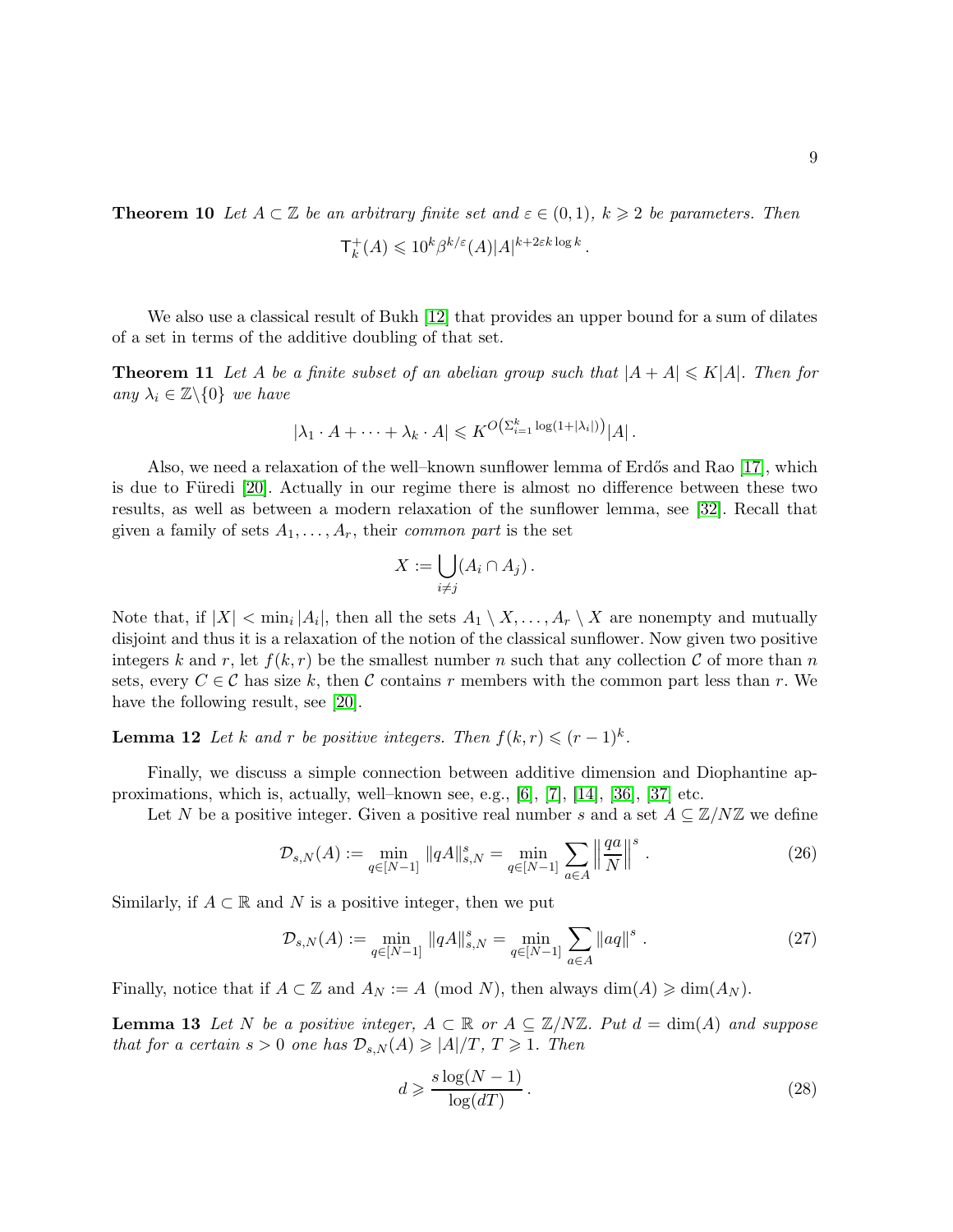P r o o f. We consider the case  $A \subseteq \mathbb{Z}/N\mathbb{Z}$  because if  $A \subset \mathbb{R}$ , then the argument is the same. Let  $\Lambda = {\lambda_1, \ldots, \lambda_d} \subseteq A$  be a maximal dissociated subset of A,  $d = \dim(A)$ . Using the Dirichlet Theorem, we find  $q \in (\mathbb{Z}/N\mathbb{Z}) \setminus \{0\}$  such that  $||q\lambda_j/N|| \leq (N-1)^{-d^{-1}}$  for all  $j \in [d]$ . Hence

$$
\frac{|A|}{T} \leqslant \mathcal{D}_{s,N}(A) \leqslant \sum_{a \in A} \left\| \frac{qa}{N} \right\|^s \leqslant |A|d(N-1)^{-sd-1}
$$

<span id="page-9-4"></span>as required.  $\Box$ 

## 3 General results on additive dimensions

We start this section with a discussion concerning relations between different types of dimensions. As we have said before all dimensions  $\dim_k(A)$ ,  $d_k^*(A)$ ,  $d_k(A)$  differ by some logarithmic factors but we now obtain a more concrete result.

**Lemma 14** Let k, l be positive integers, R be a ring such that all numbers  $j \in [k]$  are invertible and  $A \subseteq G$  be a set. Then

<span id="page-9-1"></span>
$$
\dim_l(A) \ll \dim_k(A) \log_{l+1}(k \dim_k(A)). \tag{29}
$$

Similarly,

<span id="page-9-0"></span>
$$
d_l(A) \leq \dim(A) \leq \dim_k(A) \log(k \dim_k(A)). \tag{30}
$$

P r o o f. Let  $\Lambda_l$  and  $\Lambda_k$  be some maximal l and k–dissociated subsets of A, correspondingly. Thus  $|\Lambda_l| = \dim_l(A)$  and  $|\Lambda_k| = \dim_k(A)$ . By *l*-dissociativity all sums  $\sum_{\lambda \in \Lambda_l} n_{\lambda} \lambda$ , where  $n_{\lambda} \in$  $[0, 1, \ldots, l]$  are distinct and hence this set of sums S has size  $(l + 1)^{\dim_l(A)}$ . On the other hand, for any  $\lambda \in \Lambda_l$  there is  $j \in [k]$  such that  $j\lambda \in \text{Span}_k(\Lambda_k)$ . Splitting all elements of  $\Lambda_l$  onto these k sets, we see that any element of the set S belongs to  $\sum_{j=1}^{k} j^{-1}$ Span  $_{kldim_l(A)}(\Lambda_k)$ . Hence we have

<span id="page-9-2"></span>
$$
(l+1)^{\dim_l(A)} \leq \sum_{j=1}^k |j^{-1} \text{Span}_{kl\dim_l(A)}(\Lambda_k)| \leq k(2kl\dim_l(A) + 1)^{\dim_k(A)}
$$
(31)

and thus

 $\dim_l(A) \ll \dim_k(A) \log_{l+1}(k\dim_l(A))$ 

as required. To obtain [\(30\)](#page-9-0) we use inequality [\(29\)](#page-9-1) and see that

<span id="page-9-3"></span>
$$
d_l(A) \leq d(A) \leq \dim(A) \leq \dim_k(A) \log(k \dim_k(A)). \tag{32}
$$

This completes the proof.  $\Box$ 

**Example 15** 1) Let  $A = [n]$ . Then  $\dim_k^+(A) \sim \log_k n$  because the set  $\{1, (k+1), \ldots, (k+1)\}$  $1)^s\}\subset [n], s=[\log_{k+1} n]$  is k-dissociated. Also, as in formula [\(31\)](#page-9-2), we have  $(k+1)^{\dim_k^+(A)}\leq$  $2k\dim_k^+(A)n \leqslant 2kn^2$  and thus we obtain  $\dim_k^+(A) \leqslant 2\log_{k+1} n + O(1)$ . It is easy to see that for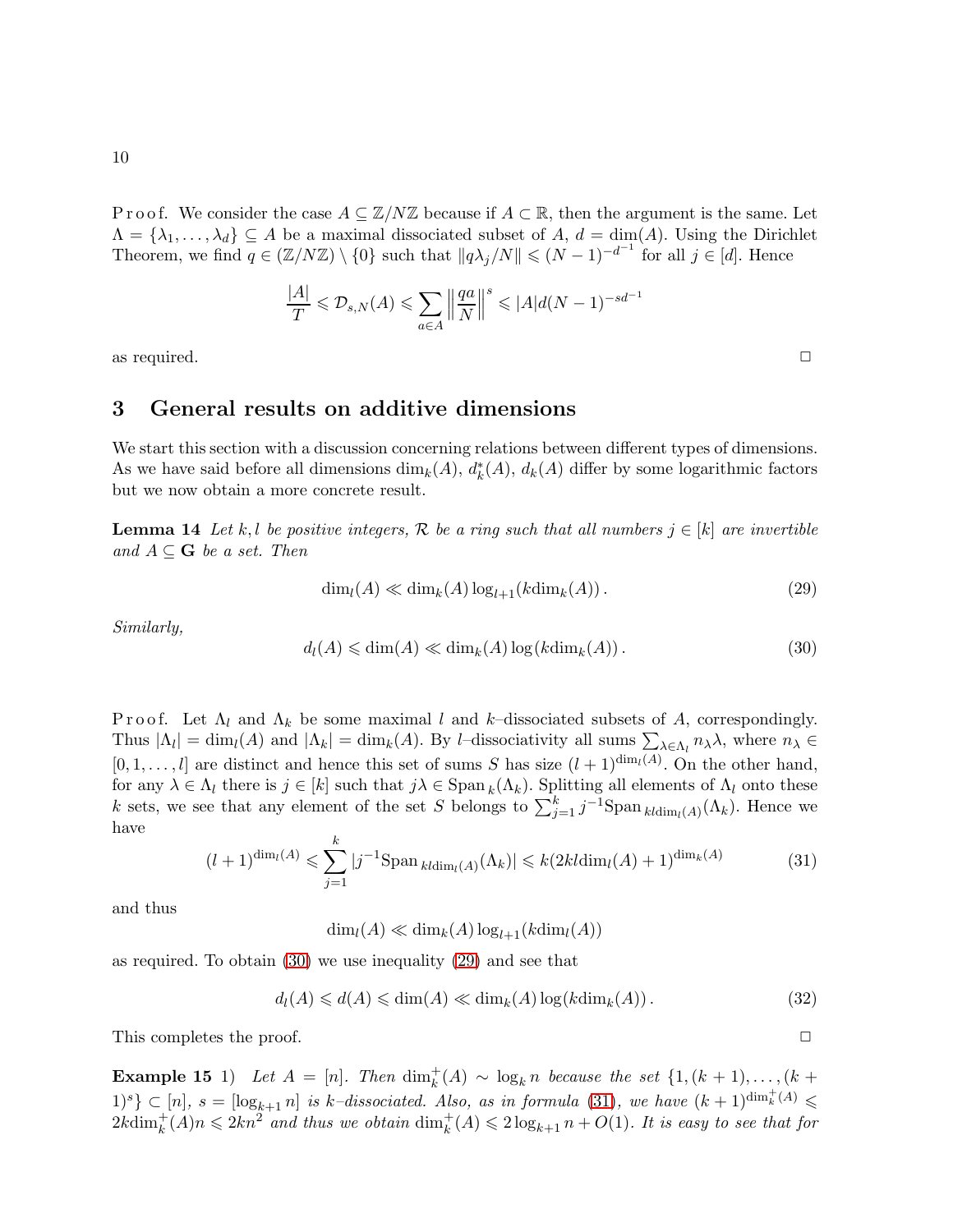$k \geqslant n$  one has  $\dim_k^+(A) = 1$  and it shows in particular, that inequality [\(29\)](#page-9-1) is tight (take  $l = 1$ and  $k = n$ ).

2) Again let  $A = [n]$  but now let us consider  $\dim_k^{\times}(A)$ . Since A contains the primes, it follows that for any k one has  $\dim_k^{\times}(A) \gg n/\log n$ . On asymptotic  $\dim^{\times}(A) \sim \pi(n)$  consult [\[16\]](#page-37-12).

<span id="page-10-0"></span>Let us consider the second important

**Example 16** Let  $Q = Q(a_1, \ldots, a_d)$  be a proper combinatorial cube,  $|Q| = 2^d$ . If the set  ${a_1, \ldots, a_d}$  is sufficiently dissociated, then one can show (or see [\[44,](#page-39-3) Lemma 10]) that  $\mathsf{T}_n(Q)$   $\ll$  $|Q|^{2n-C \log n}$ , where  $C > 0$  is an absolute constant. On the other hand, by formula [\(66\)](#page-20-1) of Theo-rem [30](#page-20-0) below one has  $\dim(Q) \gg \log|Q| \cdot \log \log|Q| = d \log d > d$  and hence  $\dim(Q) > d$  (actually, one has  $\dim(Q) \sim \log |Q| \cdot \log \log |Q|$  thanks to resolution of the coin weighing problem, see the references in [\[13\]](#page-37-7) and in [\[28\]](#page-38-11) or just our Lemma [20\)](#page-12-0). Notice also, that, clearly,  $d(Q) \leq d$ and hence the dimensions  $d(A)$  and  $dim(A)$  can differ by a logarithm.

Finally, as in the proof of Lemma [14,](#page-9-0) see formulae in [\(31\)](#page-9-2) (or consult [\[38,](#page-38-5) Section 8]) for any positive integers l, k and supposing that all numbers in  $[\max\{k, l\}]$  are invertible in  $\mathcal{R}$ , we get

<span id="page-10-1"></span>
$$
d_l^*(A)/l \le \dim_l(A) \ll d_k^*(A) \cdot \log_{l+1}(kd_k^*(A)) \le k \dim_k(A) \log_{l+1}(k^2 \dim_k(A)).
$$
 (33)

In particular (see formulae in [\(30\)](#page-9-0), [\(32\)](#page-9-3)),

<span id="page-10-3"></span>
$$
d_l(A) \leq \dim(A) \ll d_k^*(A) \cdot \log(k d_k^*(A)). \tag{34}
$$

Thus dimensions  $\dim(A)$ ,  $d^*(A)$ ,  $d(A)$  differ by some logarithmic factors and this is tight in general, see Example [16.](#page-10-0) We give another proof of bound [\(33\)](#page-10-1), which allows us to obtain an upper bound for  $\dim_k(A)$  in the spirit of [\[38,](#page-38-5) Lemma 7.2] but here we had to deal with the dimension  $d(A)$  not dim $(A)$ .

<span id="page-10-2"></span>**Lemma 17** Let G be an abelian group,  $A \subseteq G$  be a set and l, k be positive integers. Then dim<sub>l</sub>(A)  $\ll d_k^*(A) \cdot \log_{l+1}(k d_k^*(A)).$ 

Also, let t, s be positive integers. If A contains  $\exp(\Omega(s \log(k(s + t))))$  additive s-tuples, then  $\dim_k(A) \leqslant |A| - t.$ 

Proof. Let  $d = \dim_l(A)$  and  $\Lambda = {\lambda_1, \ldots, \lambda_d}$  be a maximal *l*-dissociated subset of A and  $S = \{s_1, \ldots, s_{|S|}\}, |S| = d_k^*(A)$  be a set such that  $A \subseteq \text{Span}_k(S)$ . It follows that  $\lambda_j = \sum_{i=1}^{|S|} \varepsilon_{ij} s_i$ where  $|\varepsilon_{ij}| \leq k$ . Consider the matrix  $\mathcal{E} = (\varepsilon_{ij})$ ,  $i \in |S|$  and  $j \in [d]$ . Then for any  $\vec{\omega} \in [-l, l]^d$ one has  $\|\mathcal{E}\vec{\omega}\|_{\infty} \leq k d$ . Considering  $(l + 1)^d$  vectors with elements from  $[0, 1, \ldots, l]$ , we see that if  $(l+1)^d > (2lkd+1)^{|S|}$ , then there are distinct  $\vec{\omega}', \vec{\omega}'' \in [0,1,\ldots,l]^d$  such that  $\mathcal{E} \vec{\omega}_1 = \mathcal{E} \vec{\omega}_2$  and hence  $\mathcal{E}(\vec{\omega}' - \vec{\omega}'') = 0$ . We see that  $\vec{\omega} = (\omega_1, \dots, \omega_d) := \vec{\omega}' - \vec{\omega}'' \in [-l, l]^d$  and  $\sum_{j=1}^d \omega_j \lambda_j = 0$ , contradicting *l*–dissociativity of  $\Lambda$ . Hence  $(l+1)^d \leq (2lkd+1)^{|S|}$  and the result follows.

Let us obtain the second part of Lemma [17.](#page-10-2) Let  $\Lambda$  be a maximal k–dissociated subset of  $A = \{a_1, \ldots, a_{|A|}\}\$ and suppose that  $d := |\Lambda| > |A| - t$ . Having an additive s-tuple  $\sum_{j=1}^{d} \varepsilon_j a_j = 0$ ,  $|\varepsilon_j| \leq k$  with elements belonging to the set A, we consider a set of  $a_j \in \Lambda$  from this tuple. Clearly, each such a set is counted with multiplicity at most  $(2k+1)^s$  and we fix just one set from this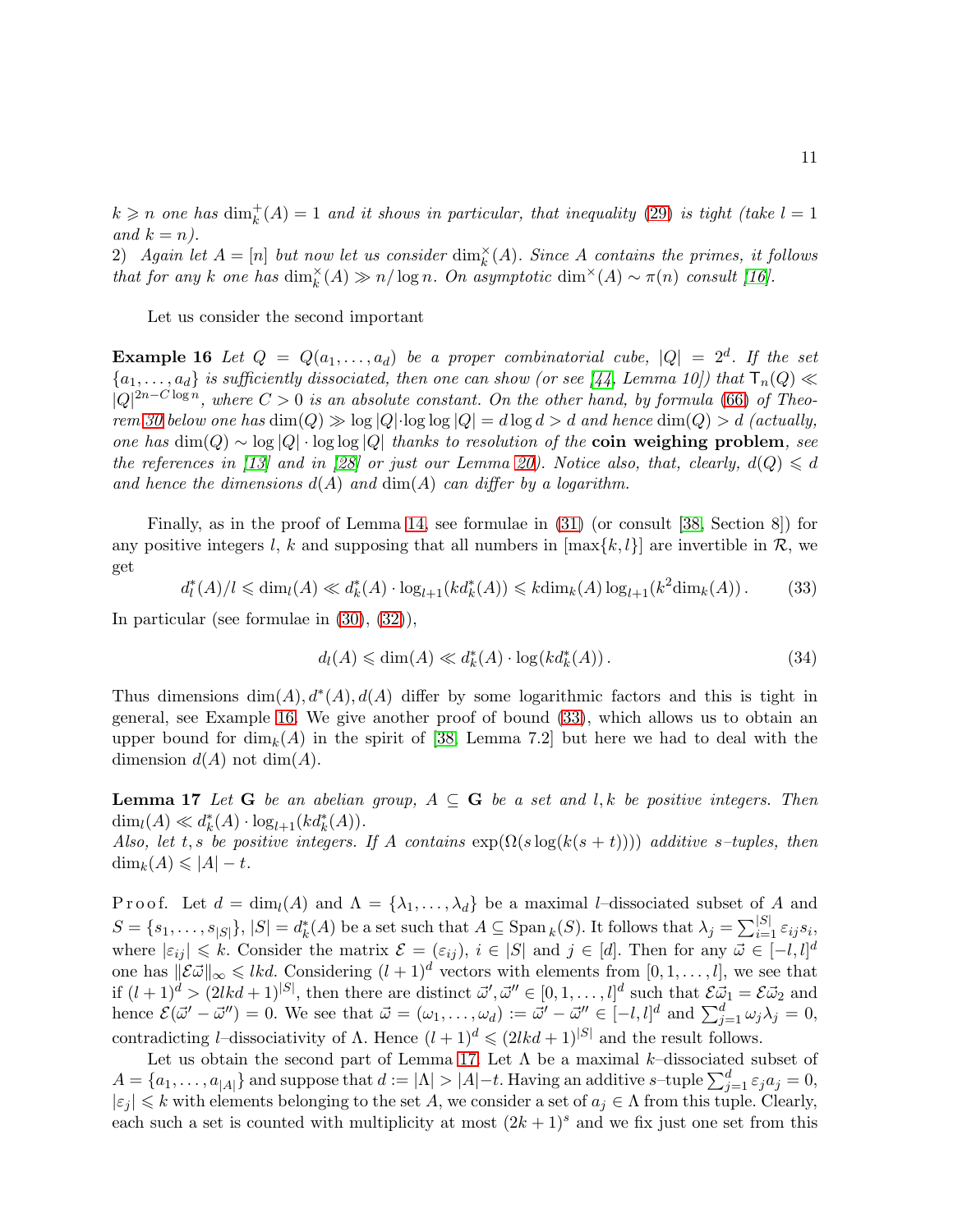ensemble. Thus we have obtained some (different) sets  $S_i \subseteq \Lambda$  of size at most s and by Lemma [12](#page-8-0) we can find the relaxation of a sunflower  $S, |S| = r$ , provided there are at least  $(2k+1)^s f(s, r)$ additive s–tuples (splitting our family of sets one can suppose that the size of sets is exactly s). Adding at most t elements to S and using the argument of the first part of the lemma, we see that the parameter r must be at most  $O((s + t) \log_{k+1}(s + t))$  because otherwise we have a contradiction with k–dissociativity of  $\Lambda$ . Applying Lemma [12,](#page-8-0) we obtain the result. This completes the proof.  $\Box$ 

Now we are ready to begin to study the connection between our dimensions and higher sumsets. Notice that for any  $A, Z \subseteq G$  the following holds

<span id="page-11-1"></span>
$$
|A + Z| \gg |Z| \cdot \frac{\dim(A)}{\log|Z|}.
$$
\n(35)

This bound is contained in [\[38,](#page-38-5) Theorem 4.2], where the symmetric case was considered or just see the proof of Lemma [18](#page-11-0) below, where we propose slightly different argument. In particular, for any integer  $n \geqslant 1$  one has

<span id="page-11-2"></span>
$$
|nA| \gg |A| \cdot \prod_{j=1}^{n-1} \frac{\dim(A)}{\log |jA|} \,. \tag{36}
$$

For the sake of the completeness we give the proof of [\(35\)](#page-11-1) and improve estimate [\(36\)](#page-11-2).

**Lemma 18** Let  $A, Z \subseteq G$ , k, m be positive integers. Suppose that  $|m(|k| \cdot A) + Z| \leq K|Z|$ ,  $m \leq \dim_k(A)/2$ , and  $m \ll \log |Z| \leq \dim_k(A)$ . Then

<span id="page-11-3"></span>
$$
k\dim_k(A) \ll K^{1/m} \log |Z| \,. \tag{37}
$$

In particular, there is an absolute constant  $C > 0$  such that for any m with  $m \leq C^{-1} \log |A| \leq$  $\dim_k(A)/4$  one has

<span id="page-11-4"></span>
$$
|m([k] \cdot A)| \geq |A| \cdot \left(\frac{k \dim_k(A)}{C \log |A|}\right)^{m-1}.
$$
 (38)

Now if  $\log |A| \ll m \leq \dim_k(A)/4$ , then

<span id="page-11-0"></span>
$$
|m([k] \cdot A)| \geqslant \left(\frac{k \dim_k(A)}{4m}\right)^{m-1}.
$$
\n(39)

P r o o f. It is sufficient to obtain [\(37\)](#page-11-3) because [\(38\)](#page-11-4) follows if one takes  $m \to m-1$  and  $Z = A$ in [\(37\)](#page-11-3) (notice that for  $k = 1$  the condition  $\log |A| \ll \dim(A)$  is obviously satisfies). Now let  $\Lambda \subseteq A$  be a k–dissociated set such that  $d := \dim_k(A) = |\Lambda|$ . We split  $\Lambda$  onto m parts  $\Lambda_j$  such that  $|\Lambda_j| \geq d/(2m)$ . Put  $S = [k] \cdot \Lambda_1 + \cdots + [k] \cdot \Lambda_m$ . We have  $S \subseteq m([k] \cdot A)$  and for an arbitrary positive integer  $n \le d/4m$ , considering for any j the sums  $k_1\lambda_1 + \cdots + k_n\lambda_n$ , where  $\lambda_1, \ldots, \lambda_n \in \Lambda_j$  are distinct elements and  $k_i, i \in [n]$  run over [k], we obtain for an arbitrary positive integer n

<span id="page-11-5"></span>
$$
|nS| \geq \prod_{j=1}^{m} \frac{k^n |\Lambda_j|^n}{2^n n!} \geq n^{-nm} (4m)^{-nm} (kd)^{nm}
$$
 (40)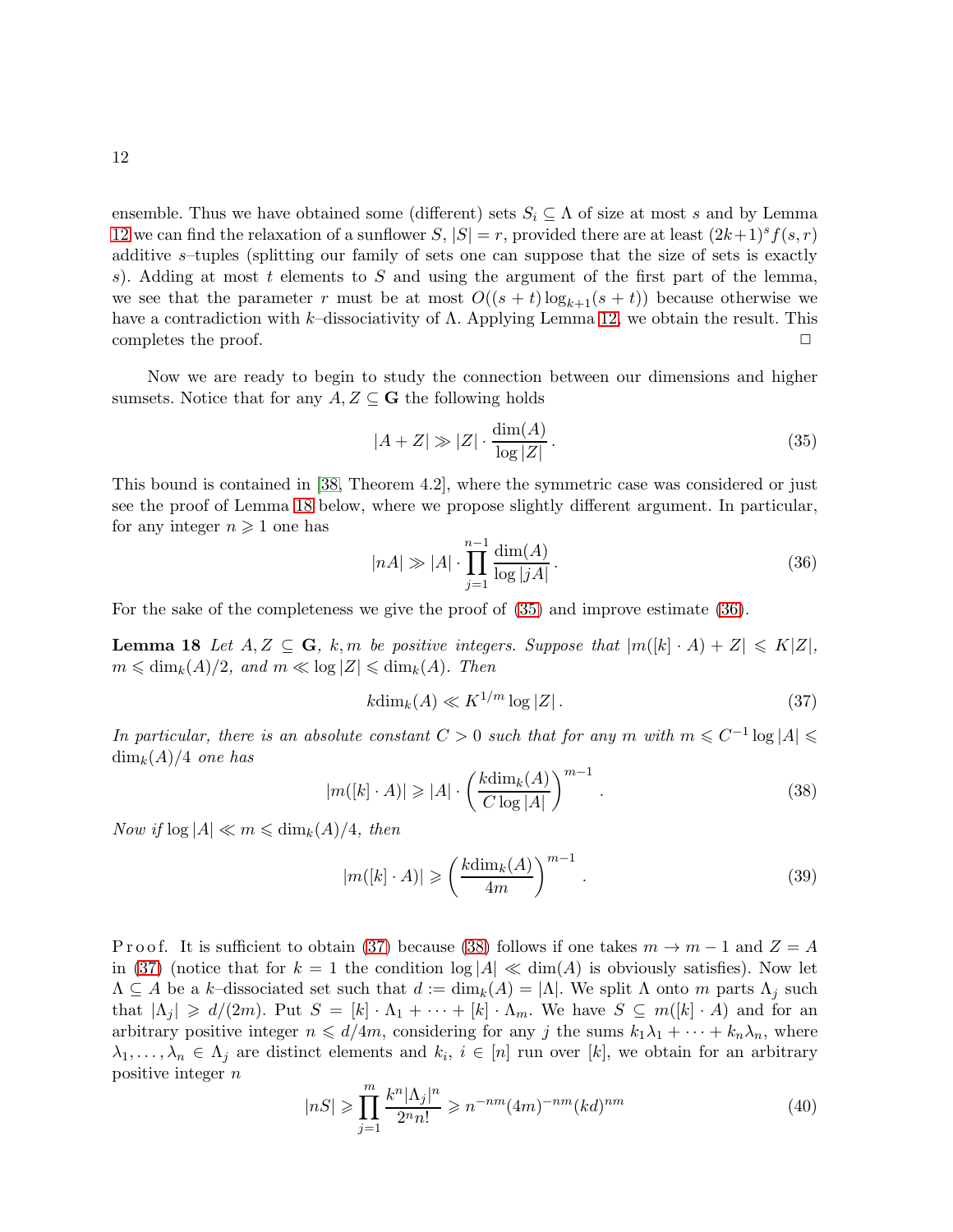thanks to k–dissociativity of  $\Lambda$ . Using the Plünnecke inequality [\(14\)](#page-5-1) and our bound [\(40\)](#page-11-5), we obtain

$$
n^{-nm}(4m)^{-nm}(kd)^{nm}\leqslant |nS|\leqslant |nm([k]\cdot A)|\leqslant K^n|Z|
$$

and hence choosing n optimally, that is,  $n = c \log |Z|/m$  where  $c \in (0,1]$  is a small constant (the condition  $m \ll \log |Z|$  guaranties that n can be chosen as an integer), we get

$$
kd \leqslant 4nmK^{1/m}|Z|^{1/nm} \ll K^{1/m}\log|Z|.
$$

It remains to check the condition  $4nm = 4c \log |Z| \leq d$  but our assumption  $d = \dim_k(A) \geqslant$  $log |Z|$  and sufficiently small c guarantee this. Finally, to get [\(39\)](#page-11-0) just choose in [\(40\)](#page-11-5) the parameters  $n = 1, Z = A, m \rightarrow m - 1$  and hence  $(kd)^{m-1}(4m)^{-(m-1)} \leqslant |S| \leqslant |m([k] \cdot A)|$  as required.  $\Box$ 

**Remark 19** Of course we need condition  $m \ll \dim(A)$  in [\(38\)](#page-11-4) (for simplicity let  $k = 1$ ) because otherwise the trivial upper bound  $|mA| \leq (|A|+m-1)$  and any set A with  $\dim(A) = |A|$  gives a contradiction. Also, the same example shows that inequality [\(39\)](#page-11-0), as well as the dependence on  $\dim_k(A)$  in the right–hand side of estimate [\(44\)](#page-12-0) below are tight up to some constants.

Inequality [\(39\)](#page-11-0) works for  $m \ll \dim(A)$  (let  $k = 1$  for simplicity). We need a result on higher sumsets of  $mA$  in terms of some dimensions of A, which works for  $m \gg \dim(A)$  if for a certain (large) number k the quantity  $\dim_k(A)$  log  $\dim_k(A)$  is much greater than  $\dim(A)$  (compare with Lemma [14\)](#page-9-0). We give a sketch of the proof of estimate [\(41\)](#page-12-1) below, details are contained in [\[28,](#page-38-11) Theorem 1].

**Lemma 20** Let  $A \subseteq G$  be a set, l be a positive integer parameter, and  $\Lambda_l \subseteq A$  be any ldissociated set. Then

<span id="page-12-1"></span>
$$
|\Lambda_l| \log |\Lambda_l| \gg \dim(\Sigma_{|\Lambda_l|}(\Lambda_l)) \gg \min\{|\Lambda_l| \log |\Lambda_l|, l\}.
$$
 (41)

In particular, for any integer l the following holds

<span id="page-12-3"></span>
$$
\dim(\Sigma_{\dim_l(A)}(A)) \gg \min\{\dim_l(A) \cdot \log \dim_l(A), l\}.
$$
\n(42)

.

Also, for  $k = \dim(A) \log \dim(A)$  and  $m \ll \dim_k(A) \cdot \log \dim_k(A)$  one has

<span id="page-12-2"></span>
$$
|m \Sigma_{\dim_k(A)}(A)| \ge \exp(\Omega(m \log(m^{-1} \dim_k(A) \cdot \log \dim_k(A))))\,. \tag{43}
$$

In particular,

<span id="page-12-0"></span>
$$
|\dim_k(A)\log \dim_k(A)\Sigma_{\dim_k(A)}(A)| \ge \exp(\Omega(\dim_k(A)\cdot \log \dim_k(A))).
$$
 (44)

Finally, there is an absolute constant  $C > 0$  such that for all  $m \leq C^{-1} \log |\Sigma_{\text{dim}_k(A)}(A)|$ , we have

$$
|m \,\Sigma_{\dim_k(A)}(A)| \geqslant |\Sigma_{\dim_k(A)}(A)| \cdot \left(\frac{\log \dim_k(A)}{C \log(e|A| \dim_k^{-1}(A))}\right)^{m-1}
$$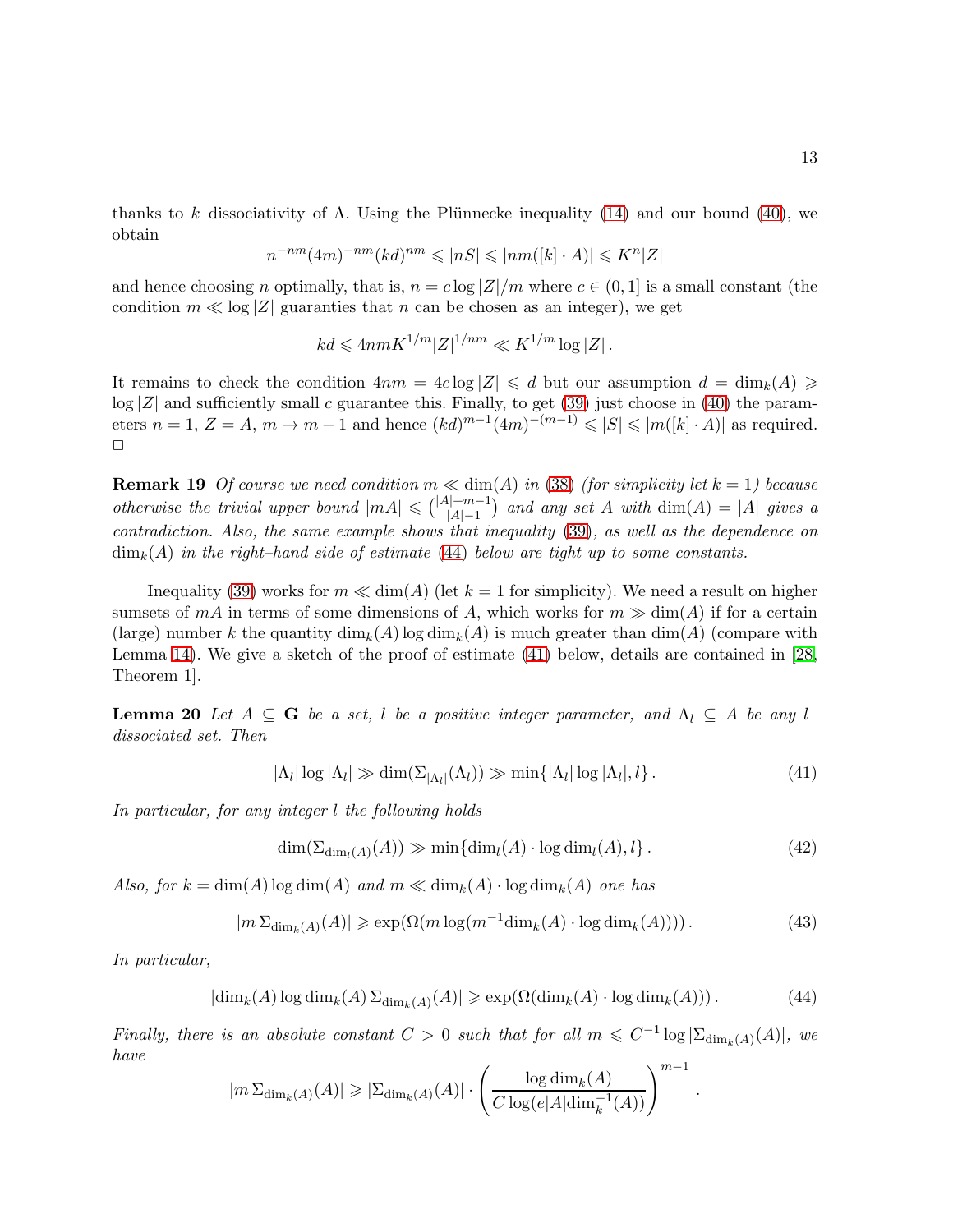Proof. Let us start with the second inequality in [\(41\)](#page-12-1) (the first one is not so interesting and follows from inequality [\(50\)](#page-15-0), say). Let  $n = |\Lambda_l|$ ,  $Q = \Sigma_n(\Lambda_l)$  and  $m = \dim(Q) + 1$ . Suppose that  $n > (2 \log 3 + o(1))m/\log m$  and  $l \geq m$ . Consider  $n \times m$  matrix M with entries equal 0, 1. In other words, we take a set  $D \subseteq \{0,1\}^m$ ,  $|D| = n$  and we construct this set choosing at random and independently of each other n vectors from the set  $\{0,1\}^m$ . Using the union bound one can show that for any  $\varepsilon \in \{0, \pm 1\}^m \setminus \{0\}$  there is  $d \in D$  such that d is not orthogonal to  $\varepsilon$  (see [\[28,](#page-38-11) Theorem 1]). In other words, using the fact that  $\Lambda_l$  is a *l*-dissociated set,  $l \geq m$ , we will see that the set of m columns of M corresponds to a dissociated set  $S \subseteq Q, |S| = m > \dim(Q)$  by the rule:  $c = (c_1, \ldots, c_n) \in M \to c_1 + \cdots + c_n := s_c \in S$ . It will give a contradiction and hence either  $m \gg n \log n$  or  $m < l$  as required. Indeed, put  $\Lambda_l = {\lambda_1, \ldots, \lambda_n}$  and consider an additive *n*–tuple with elements  $s_c$ . In other words, we take  $\varepsilon \in \{0, \pm 1\}^m \setminus \{0\}$  such that

$$
0 = \sum_{j=1}^{m} \varepsilon_j s_{c^{(j)}} = \sum_{i=1}^{n} \lambda_i \left( \sum_{j=1}^{m} \varepsilon_j c_i^{(j)} \right)
$$

and thus by *l*-dissociativity of  $\Lambda_l$ , we have  $\sum_{j=1}^m \varepsilon_j c_i^{(j)} = 0$  for any  $i \in [n]$  and this contradicts to our construction of the set D.

Now we are ready to get [\(44\)](#page-12-0) (the proof of [\(43\)](#page-12-2) is similar). We know that  $k = \dim(A) \log \dim(A) \geq$  $\dim_k(A) \log \dim_k(A)$  and using [\(42\)](#page-12-3) with  $l = k$ , we obtain  $\dim(\Sigma_{\dim_k(A)}(A)) \gg \dim_k(A)$ .  $\log \dim_k(A)$ . Putting  $Q = \sum_{dim_k(A)}(A)$  and applying inequality [\(39\)](#page-11-0) with  $A = Q$  and  $m \gg$  $dim(Q)$ , we derive

$$
|\dim_k(A) \log \dim_k(A) Q| \geqslant |mQ| \gg \exp(\Omega(\dim_k(A) \cdot \log \dim_k(A))).
$$

Finally, if we apply inequality [\(38\)](#page-11-4) instead of [\(39\)](#page-11-0), we get for  $m \leq C^{-1} \log |Q|$ 

$$
|mQ| \ge |Q| \cdot \left(\frac{\dim(Q)}{C \log |Q|}\right)^{m-1} \ge |Q| \cdot \left(\frac{\dim_k(A) \cdot \log \dim_k(A)}{C \log |Q|}\right)^{m-1} \ge
$$
  

$$
\ge |Q| \cdot \left(\frac{\log \dim_k(A)}{C \log(e|A| \dim_k^{-1}(A))}\right)^{m-1}.
$$

Here we have used a trivial upper bound for size of  $Q$ , namely,

$$
\log |Q| \leqslant \log \binom{|A|}{\dim_k(A)} \leqslant \dim_k(A) \log(e|A| \dim_k^{-1}(A)).
$$

This completes the proof.  $\Box$ 

To obtain Theorem [1](#page-1-1) from the introduction just combine formulae [\(38\)](#page-11-4), [\(39\)](#page-11-0) of Lemma [18](#page-11-0) (with  $k = 1$ ) and inequality [\(44\)](#page-12-0) of Lemma [20.](#page-12-0) In the later case it is sufficient to use the trivial bound

$$
|\dim_k(A)\log \dim_k(A)\Sigma_{\dim_k(A)}(A)| \leq \dim_k^2(A)\log \dim_k(A)|\dim_k^2(A)\log \dim_k(A) A|.
$$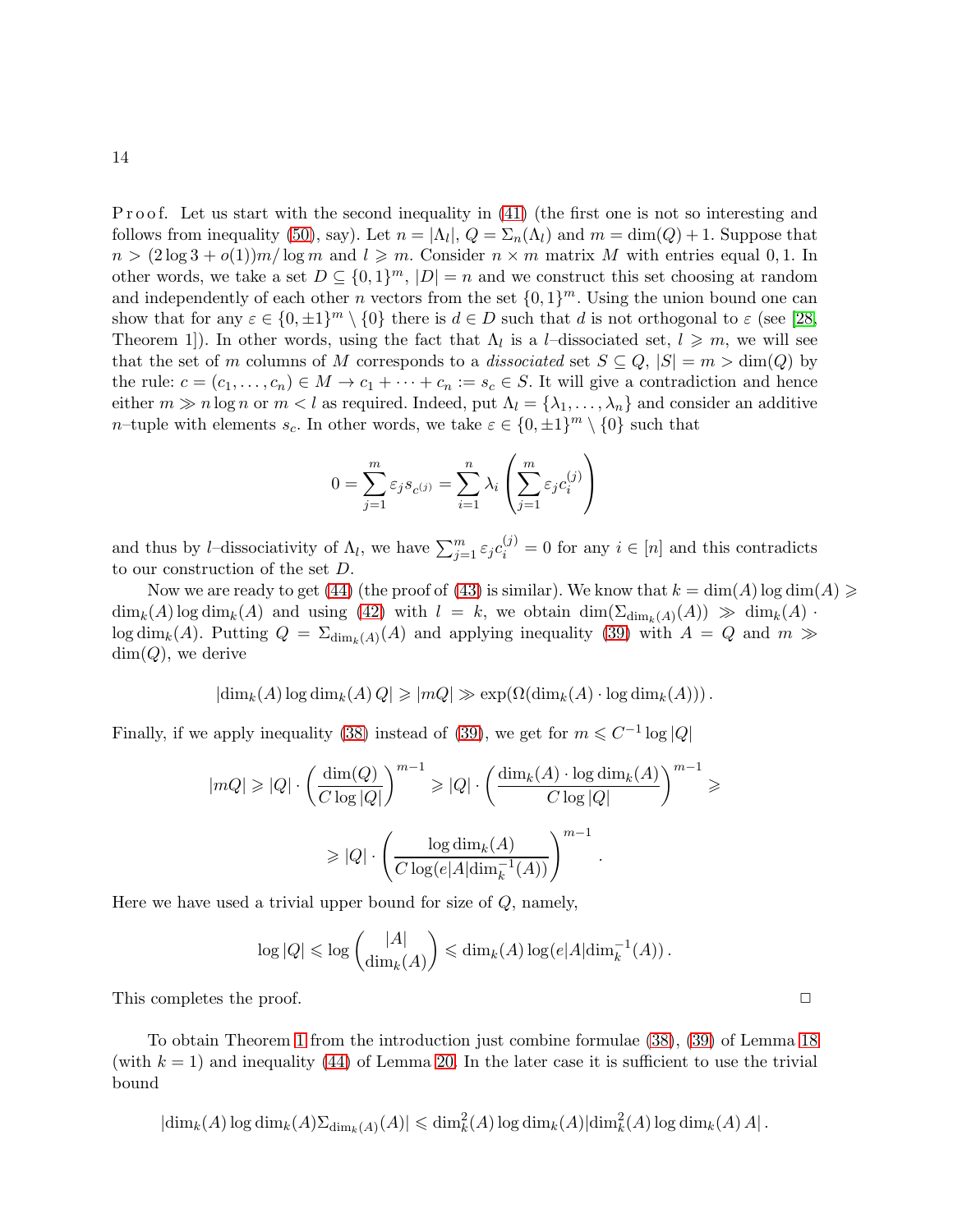Another way to show the same (for small k) is the following. We know that if  $0 \in A$ , then  $\Sigma_{\dim_k(A)}(A) = \dim_k(A) A$  but by Theorem [32](#page-23-0) below any shift of A does not change the dimension too much.

The result above allows us to obtain a more delicate connection between  $d^*(A)$  and  $\dim_k(A)$ for large  $k$ . It gives in particular, that

$$
\dim_k(A) \ll d^*(A) \leq d(A) \leq \dim(A) \tag{45}
$$

for  $k = \dim(A) \log \dim(A)$ .

**Corollary 21** Let  $A \subseteq G$  be a set,  $k = \dim(A) \log \dim(A)$  and l be a positive integer. Then

$$
\dim_k(A) \ll d_l^*(A) \left( 1 + \frac{\log l}{\log \dim_k(A)} \right). \tag{46}
$$

Proof. Let  $S \subseteq G$  be a set such that  $A \subseteq \text{Span}_{l}(S)$  and  $|S| = d_{l}^{*}(A)$ . Thus for any n one has  $|nA| \leq \text{Span}_{nl}(S) \leq (2nl+1)^{|S|}$ . We choose  $n = \dim_k^2(A) \log \dim_k(A)$ . Combining this bound with [\(44\)](#page-12-0), we get

$$
(2nl+1)^{|S|} \geqslant |\dim_k(A)\log \dim_k(A) \Sigma_{\dim_k(A)}(A)| \geqslant \exp(\Omega(\dim_k(A) \cdot \log \dim_k(A)))
$$

and hence

$$
|S|\log(l\dim_k(A))\gg \dim_k(A)\cdot \log \dim_k(A).
$$

This completes the proof.  $\Box$ 

Lemma [20](#page-12-0) allows us to characterize all combinatorial cubes having the property that  $\dim(Q(\Lambda)) \ll \dim(A)$  for a sufficiently dissociated set  $\Lambda$ . This characterisation is possible in terms of the dimension  $\dim_k(A)$  for a certain large k. The answer is that  $\dim(Q(\Lambda)) \sim \dim(A)$ iff dim<sub>k</sub> $(A) \sim \dim(A)/\log \dim(A)$ .

<span id="page-14-0"></span>Corollary 22 Let G be a group, and  $A \subseteq G$  be a set. Also, let  $k = \dim(A) \log \dim(A)$ , and  $\Lambda_k$ be a maximal k–dissociated subset of A. If  $\dim(Q(\Lambda_k)) \leqslant K \dim(A)$ , then  $\dim_k(A) \ll K \dim(A) / \log \dim(A)$ .

On the other hand, if  $\dim_k(A) \leq K \dim(A) / \log \dim(A)$ , then  $\dim(Q(\Lambda_k)) \ll K \dim(A)$ .

P r o o f. From formula [\(41\)](#page-12-1) of Lemma [20](#page-12-0) with  $l = k$ , we see that

<span id="page-14-1"></span>
$$
K\dim(A) \geq \dim(Q(\Lambda_k)) \geq \dim_k(A) \log \dim_k(A) \geq \dim(A)
$$
\n(47)

as required. We have applied Lemma [14](#page-9-0) to derive the last inequality in [\(47\)](#page-14-1) and thus we need to assume that **G** is a ring such that all numbers  $j \in [k]$  are invertible in **G**. Rigorously speaking, we do not need in this implication to obtain Corollary [22.](#page-14-0)

We now take a dissociated set  $\Lambda_* \subseteq Q(\Lambda_k)$ ,  $|\Lambda_*| = \dim(Q(\Lambda))$ . Similarly to formula [\(31\)](#page-9-2) of Lemma [14,](#page-9-0) we have

$$
2^{|\Lambda_*|} \leqslant |\mathrm{Span}\,_{|\Lambda_*|}(\Lambda_k)| \leqslant (2|\Lambda_*|+1)^{\dim_k(A)}
$$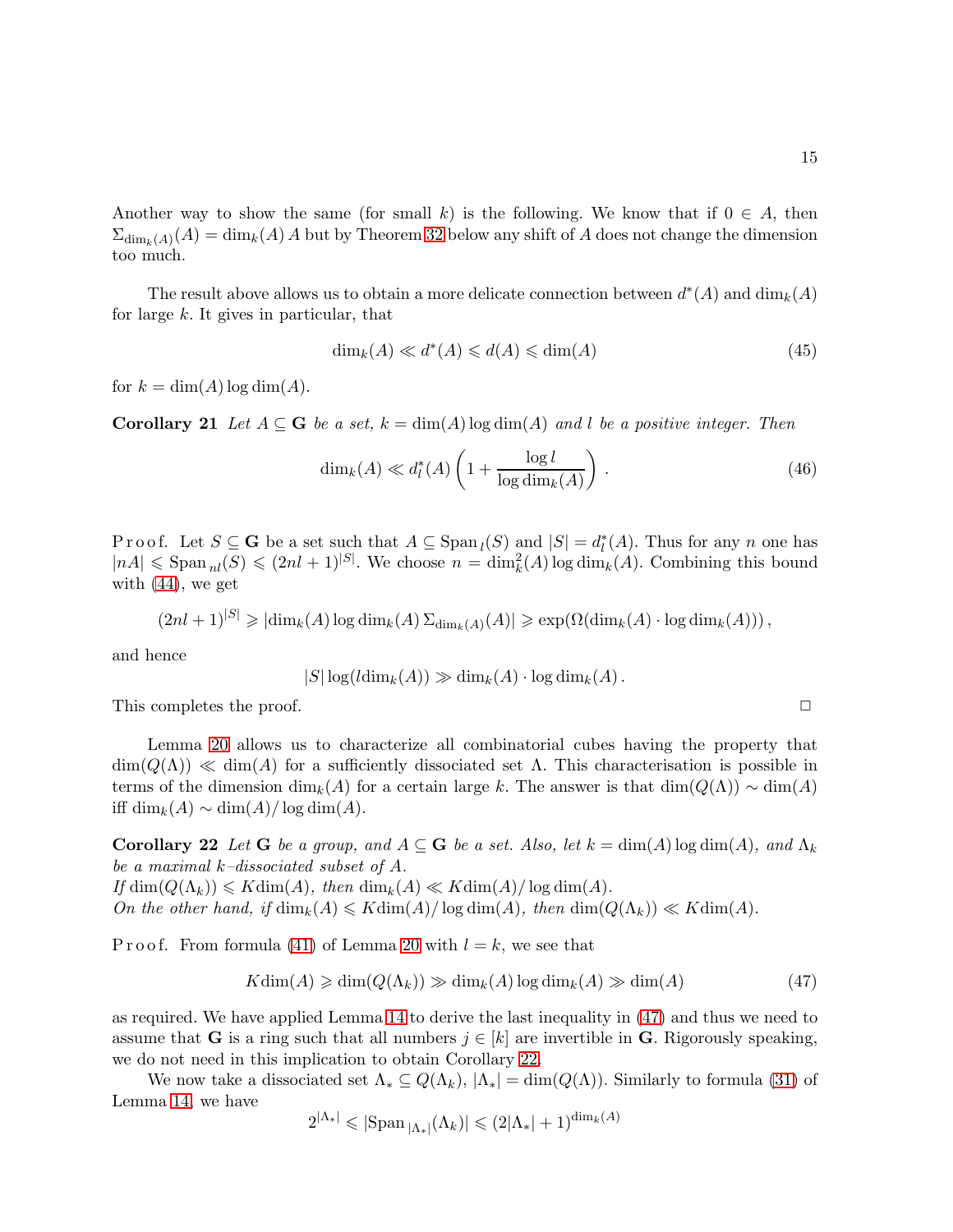or, in other words,

$$
|\Lambda_*| \ll \dim_k(A) \cdot \log |\Lambda_*| \leqslant \frac{K \dim(A)}{\log \dim(A)} \cdot \log |\Lambda_*|.
$$

It gives us  $|\Lambda_*| \ll K \dim(A)$  because, trivially, we can assume that  $K \ll \log \dim(A)$ . This completes the proof. completes the proof.

We now study the question how to calculate the dimensions of sumsets. The estimate

<span id="page-15-1"></span>
$$
\dim(A+B) \lesssim \dim(A) + \dim(B) \tag{48}
$$

for any sets  $A, B \subseteq G$  is, basically, contained in [\[38,](#page-38-5) Section 8]. Here the sign  $\lesssim$  shows that the factor  $\log \dim(A + B)$  is allowable. For the sake of completeness we give the proof of inequality [\(48\)](#page-15-1) in Lemma [23](#page-15-0) below see, e.g., estimate [\(49\)](#page-15-2). Let us remark that, in general, formula [\(49\)](#page-15-2) below is tight. Indeed, take the cube  $Q = \{0, 1\} \cdot a_1 + \cdots + \{0, 1\} \cdot a_d$  from Example [16.](#page-10-0) Then  $\dim(Q) \sim d \log d$  and it is larger by a logarithm, then  $\sum_{j=1}^{d} \dim(\{0,1\} \cdot a_j) = d$ . Finally, taking a sufficiently sparse set A with  $|kA| = {|A|+k-1 \choose |A|-1}$ , we see that inequality [\(50\)](#page-15-0) is tight as well (take  $l = 1$  and  $k = |A|^2$ , say, and use that  $\dim(kA) \gg \log |kA|$ .

**Lemma 23** Let R be a ring, k, l be positive integers, and  $C_1, \ldots, C_k \subseteq \mathbb{R}$  be any sets. Suppose that all numbers  $j \in [l]$  are invertible in  $\mathcal{R}$ . Then

<span id="page-15-2"></span>
$$
\dim_l(C_1 + \dots + C_k) \ll l \sum_{j=1}^k \dim_l(C_j) \cdot \log_{l+1}(k \sum_{j=1}^k \dim_l(C_j)), \tag{49}
$$

and for any  $A \subseteq \mathcal{R}$  one has

<span id="page-15-0"></span> $\dim_l(kA) \leq \dim_l(\Sigma_k(A)) \ll d_l^*(A) \log_{l+1}(kd_l^*(A)) \ll l \dim_l(A) \log_{l+1}(k \dim_l(A)).$  (50)

P r o o f. We begin with [\(49\)](#page-15-2). Let  $d_l^*(C_j) = |S_j|$  such that  $C_j \subseteq \text{Span}_l(S_j)$ ,  $j \in [k]$ . Put  $S = \bigcup_{i=1}^k S_i$  and let  $C = C_1 + \cdots + C_k$ . Then it is easy to see that  $C \subseteq \text{Span}_{l}(S)$ . In other words,  $\bigcup_{j=1}^k S_j$  and let  $C = C_1 + \cdots + C_k$ . Then it is easy to see that  $C \subseteq \text{Span}_{kl}(S)$ . In other words, thanks to  $(21)$  and  $(33)$ , we have

$$
\frac{\dim_l(C)}{l \log_{l+1}(kl \dim_l(C))} \ll \frac{d_{kl}^*(C)}{l} \leq \frac{1}{l} \sum_{j=1}^k d_l^*(C_j) \leq \sum_{j=1}^k \dim_l(C_j)
$$

and hence

$$
\dim_l(C) \ll l \sum_{j=1}^k \dim_l(C_j) \cdot \log_{l+1}(k \sum_{j=1}^k \dim_l(C_j))
$$

as required.

To obtain [\(50\)](#page-15-0) just take a minimal set  $\Lambda \subseteq G$  such that  $A \subseteq Span<sub>l</sub>(\Lambda)$  and notice that  $mA \subseteq \text{Span}_{kl}(\Lambda)$  for all  $m \leq k$ . It implies  $d_{kl}^*(\Sigma_k(A)) \leq |\Lambda| = d_l^*(A)$ . Applying the second inequality in [\(33\)](#page-10-1) with  $l = l$  and  $k = kl$ , we get

$$
\dim_l(\Sigma_k(A)) \ll d^*_{kl}(\Sigma_k(A)) \log_{l+1}(kld^*_{kl}(\Sigma_k(A))) \leq d^*(A) \log_{l+1}(kld^*(A))
$$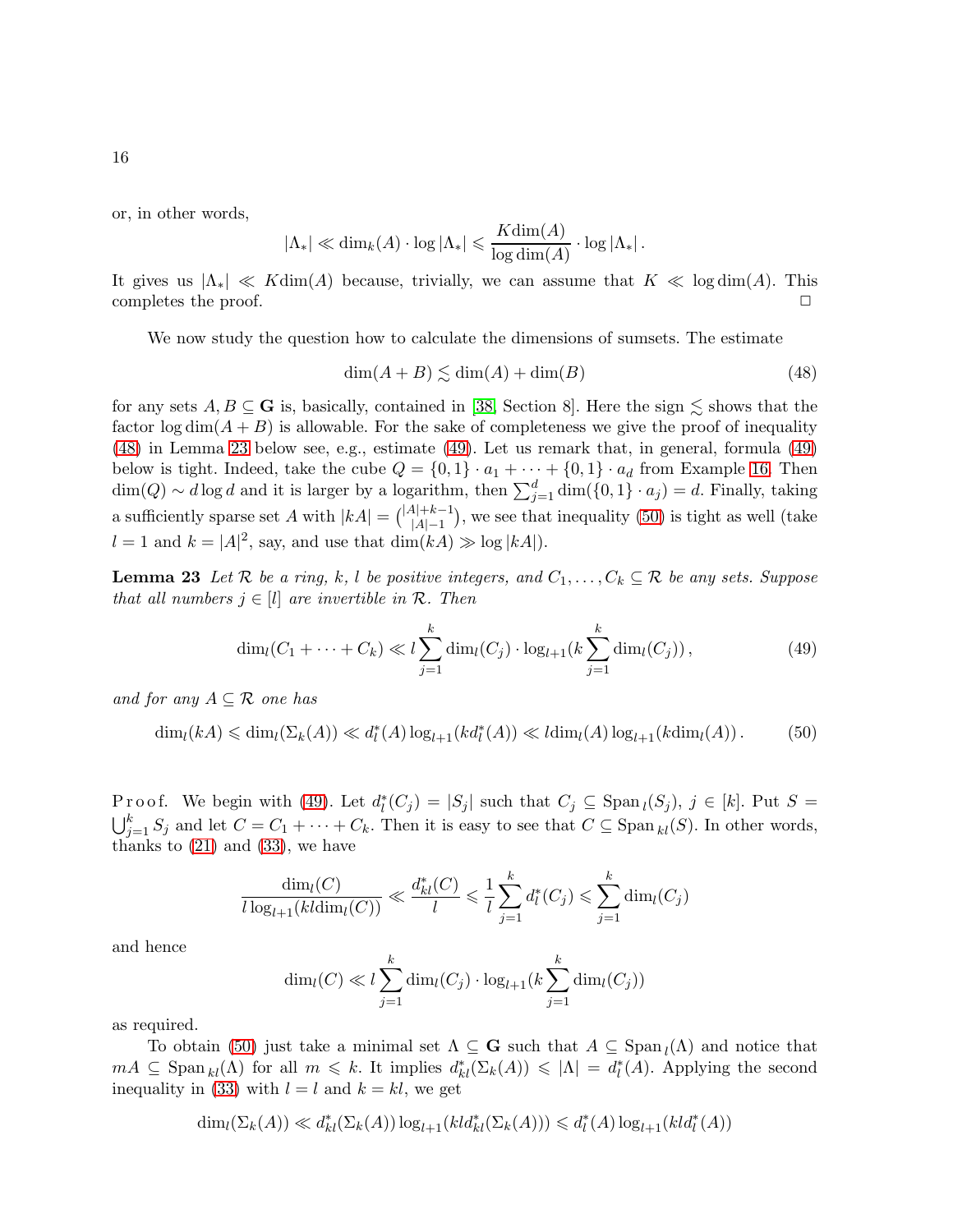$$
\leq
$$
  $l\dim_{l}(A) \log_{l+1}(kl^{2}\dim_{l}(A)) \ll l\dim_{l}(A) \log_{l+1}(k\dim_{l}(A)).$ 

This completes the proof.  $\Box$ 

Upper bounds for dimensions of sets with really small doubling can be found in [\[38,](#page-38-5) Theorem 4.2. Here we give a similar (and slightly sharper) result for  $\dim_k(A)$ .

**Theorem 24** Let  $A \subseteq G$  be a set and k be a positive integer. Suppose that  $|A + A| \le K|A|$  and  $K \leq \dim_k(A)$ . Then

$$
\dim_k(A) - \log_{k+1}|A| \ll \frac{K \log^6(2K) \log \log(4K)}{\log k} \log \left(\frac{K}{\log k}\right). \tag{51}
$$

If R is a ring such that all elements of  $[k]$  are ivertible,  $k \leq |A|$  and K is an arbitrary number, then

<span id="page-16-0"></span>
$$
\dim_k(A) \ll (\log_k |A| \log(k \log_k |A|) + K \log^6(2K) \log \log(4K)) \cdot \log_k(K \log_k |A|).
$$
 (52)

Now let  $k_* = \dim(A) \log \dim(A)$  and  $K \geq 1$  be an arbitrary number. Then

<span id="page-16-2"></span>
$$
\dim_{k_*}(A) \ll \frac{\log |A|}{\log \log |A|} + K \log^{6}(2K) \log \log(4K). \tag{53}
$$

Proof. Let  $\Lambda = {\lambda_1, \ldots, \lambda_d} \subseteq A$  be a k-dissociated set,  $d = |\Lambda| = \dim_k(A)$ . Consider  $(k+1)^d$ distinct sums of the form  $k_1\lambda_1 + \cdots + k_d\lambda_d$ , where  $k_j \in \{0, 1, \ldots, k\}$ . Using [\[38,](#page-38-5) Lemma 4.1] (which is a consequence of Sander's result from [\[37\]](#page-38-14)), we get for  $K \leq d$ 

<span id="page-16-3"></span>
$$
(k+1)^d \leqslant |dA| \leqslant \left(\frac{3ed}{K}\right)^{O(K\log^6(2K)\log\log(4K))} |A| \tag{54}
$$

and hence

$$
d\log(k+1) - \log|A| \ll K \log^{6}(2K) \log \log(4K) \cdot \log(d/K) \leq K \log^{6}(2K) \log \log(4K) \cdot \log d
$$

as required.

Now let us prove [\(52\)](#page-16-0). By Chang's lemma [\[14\]](#page-37-0) and [\[38,](#page-38-5) Lemma 4.1], we have

$$
A \subseteq P - P + (S_1 - S_1) + \dots + (S_l - S_l), \tag{55}
$$

where  $S_j$ , P are disjoint sets,  $|S_j| \leq 2K$ ,  $j \in [l]$ ,  $l \ll \log^6(2K) \log \log(4K)$ , the sum  $S_1 + \cdots$  $S_l + P$  is direct and  $|P| \gg |A| \cdot \exp(-\log^6(2K) \log \log(4K))$  is a proper generalized arithmetic progression of dimension  $d = O(\log^6 K)$ .

Clearly, for any  $j \in [l]$  one has  $\dim_k(S_j) \leq 2K$  and thus by formula [\(22\)](#page-7-3) the following holds

<span id="page-16-1"></span>
$$
d_k^*(P + S_1 + \dots + S_l) \leq d_k(P) + \sum_{j=1}^l d_k(S_j) \leq d_k(P) + 2Kl. \tag{56}
$$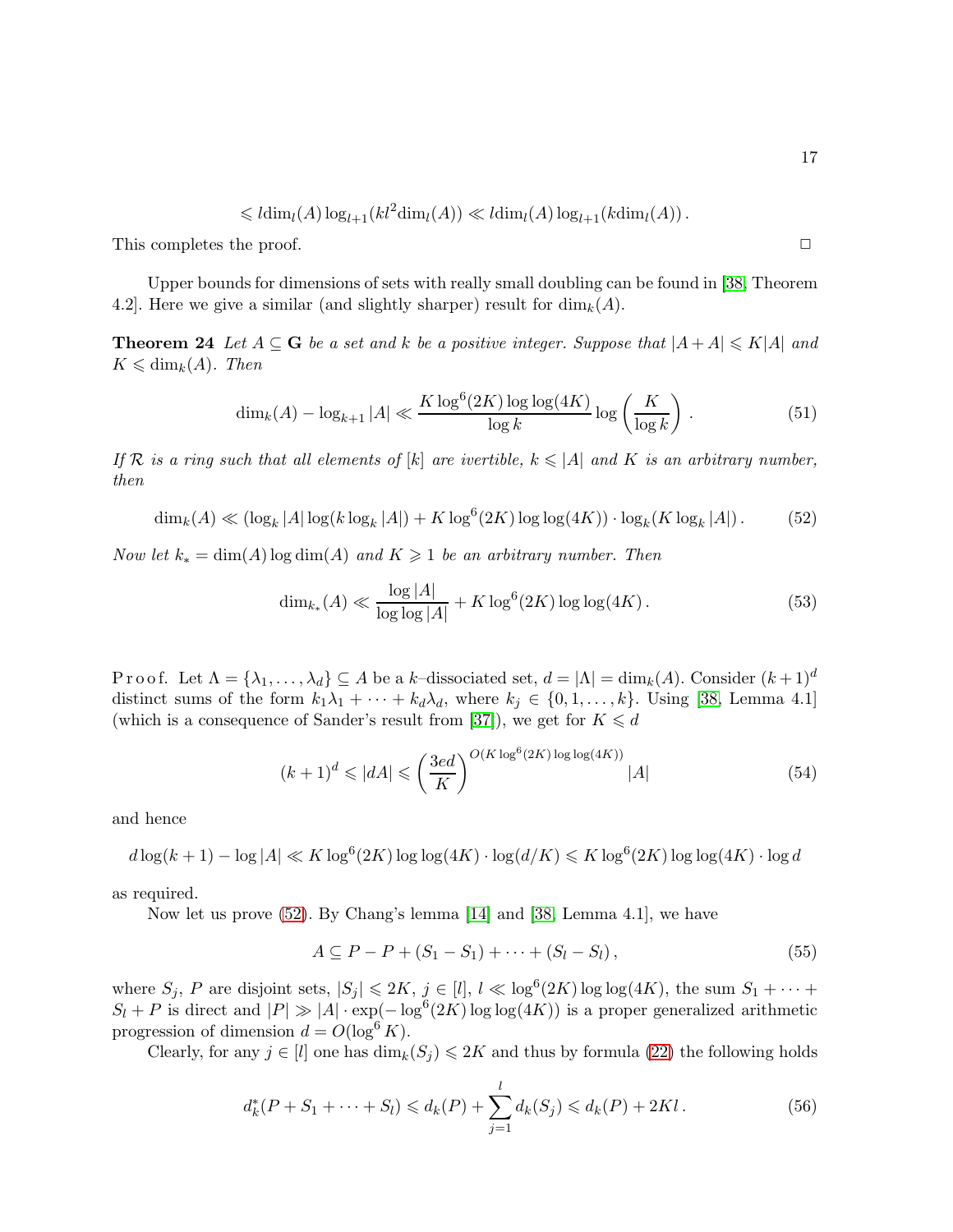Also, writing  $P = P_1 + \cdots + P_d$ , we have  $d_k^*(P) \ll \sum_{j=1}^d \log_{k+1} |P_j| = \log_{k+1} |P|$  and one can see that  $d_k(P) \ll d_k^*(A) \cdot \log(k d_k^*(A)) \ll \log_k |P| \log(k \log_k |P|)$  by the second inequality from [\(34\)](#page-10-3). Using Lemma [23,](#page-15-0) the second inequality from [\(33\)](#page-10-1) and the obtained bound [\(56\)](#page-16-1), we get

$$
\dim_k(A) \ll (\log_k |P| \log(k \log_k |P|) + Kl)(\log_k \log_k |P| + \log_k K) \le
$$
  

$$
\le (\log_k |A| \log(k \log_k |A|) + K \log^6(2K) \log \log(4K)) \cdot \log_k(K \log_k |A|)
$$

as required.

It remains to obtain [\(53\)](#page-16-2). Put  $d_* = \dim_{k_*}(A)$  and notice that if  $K \geq d_*^2 \log d_*,$  then the result is trivial. Using formula [\(44\)](#page-12-0) of Lemma [20](#page-12-0) as well [\[38,](#page-38-5) Lemma 4.1] as in [\(54\)](#page-16-3), we get

$$
\exp(\Omega(\dim_{k_*}(A) \cdot \log \dim_{k_*}(A))) \leqslant |d_* \log d_* \Sigma_{d_*}(A)|
$$
  

$$
\leqslant d_*^2 \log d_* \cdot \left(\frac{3ed_*^2 \log d_*}{K}\right)^{O(K \log^6(2K) \log \log(4K))} |A|
$$

or, in other words,

$$
d_* \cdot \log d_* \ll K \log^6(2K) \log \log(4K) \cdot \log d_* + \log |A|.
$$

It gives us

$$
\dim_{k_*}(A) \ll \frac{\log |A|}{\log \log |A|} + K \log^{6}(2K) \log \log(4K).
$$

This completes the proof.  $\Box$ 

Remark 25 As Example [29](#page-19-1) (part two) shows one can obtain an analogue of Theorem [24](#page-16-2) for sums of sets with small additive doubling.

<span id="page-17-0"></span>In the next result we show that polynomial growth and the additive dimension are closely connected to each other (up to some logarithms).

Proposition 26 Let k be a positive integer, and G be an abelian group. If  $A \subseteq G$  is a set of polynomial growth  $|nA| \leqslant n^d |A|$ , then  $\dim_k(A) \ll d \log_{k+1} d + \log_{k+1} |A|$ . Conversely, let R be a ring such that all numbers  $j \in [k]$  are invertible. Then any set  $A \subseteq \mathcal{R}$ has polynomial growth  $|nA| \leqslant n^d |A|$  with  $d \ll \dim_k(A) \log(k+1)$ .

Proof. Put  $L = \log |A|$ . Let  $\Lambda \subseteq A$  be a maximal k–dissociated subset of  $A$ ,  $|\Lambda| = \dim_k(A)$ . We obtain even two bounds for  $\dim_k(A)$ . By Theorem [9](#page-7-4) (or simple counting argument), we have for a certain absolute constant  $C > 0$ 

<span id="page-17-1"></span>
$$
\frac{|\Lambda|^n}{(Cn)^n} \leqslant |n\Lambda| \leqslant |nA| \leqslant n^d |A| \,. \tag{57}
$$

Taking  $n \sim d \log d$ , we obtain  $|\Lambda| \ll d \log d \cdot |A|^{O(1/d \log d)}$ . This calculation does not use the fact that  $k \geq 1$  and to do this we apply the argument from the proof of Lemma [14.](#page-9-0) By k–dissociativity of  $\Lambda$  all sums  $\sum_{\lambda \in \Lambda} n_{\lambda} \lambda$ , where  $n_{\lambda} \in [0, 1, \ldots, k]$  are distinct and hence

$$
(k+1)^{\dim_k(A)} \leqslant |k\dim_k(A)A| \leqslant (k\dim_k(A))^d|A|
$$
\n(58)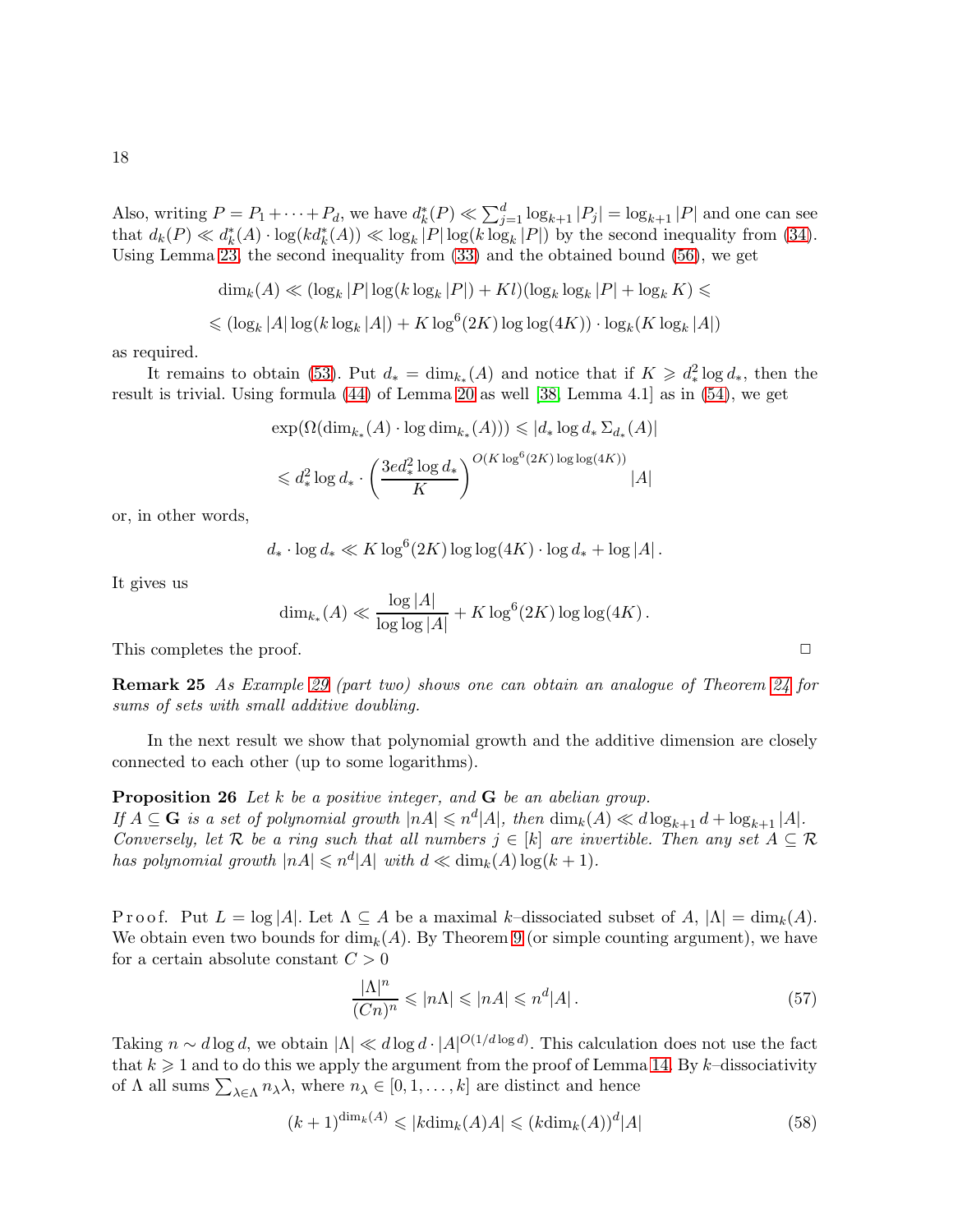and the result follows.

Conversely, as in the proof of Lemma [14,](#page-9-0) we have  $A \subseteq \bigcup_{j \in [k]} j^{-1} \text{Span}_k(\Lambda) := Q, |\Lambda| =$  $\dim_k(A)$  and hence (we can assume that  $n \geq 2$ )

<span id="page-18-1"></span>
$$
|nA| \leqslant |nQ| \leqslant k(2nk+1)^{|\Lambda|} \leqslant n^d \leqslant n^d |A| \,, \tag{59}
$$

where  $d = O(\log(k+1) \cdot \dim_k(A))$ , say. This completes the proof.

Also, we show that any set with small dimension has a rather dense Freiman model (see [\[46,](#page-39-1) Section 5.3]). For example, if  $\dim_k(A) \ll \log_k|A|$ , then Proposition [27](#page-18-2) below gives us a set  $B \subseteq \mathbb{Z}/m\mathbb{Z}$  with  $m = |A|^{O(\log_k(kl))}$  such that B is an isomorphic image of a large part of A.

<span id="page-18-2"></span>**Proposition 27** Let R be a ring,  $A \subseteq \mathcal{R}$  be a set, k, l be positive integers, and  $m \ge k(4kl + 1)$  $1)^{\dim_k(A)}$ . Suppose that all numbers  $j \in [k]$  are invertible. Then there is  $A_* \subseteq A$  and  $B \subseteq \mathbb{Z}/m\mathbb{Z}$ such that  $|A_*| \geq |A|/l$  and  $A_*$  is l–isomorphic to B.

P r o o f. We follow the standard argument of Ruzsa see, e.g., [\[46,](#page-39-1) Lemma 5.26]. In other words, we need to estimate the size of  $|lA-lA| := m$ . In terms of  $\dim_k(A)$  it gives us (consult the proof of Lemma [14\)](#page-9-0)

$$
|lA - lA| \leq k(4kl + 1)^{\dim_k(A)}.
$$

This completes the proof.  $\Box$ 

Finally, we consider a rather important case when a set A stops growing under addition and we give a criterion of this absent of the growth in terms of  $\dim_k(A)$  for a certain k or, equivalently, in terms of the set  $Q(\Lambda_k)$ , thanks to Corollary [22.](#page-14-0)

<span id="page-18-0"></span>**Theorem 28** Let  $A \subseteq G$  be a set,  $k = \dim(A) \log \dim(A)$  and  $K \geq 1$  be a real number. If  $|nA| \leqslant |A|^K$  for  $n \ll K^2 \log^2 |A| \log(K \log |A|)$ , then  $\dim_k(A) \ll K \log |A| / \log(K \log |A|)$ . Now suppose that R is a ring such that all numbers  $j \in [k]$  are invertible and  $\dim_k(A) \leq$ K  $\log |A| / \log(K \log |A|)$ . Then  $|nA| = |A|^{O(K)}$  for all  $n = \dim^{O(1)}(A)$ .

Proof. Define  $N = O(K^2 \log^2 |A| \log(K \log |A|))$  such that by our assumptions for all  $n \le N$ the following holds  $|nA| \leqslant |A|^K$ . From  $|nA| \leqslant |A|^K$ , it follows that  $\dim(A) \ll K \log |A|$  (see, e.g., calculations in [\(57\)](#page-17-1)). We use bound [\(44\)](#page-12-0) of Lemma [20](#page-12-0) (also, it is possible to apply inequality [\(39\)](#page-11-0) of Lemma [18\)](#page-11-0) to derive

$$
\dim^2(A) \log \dim(A) |A|^K \geq \dim^2(A) \log \dim(A) |NA|
$$

 $\geqslant \dim^2(A) \log \dim(A) | \dim^2(A) \log \dim(A) | A | \geqslant | \dim_k(A) \log \dim_k(A) | \sum_{\dim_k(A)} (A) |$ 

 $\geqslant \exp(\Omega(\dim_k(A) \cdot \log \dim_k(A)))$ 

and hence  $\dim_k(A) \ll K \log |A| / \log (K \log |A|)$ .

Now suppose that  $\dim_k(A) \leqslant K \log|A|/\log(K \log|A|)$ . Using Lemma [14,](#page-9-0) we obtain  $\dim(A) \ll$ K log |A|. Now take a k–dissociated set  $\Lambda_k$  such that  $|\Lambda_k| = \dim_k(A)$ . Using the arguments as in [\(31\)](#page-9-2) of Lemma [14,](#page-9-0) we get

$$
nA| \le k|\text{Span}_{nk}(\Lambda_k)| \le k(2nk+1)^{\dim_k(A)} = \exp(\dim_k(A)\log(2nk+1) + \log k) = |A|^{O(K)}
$$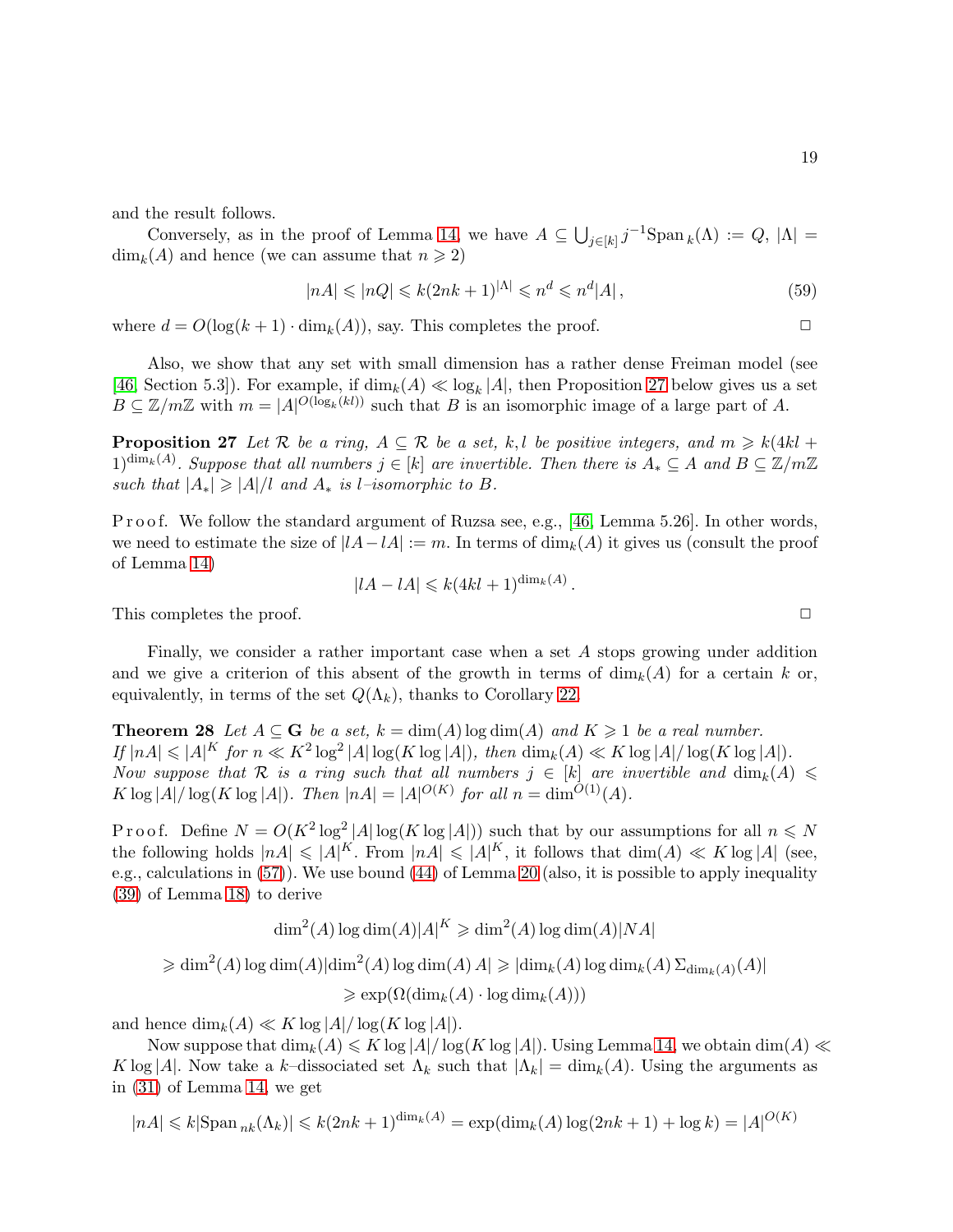for all  $n = \dim^{O(1)}(A)$ . This completes the proof.

In the proof of Theorem [28](#page-18-0) we have considered sets A with  $\dim(A) \ll K \log|A|$ . Clearly, it is a much larger family of sets than just having the property  $|nA| = |A|^{O(K)}$  for all  $n = \dim^{O(1)}(A)$ . It is interesting to describe this family and below we give some examples.

<span id="page-19-1"></span>**Problem.** Let G be an abelian group. Characterise all sets  $A \subseteq G$  with  $\dim(A) \ll \log |A|$ .

**Example 29** Let G be an abelian group and  $A \subseteq G$  be set. We write L for  $log |A|$ . 1) Let  $H_j$ ,  $j \in [K]$  be some disjoint arithmetic progressions and put  $A(K) = \bigsqcup_j H_j$ . Then  $\dim(H_j) \ll \log |H_j| < L$  and  $\dim(A(K)) \ll KL$ . Let us assume, in addition, that the sum  $H_1 + \cdots + H_K$  is direct. Then for all positive integers n one has  $|nA(K)| \leq n^K |KA(K)| \leq K$  $n^K(|A|/K)^K$  . 2) Now let  $\mathcal{A} = \sum_{i=1}^t A_i(K_*)$ , where  $K_*, t = O(K^{1/2})$ ,  $K = O(|A|)$ , and the sets  $A_i(K_*)$  are

constructed as in the previous example. We need to estimate  $dim(A)$ . One has

$$
|n\mathcal{A}| \leq \prod_{i=1}^t |nA_i(K_*)| \leq n^{tK_*} \prod_{i=1}^t |K_*A_i(K_*)| \ll n^{tK_*} (|A|/K_*)^{tK_*}
$$

Taking  $n = \dim(A)$  and using the same argument as in the first part of the proof of Theorem [24,](#page-16-2) we obtain

$$
\dim(\mathcal{A}) \ll tK_* \log(\dim(\mathcal{A})|A|) \ll KL,
$$

thanks to  $K \ll |A|$ . It gives us another example of a set with  $\dim(A) \ll KL$ . 3) In view of Proposition [26](#page-17-0) any set A with polynomial growth  $d = O(KL/\log L)$  has  $\dim(A) \ll$  $KL$  for small K. As in 2) we can take sums of such sets for small parameters t and d.

### <span id="page-19-0"></span>4 Additive dimensions and the quantity  $\mathsf{T}_k$

In this section we consider some variants of the dimension  $\dim(A)$ , which are convenient for counting  $\mathsf{T}_k(A)$ . For simplicity we do not have to deal with the dimensions  $\dim_l(A)$  or  $d_l^*(A)$ for  $l > 1$  because they are connected with the other quantities, namely, with  $\mathsf{T}_k(r_{[l], A})$  see, e.g., formulae [\(38\)](#page-11-4), [\(39\)](#page-11-0) of Lemma [18.](#page-11-0)

Let  $\alpha \in (0,1]$  and  $k \geq 2$  be an integer. Put

$$
\dim_{\alpha,k}(A) = \min\{\dim(B) : B \subseteq A, \mathsf{T}_k(B) \geq \alpha \mathsf{T}_k(A)\},\tag{60}
$$

and

$$
\dim_{\alpha}(A) = \min_{k \ge 2} \dim_{\alpha,k}(A) \tag{61}
$$

Clearly,  $\dim_{\alpha,k}(A) \leq \dim(A)$  for all  $\alpha$  and k. Notice that  $\dim(A)$  is subadditive and monotone but dim<sub>α,k</sub>(A), dim<sub>α</sub>(A) are not.

From the proof of Proposition [26](#page-17-0) and the Hölder inequality one has for any k and  $A \subseteq \mathbf{G}$ that  $2.01$ 

$$
\dim(A) \geqslant \log_{2k+1} |kA| \geqslant \log_{2k+1} \left( \frac{|A|^{2k}}{\mathsf{T}_k(A)} \right). \tag{62}
$$

.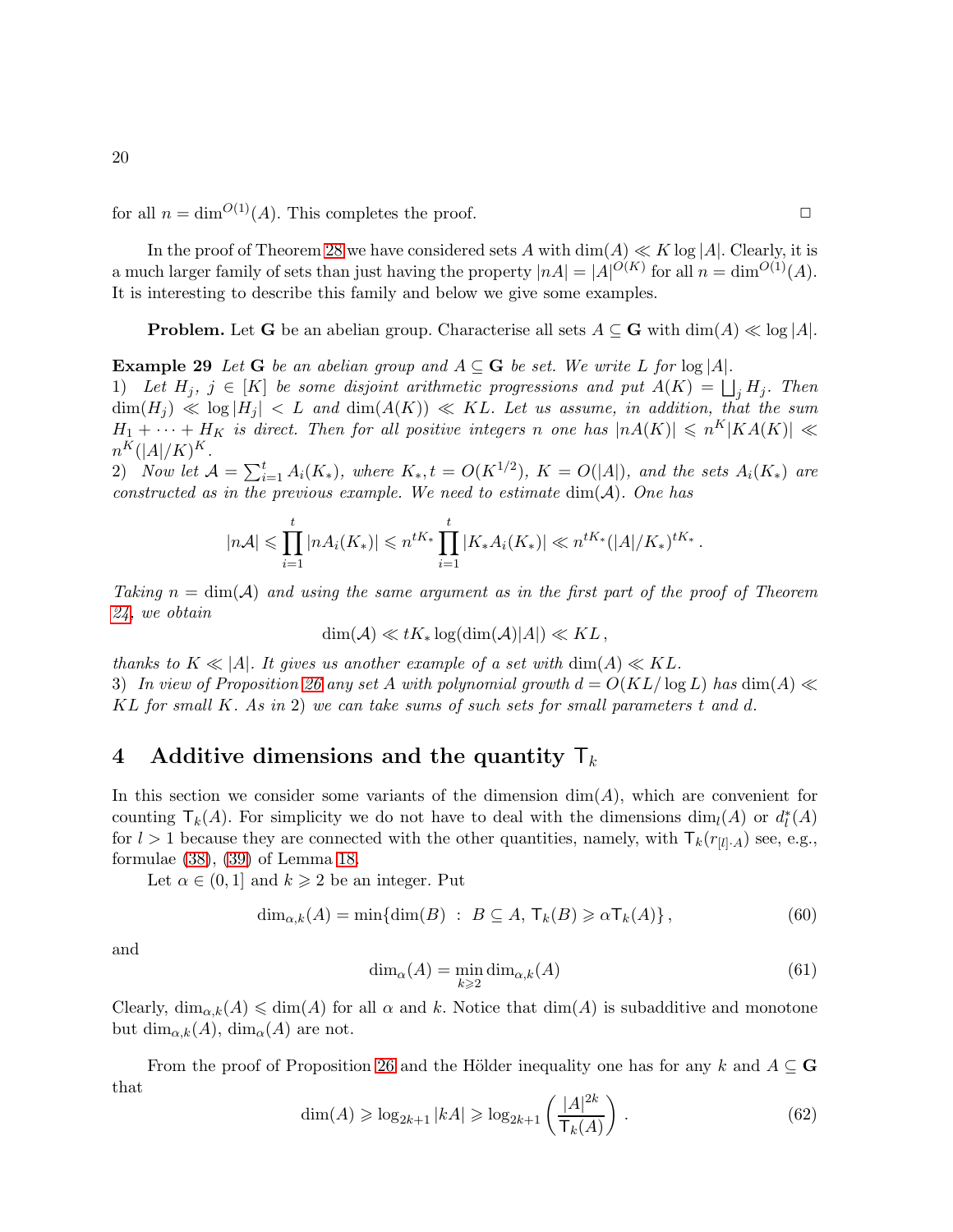It implies in particular,

$$
\mathsf{T}_{k}(A) \geqslant \frac{|A|^{2k}}{(2k+1)^{\dim(A)}}\tag{63}
$$

and hence there is a connection between  $\dim(A)$  and  $T_k(A)$  (as well as with the size of the sumset  $kA$ ). Below we obtain a stronger result.

**Theorem 30** Let  $\alpha \in (0,1]$  be a real number and k be a positive integer. Then

<span id="page-20-2"></span>
$$
\mathsf{T}_{k}(A) \leqslant \left(\frac{16Ck}{\dim_{\alpha,k}(A)(1-\alpha^{1/2k})^{2}}\right)^{k} \cdot |A|^{2k},\tag{64}
$$

and

<span id="page-20-3"></span>
$$
\mathsf{T}_{k}(A) \leqslant \frac{C'|A|^2 \mathsf{T}_{k-1}(A)}{\dim_{\alpha,k}(A)(1-\alpha^{1/k})^2} \cdot \log(|A|^{2k-2} \mathsf{T}_{k-1}^{-1}(A)) \leqslant \frac{C'k|A|^2 \mathsf{T}_{k-1}(A) \log |A|}{\dim_{\alpha,k}(A)(1-\alpha^{1/k})^2},\tag{65}
$$

where  $C > 0$  is an absolute constant as in Theorem [9](#page-7-4) and  $C' > 0$  is another absolute constant. Conversely, writing  $d = \dim(A) = M \log |A|$ , we find an integer m,  $\log |A| / \log M \ll m \leq$  $\dim(A)/2$  such that

<span id="page-20-1"></span>
$$
\mathsf{T}_{m}(A) \geqslant \frac{|A|^{2m}}{2d4^{m}e^{d}\binom{d+1}{2m}} \geqslant \frac{|A|^{2m}}{|A|^{C_{*}M}},\tag{66}
$$

where  $C_* > 0$  is an absolute constant. In particular, for any  $B \subseteq A$  with  $|B| = \delta |A|$  and  $d := \dim(B)$  one has

<span id="page-20-0"></span>
$$
d\log(d/\delta) \gg \log(|A|^{2d+1} \mathsf{T}_{d+1}^{-1}(A)). \tag{67}
$$

P r o o f. Let  $L = \log |A|$  and l be a parameter, which we will choose later. Then split A as  $A = (\bigsqcup_{j=1}^s A_j) \bigsqcup A_*$ , where  $A_j$  are dissociated,  $|A_j| = l$  and  $\dim(A_*) < l$ . Clearly,  $s \leq |A|/l$ . By the norm property of  $\mathsf{T}_k$  and Rudin's Theorem [9,](#page-7-4) we have

<span id="page-20-4"></span>
$$
\mathsf{T}_{k}^{1/2k}(A) \leqslant \mathsf{T}_{k}^{1/2k}(A_{*}) + \sum_{j=1}^{s} \mathsf{T}_{k}^{1/2k}(A_{j}) \leqslant \mathsf{T}_{k}^{1/2k}(A_{*}) + |A|/l \cdot (Ck)^{1/2}l^{1/2}.
$$
 (68)

Writing  $\mathsf{T}_k(A) = \kappa^k |A|^{2k}$  and choosing  $l = Ck\kappa^{-1}(1-\alpha^{1/2k})^{-2}$ , we get  $\mathsf{T}_k(A_*) \geq \alpha \mathsf{T}_k(A)$ . By the definition of the quantity  $\dim_{\alpha,k}(A)$ , we see that  $\dim_{\alpha,k}(A) \leq Ck\kappa^{-1}(1-\alpha^{1/2k})^{-2}$  and hence we derive [\(64\)](#page-20-2).

The second bound [\(65\)](#page-20-3) can be obtained similarly to [\[38,](#page-38-5) Proposition 5.3]. Indeed, put  $\mathcal{E} = \bigsqcup_{j=1}^s A_j$  and write  $\mathsf{T}_k(A) = \omega \mathsf{T}_{k-1}(A)|A|^2$ ,  $\omega \in (0,1]$ . Let  $p = \log(|A|^{2k-2}\mathsf{T}_{k-1}^{-1}(A)) \leq k \log |A|$ ,  $\binom{-1}{k-1}(A) \leq k \log |A|,$  $p \geq \log |A|$  and  $l := C'(1 - \alpha^{1/k})^{-2}p\omega^{-1}$ , where  $C' > 0$  is a sufficiently large absolute constant. Then

$$
\mathsf{T}_{k}(A)=\mathsf{T}_{k}(A,\ldots,A,A_*,A_*)+2\mathsf{T}_{k}(A,\ldots,A,\mathcal{E},A_*)+\mathsf{T}_{k}(A,\ldots,A,\mathcal{E},\mathcal{E})=\sigma_0+\sigma_1+\sigma_2.
$$

If  $\sigma_0 \geq \alpha^{1/k} \mathsf{T}_k(A)$ , then by the Hölder inequality [\(17\)](#page-5-2) one has  $\mathsf{T}_k(A_*) \geq \alpha \mathsf{T}_k(A)$  and as before, we obtain  $\dim_{\alpha,k}(A) \leq C'(1-\alpha^{1/k})^{-2}p\omega^{-1}$  as required. Thus we need to estimate  $\sigma_1, \sigma_2$ . Using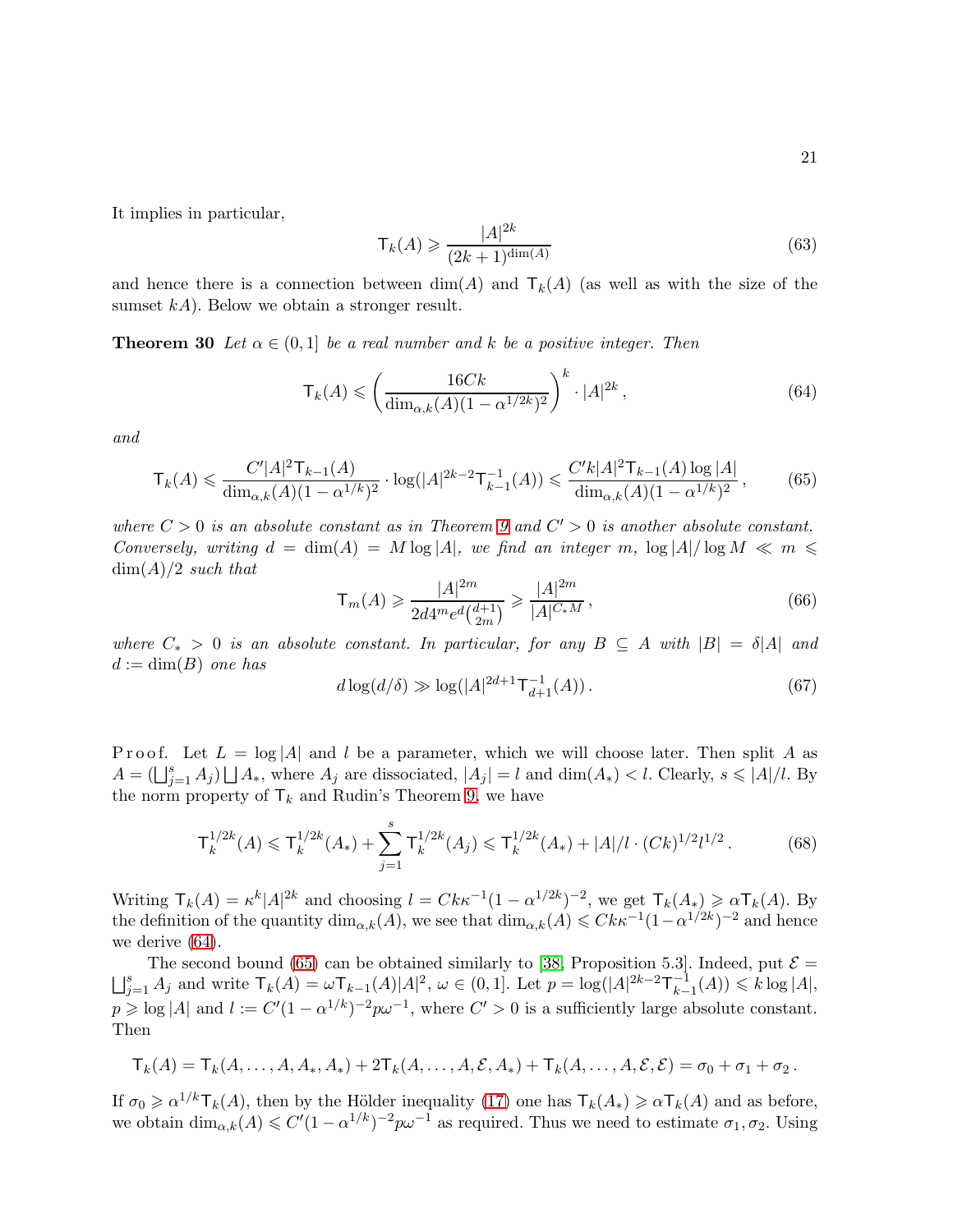the Hölder inequality, Rudin's Theorem [9](#page-7-4) and calculations as in  $(68)$  (or see [\[38,](#page-38-5) Proposition 5.3, formula (5.11)]), we get

$$
\sigma_2^p \leqslant {\sf T}_p(\mathcal{E}) {\sf T}_{k-1}^{p-1}(A) |A|^{2k-2} \leqslant (C p / l)^p |A|^{2p} {\sf T}_{k-1}^p(A) \left( |A|^{2k-2} {\sf T}_{k-1}^{-1}(A) \right)
$$

and hence by our choice of the parameters  $p$  and  $l$ , we have

$$
\sigma_2 \leq \mathsf{T}_k(A) \cdot Cpl^{-1} \omega^{-1} \left( |A|^{2k-2} \mathsf{T}_{k-1}^{-1}(A) \right)^{1/p} \leq \mathsf{T}_k(A) (1 - \alpha^{1/k})^2 / 100,
$$

say. Clearly, by the Cauchy–Schwarz inequality

$$
\sigma_1^2 \leq 4\sigma_0 \sigma_2 \leq \mathsf{T}_k^2(A)(1-\alpha^{1/k})^2/25
$$

hence  $\sigma_1 \leq \mathsf{T}_k(A)(1 - \alpha^{1/k})/5$  and thus this sum is also negligible.

It remains to prove [\(66\)](#page-20-1), [\(67\)](#page-20-0) and the argument is almost the same. Let us delete zero from A and with some abuse of the notation we will write A for the remaining set. Recall that for any l we denote by  $\overline{A}^{l+1}$  the set of all vectors  $\vec{a} = (a_1, \ldots, a_{l+1}) \in A^{l+1}$  such that all  $a_1, \ldots, a_{l+1}$ are different. Clearly,  $|\overline{A}^{d+1}| \geqslant |A|^{d+1} \exp(-d^2|A|^{-1}) \geqslant |A|^{d+1} \exp(-d)$ . By the definition of the additive dimension for any  $\vec{a} \in \overline{A}^{d+1}$  there is  $\vec{\varepsilon} \in \{0, \pm 1\}^{d+1}$  such that  $\langle \vec{a}, \vec{\varepsilon} \rangle = 0$ , see formula [\(20\)](#page-6-1). Write  $\text{wt}(\vec{\varepsilon}) = \sum_{j=1}^{d+1} |\varepsilon_j|$  and since  $0 \notin A$ , it follows that  $\text{wt}(\vec{\varepsilon}) \geq 2$ . Let  $1 \leq \Delta \leq (d+1)/2$ be a parameter. We have

$$
|A|^{d+1} \exp(-d) \leq |A|^{d+1} \sum_{w=2}^{d+1} \exp(-w^2 |A|^{-1}) \leq \sum_{w=2}^{d+1} \sum_{\vec{\varepsilon} \in \{0, \pm 1\}^{d+1}, \text{wt}(\vec{\varepsilon}) = w} |\{\vec{a} \in \overline{A}^{d+1} : \langle \vec{a}, \vec{\varepsilon} \rangle = 0\}|
$$
  

$$
\leq \sum_{w=2}^{d} |A|^{d+1-w} 2^w {d+1 \choose w} \cdot \mathsf{T}_{[w/2]}(A) |A|^{w-2[w/2]} =
$$
  

$$
= |A|^{d+1} \sum_{w \leq \Delta} 2^w {d+1 \choose w} \mathsf{T}_{[w/2]}(A) |A|^{-2[w/2]} + |A|^{d+1} \sum_{w > \Delta} 2^w {d+1 \choose w} \mathsf{T}_{[w/2]}(A) |A|^{-2[w/2]} =
$$
  

$$
= \sigma_1 + \sigma_2 := \sigma.
$$
 (69)

Let us obtain an upper bound for the sum  $\sigma_1$ . Trivially estimate  $\mathsf{T}_{[w/2]}(A)$  as  $\mathsf{T}_{[w/2]}(A) \leq$  $|A|^{2[w/2]-1}$  (below in the paper we will use some better bounds), we see that

<span id="page-21-0"></span>
$$
\sigma_1 \leq 2|A|^d \left(\frac{2e(d+1)}{\Delta}\right)^{\Delta} \leq |A|^d \left(\frac{4eML}{\Delta}\right)^{\Delta}.
$$
\n(70)

We choose  $\Delta$  such that

$$
\frac{\Delta^2}{|A|} + \Delta \log \left(\frac{8ed}{\Delta}\right) \ll \Delta \log \left(\frac{8ed}{\Delta}\right) \ll L
$$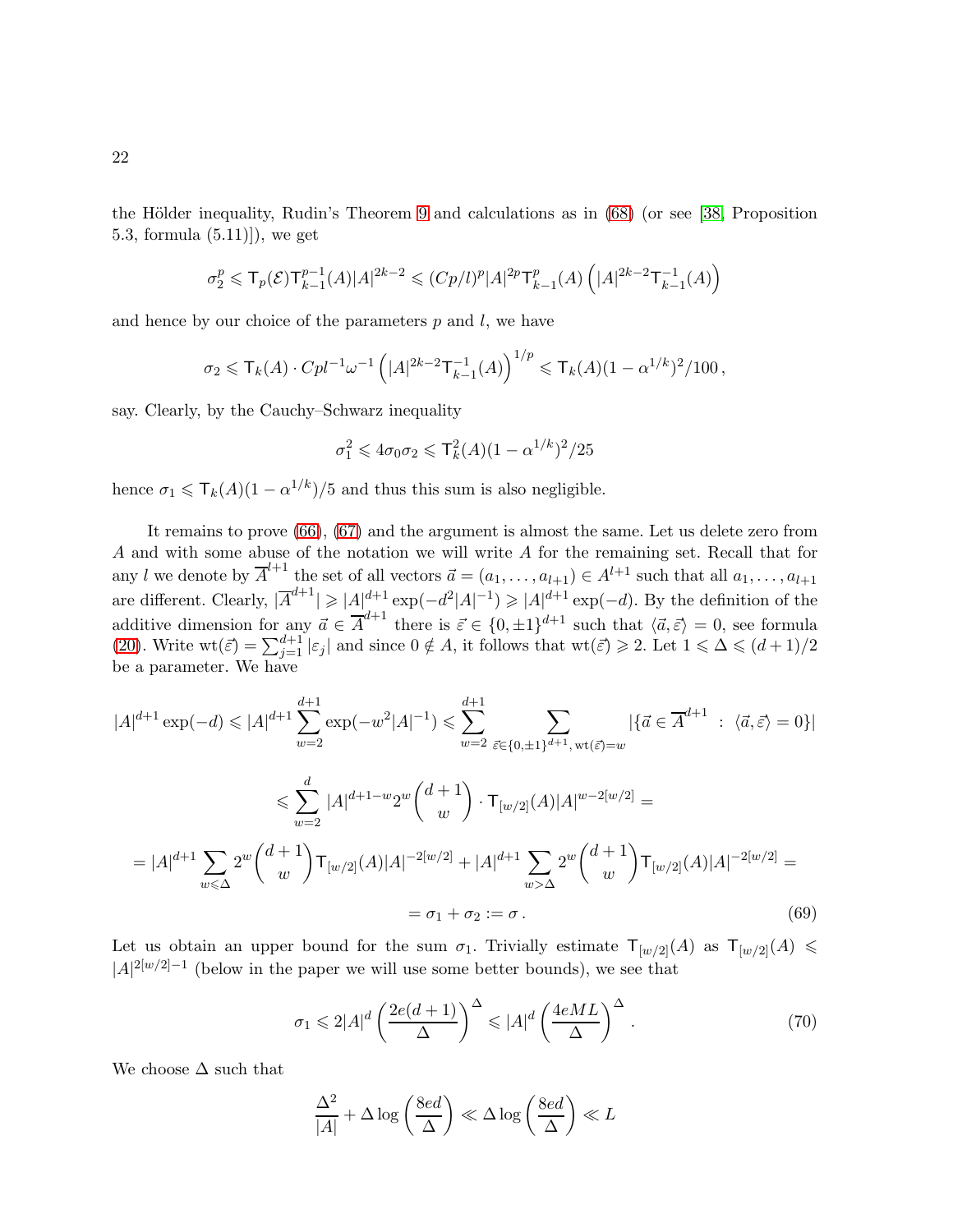or, in other words, we take  $\Delta = cL/\log M$ , where  $c > 0$  is a sufficiently small absolute constant. It gives us  $\sigma_2 \geqslant 2^{-1} |A|^{d+1} \exp(-d)$ . Thus [\(69\)](#page-21-0) implies

$$
\exp(-d) \leq 2 \sum_{w > \Delta} 2^w {d+1 \choose w} \mathsf{T}_{[w/2]}(A) |A|^{-2[w/2]} \leq 3^{d+2} \max_{w > \Delta} {\mathsf{T}_{[w/2]}(A) |A|^{-2[w/2]}} = |A|^{C_*M} \max_{w > \Delta} {\mathsf{T}_{[w/2]}(A) |A|^{-2[w/2]}} , \tag{71}
$$

where  $C_* > 0$  is an absolute constant. Thus we have obtained [\(66\)](#page-20-1) and to get [\(67\)](#page-20-0) we repeat the calculations from [\(69\)](#page-21-0)–[\(71\)](#page-22-0) with  $A = B$ . Namely, writing  $\mathsf{T}_{d+1}(A) = \frac{|A|^{2d+1}}{Q^d}$  $\frac{1}{Q^d}$ ,  $Q \leq |A|$  and using the Hölder inequality

<span id="page-22-0"></span>
$$
\mathsf{T}_{l}(B) \leqslant \mathsf{T}_{l}(A) \leqslant \frac{|A|^{2l-1}}{Q^{l-1}}\tag{72}
$$

for all  $2 \leq l \leq d+1$ , we derive

$$
\sigma \leqslant |B|^{d+1} Q |A|^{-1} \sum_{w=2}^{d+1} Q^{-[w/2]} \left( \frac{2e(d+1)}{w \delta} \right)^w.
$$

and hence automatically  $d \gg \delta Q^{1/3}$ , say. By the definition of the quantity Q we see that

$$
d\log(d/\delta) \gg d\log Q = \log(|A|^{2d+1} \mathsf{T}_{d+1}^{-1}(A))
$$

and we finally, obtain the required bound. This completes the proof.  $\Box$ 

**Corollary 31** Let  $\alpha \in (0,1]$  be a real number, k be a positive integer and  $\dim'_{\alpha}(A) := \min_{l \in [2,k]} \dim_{\alpha,l}(A)$ . Then for any  $2 \leq l \leq k$  one has

$$
\mathsf{T}_{l}(A) \leqslant \left(\frac{C(\alpha)k^3}{\dim_{\alpha}'(A)}\right)^{l} \cdot |A|^{2l}.
$$

Thus indeed the dimension of a set A is closely connected with the quantity  $\mathsf{T}_k(A)$ : see the lower bound for dim(A) in [\(67\)](#page-20-0) and, on the other hand, assuming  $\dim_{\alpha,k}(A) \gg \dim(A)$ ,  $\alpha = 2^{-k}$ , say, as well as putting  $k = \text{cdim}(A)$  (here  $c > 0$  is a small absolute constant) in [\(64\)](#page-20-2), we obtain the upper bound

$$
\dim(A) \ll \dim_{\alpha,k}(A) \ll \log(|A|^{2k} \mathsf{T}_{k}^{-1}(A)).
$$

Also, if, say,  $T_l(A) \ll |A|^l$  for a certain fixed number l, then we get from [\(69\)](#page-21-0)–[\(71\)](#page-22-0) and the trivial estimate  $\mathsf{T}_s(A) \leqslant |A|^{2s-2l}\mathsf{T}_l(A)$ ,  $s \geqslant l$  that  $\dim(A) \geqslant l \log|A|$  and this is a non-trivial bound. Finally, one can see that if we have the first inequality in [\(66\)](#page-20-1), that is,

$$
\mathsf{T}_m(A) \geqslant \frac{|A|^{2m}}{2d4^m e^d \binom{d+1}{2m}}
$$

for  $\log |A|/\log M \ll m \leq \dim(A)/2 = d/2$ , then an application of Theorem [30,](#page-20-0) formula [\(64\)](#page-20-2) with  $\alpha = 2^{-m}$  gives us a set  $A_* \subseteq A$ ,  $\mathsf{T}_m(A_*) \geqslant 2^{-m} \mathsf{T}_m(A)$  and  $\dim(A_*) \leqslant \exp(O(M \log M)) \cdot \log |A|$ .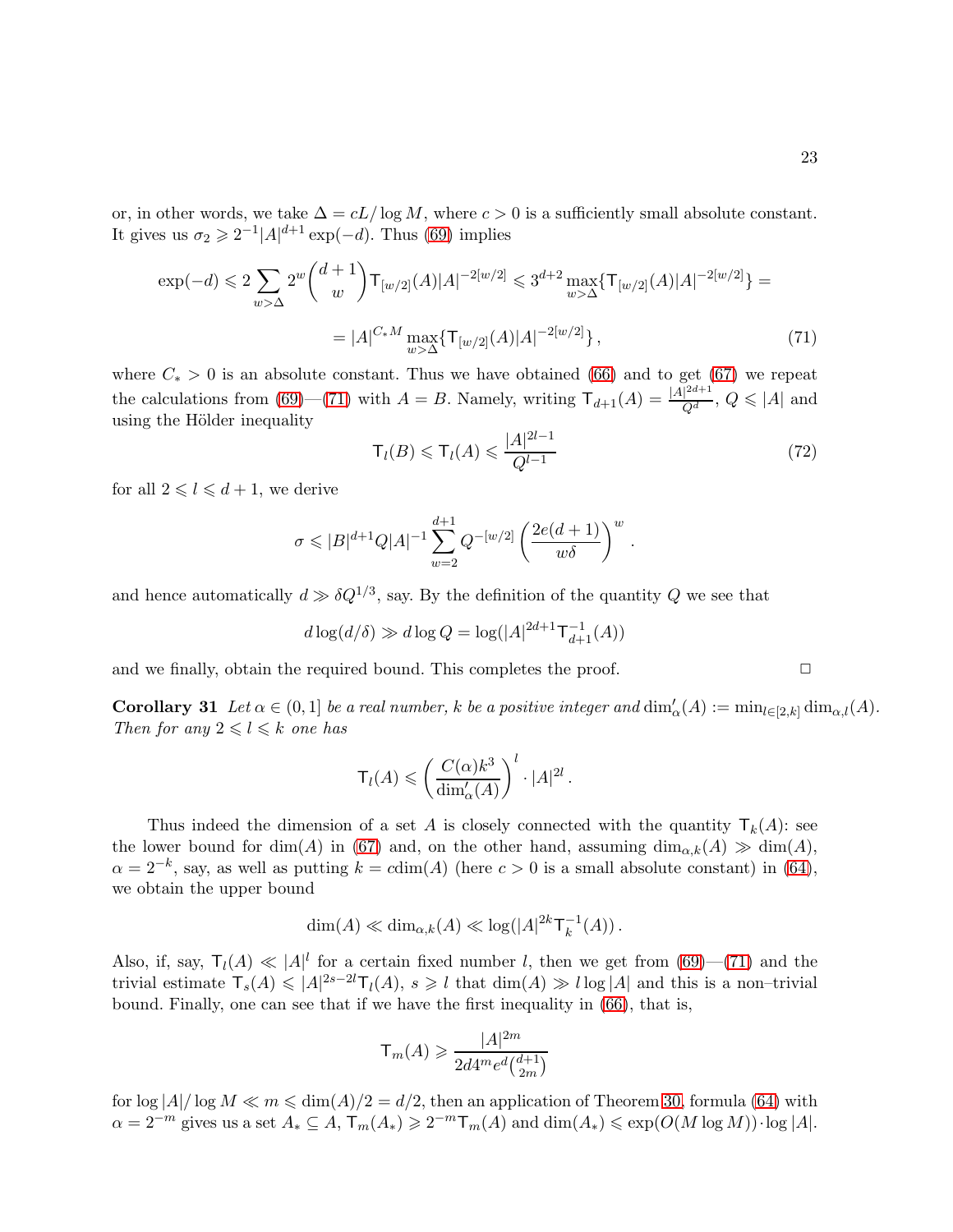Thus we obtain the second part of Theorem [3](#page-2-1) of the introduction and it shows one more time that the condition of having large  $\mathsf{T}_k$  is roughly equivalent to the condition of having small dimension.

From [\(48\)](#page-15-1), it follows that for any  $x \in \mathbf{G}$  and an arbitrary  $A \subseteq \mathbf{G}$  one has  $\dim(A + x) \leq$  $dim(A)$ . We improve the last bound in Theorem [32](#page-23-0) below.

**Theorem 32** Let **G** be an abelian group,  $A, X \subseteq G$  be sets. Then

<span id="page-23-1"></span>
$$
\dim(A) \ll \dim(A + X) \ll |X| \dim(A). \tag{73}
$$

In particular, for any  $x \in \mathbf{G}$  one has

<span id="page-23-0"></span>
$$
\dim(A) \sim \dim(A + x). \tag{74}
$$

P r o o f. We begin with [\(74\)](#page-23-0). Let  $d = \dim(A)$ . Consider a dissociated set  $\Lambda + x \subseteq A + x$  such that  $\dim(A+x) = |\Lambda| = D$ . Our task is to show that  $d \gg D$ . If  $\Lambda$  is a dissociated set, then  $D \leq d$  and there is nothing to prove. Thus we can suppose that  $\Lambda$  is not a dissociated set but nevertheless, we show that  $\Lambda$  is rather close to be dissociated. Indeed, for any positive k we have  $\mathsf{T}_k(\Lambda) = \mathsf{T}_k(\Lambda + x)$  and thus by Theorem [9](#page-7-4) one has  $\mathsf{T}_k(\Lambda) \leqslant (Ck)^k |\Lambda|^k$ . We now substitute this bound into the proof of Theorem [30.](#page-20-0) In the notation of this theorem we have the following restriction on the parameter ∆

$$
\Delta \log(8ed/\Delta) + \Delta \log(C\Delta) \ll \Delta \log D.
$$

Hence it is possible to choose  $\Delta = cD$ , where  $c > 0$  is an absolute (small) constant. Using estimate [\(66\)](#page-20-1) of Theorem [30,](#page-20-0) we get

$$
m \log D - m \log(Cm) \ll \dim(\Lambda) \leq d,
$$

Recalling that  $m \geqslant \Delta$ , we obtain the required result.

Now let us obtain [\(73\)](#page-23-1). The first inequality follows from [\(74\)](#page-23-0) due to

$$
\dim(A) \sim \dim(A + x) \leqslant \dim(A + X),
$$

where x is an arbitrary element of X. Further by [\(74\)](#page-23-0) and by subadditivity of dim( $\cdot$ ) one has

$$
\dim(A + X) \le \sum_{x \in X} \dim(A + x) \ll |X| \dim(A)
$$

as required.  $\Box$ 

<span id="page-23-2"></span>In the next sections we will use the additive dimensions of a set A to estimate  $T_k(A)$ . It is well–known that the later quantity can be used to estimate the Fourier coefficients of the characteristic function of A. Let us make a remark on a simple connection of the Fourier transform of A and dim(A). Of course Proposition [33](#page-23-2) is non–trivial for sets A with  $|A| = o(N)$ only.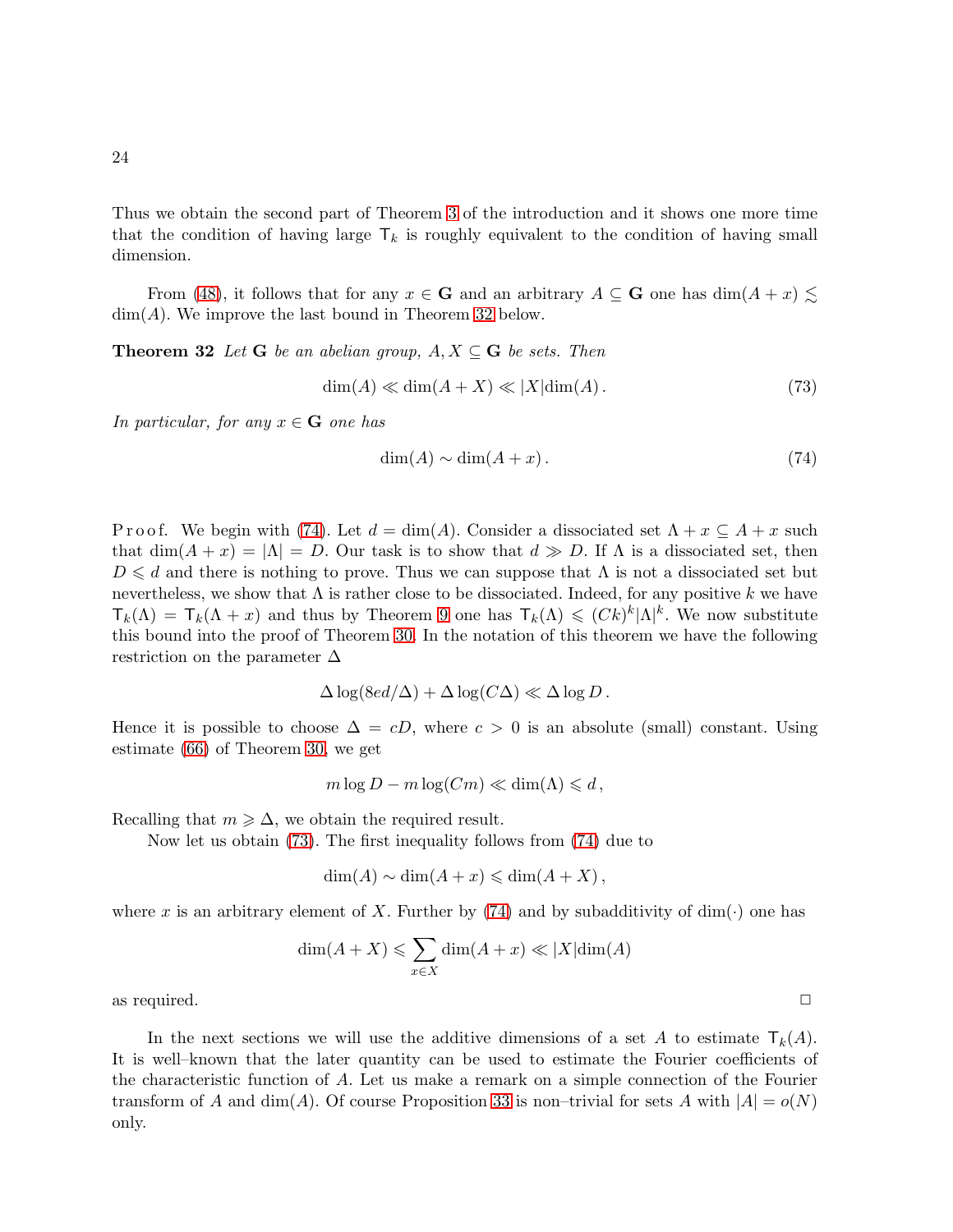**Proposition 33** Let N be a prime number,  $A \subseteq \mathbb{Z}/N\mathbb{Z}$  and for all  $r \neq 0$  one has  $|\widehat{A}(r)| \leq \varepsilon |A|$ ,  $\varepsilon \leqslant 1/4$ . Then  $\dim(A) \gg \log N$ .

Proof. Let  $d = \dim(A)$  and  $\Lambda = \{\lambda_1, \ldots, \lambda_d\} \subseteq A$  be a maximal dissociated subset of A. Suppose that  $\dim(A) \leqslant c \log N$ , where  $c > 0$  is a sufficiently small absolute constant. Then by the Dirichlet Theorem there is  $q \neq 0$  such that  $||q\lambda_j|| \leq (N-1)^{1-1/d} < N/8$ . In other words,  $qA$ belongs to the following arithmetic progression  $P = (-N/8, N/8)$ . Consider another arithmetic progression  $Q = P + P$ ,  $|Q| < 2|P|$ . Then for any  $a \in P$  one has  $r_{Q+Q}(a) \geq |P|$ . Hence using the Fourier transform and the Parseval identity, we get

$$
|A||P| \leq \sum_{a \in qA} r_{Q+Q}(a) < \frac{4|P|^2|A|}{N} + N^{-1} \sum_{r \neq 0} \widehat{A}(qr)\widehat{Q}(r)^2 < 2^{-1}|A||P| + 2\varepsilon|A||P| \leq |A||P|
$$

<span id="page-24-0"></span>and this is a contradiction.  $\Box$ 

### 5 On the additive dimensions of multiplicative subgroups

In this section we consider the case of multiplicatively rich sets, i.e. sets  $A \subseteq \mathcal{R}$  with  $|AA| \ll |A|$ , e.g., multiplicative subgroups. The property of having small product set is rather restrictive and implies that all considered dimensions of Sections [3,](#page-9-4) [4](#page-19-0) are essentially the same for A with  $|AA| \ll |A|.$  In particular, it allows us to estimate  $\mathsf{T}^+_k$  $\kappa_k^+(A)$  for such sets A. Also, we give rather good lower bounds for the additive dimensions of multiplicative subgroups in the prime field.

**Lemma 34** Let R be a commutative ring without divisors of zero,  $A \subseteq \mathcal{R}$  and  $|AA| \le D|A|$ . Put  $d = \dim(A)$ . Then

$$
\mathsf{T}_{k}^{+}(A) \leqslant |A|^{2k} \left(\frac{Ck D^{6} \log^{2} d}{d}\right)^{k},\tag{75}
$$

where  $C > 0$  is an absolute constant.

Now let N be a prime, and  $\mathcal{R} = \mathbb{R}$  or  $\mathbb{Z}/N\mathbb{Z}$ . Suppose that  $S \subseteq A$ . Then for any  $s > 0$  one has

<span id="page-24-1"></span>
$$
\mathcal{D}_{s,N}(S) \gg \frac{|S|\mathcal{D}_{s,N}(A)}{|A|D^3\log(D|A|/\mathcal{D}_{s,N}(A))}.
$$
\n(76)

P r o o f. Given a set  $Z \subseteq \mathcal{R}$  we write  $\mathsf{T}_k(Z)$  for  $\mathsf{T}_k^+$  $\chi_k^+(Z)$ . Let  $\Lambda = {\lambda_1, \ldots, \lambda_d} \subseteq A$  be a maximal dissociated subset of A. Let us apply the standard probability argument (see, e.g., [\[46,](#page-39-1) Exercise 1.1.8]). We take elements of  $A\Lambda\Lambda^{-1}$  with probability  $p = \frac{C_* \log d}{d}$  (here  $C_* > 0$  is an appropriate large constant) uniformly at random and form a set X. The probability that a fixed  $z \in A\Lambda$ does not belong to X $\Lambda$  is  $(1-p)^d$  and hence the expectation of the cardinality of elements of A, which do not in X $\Lambda$  is at most  $|A\Lambda|(1-p)^d \le D|A|(1-p)^d$ . Denoting this set as  $\Omega$ , we have  $|\Omega| \leq D|A|(1-p)^d$  and the expectation of size of X is  $p|A\Lambda\Lambda^{-1}| \leq p|AAA^{-1}| \leq D^3p|A|$  by the Plünnecke inequality  $(14)$ . Hence applying Theorem [9,](#page-7-4) we derive

$$
\mathsf{T}_{k}^{1/2k}(A) \leqslant \mathsf{T}_{k}^{1/2k}(\Omega) + \sum_{x \in X} \mathsf{T}_{k}^{1/2k}(x\Lambda) \leqslant |\Omega|^{1-1/2k} + p|A|D^{3}\sqrt{C'kd} \leqslant
$$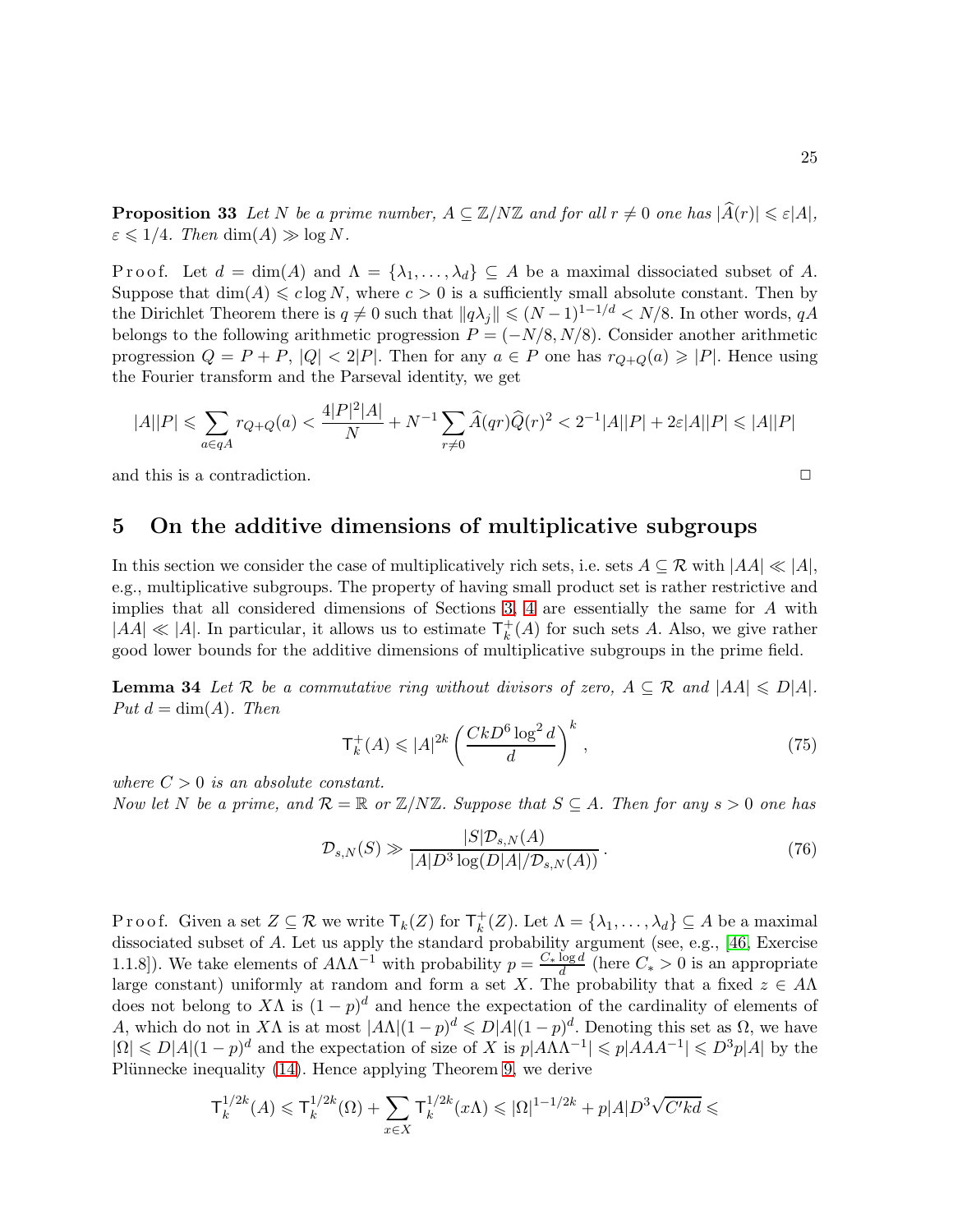$$
\leqslant (D|A|(1-p)^d)^{1-1/2k} + p|A|D^3\sqrt{C'kd}\,,
$$

where  $C' > 0$  is an absolute constant. By our choice of p, we get

$$
4^{-k} \mathsf{T}_{k}(A) \leqslant D^{2k-1} |A|^{2k-1} \exp(-C_{*}(2k-1)\log d) + |A|^{2k} \left(\frac{C'C_{*}^{2}kD^{6}\log^{2}d}{d}\right)^{k} \leqslant
$$
  

$$
\leqslant |A|^{2k} \left(\frac{CkD^{6}\log^{2}d}{d}\right)^{k}
$$

as required.

Let us obtain estimate [\(76\)](#page-24-1). We use the same argument replacing  $\Lambda$  with S and d with  $|S|$ . Let us choose the parameter  $p$  (the probability of our random choice) later. With high probability we find two sets X and  $\Omega$  such that  $|X| \leq D^3p|A|, |\Omega| \leq D|A|(1-p)^{|S|}$  and  $A \subseteq XS \sqcup \Omega$ . We have

$$
\mathcal{D}_{s,N}(A) \leqslant |X|\mathcal{D}_{s,N}(S) + |\Omega| \leqslant |X|\mathcal{D}_{s,N}(S) + D|A|(1-p)^{|S|} \leqslant 2|X|\mathcal{D}_{s,N}(S),
$$

where we have chosen  $p = \frac{C_* \log(D|A|/D_{s,N}(A))}{|S|}$  (here  $C_* > 0$  is an appropriate absolute constant). Recalling that  $|X| \le D^3p|A|$ , we obtain the result. This completes the proof.  $\Box$ 

We now obtain an analogue of Lemma [13](#page-8-1) for the dimension  $dim(A)$  and for sets with  $|AA| \le D|A|$ .

**Corollary 35** Let N be a prime,  $A \subseteq \mathbb{R}$  or  $A \subseteq \mathbb{Z}/N\mathbb{Z}$  be a set with  $|AA| \le D|A|$  and k be a positive integer. Put  $d = \dim_k(A)$  and suppose that for a certain  $s > 0$  one has  $\mathcal{D}_{s,N}(A) \geqslant |A|/T$ ,  $T \geqslant 1$ . Then

<span id="page-25-0"></span>
$$
d \gg \frac{s \log(N-1)}{\log(dk^2 D^3 T \log(DT))}.
$$
\n(77)

Proof. Let  $\Lambda = \{\lambda_1, \ldots, \lambda_d\} \subseteq A$  be a maximal k–dissociated subset of A. It means that for any  $a \in A$  there is  $t \in [k]$  such that  $ta = \sum_{j=1}^d l_j \lambda_j$ , where  $|l_j| \leq k$ . In other words,  $ta \in \text{Span}_k(A)$ . By the pigeonhole principle there is  $t \in [k]$  and  $S \subseteq A$  such that  $|S| \geq |A|/k$  and for any  $x \in S$ we have  $tx \in \text{Span}_k(A)$ . Using Lemma [34,](#page-24-1) we see that

$$
\mathcal{D}_{s,N}(S) \gg \frac{|S|}{kTD^3\log(DT)}.
$$

By the Dirichlet Theorem we find  $q \in (\mathbb{Z}/N\mathbb{Z}) \setminus \{0\}$  such that  $||q\lambda_j/N|| \leq (N-1)^{-d^{-1}}$ . Since  $tx \in \text{Span}_k(A)$ , it follows that  $||qtx/N|| \leq dk(N-1)^{-d^{-1}}$ . Thus as in Lemma [13,](#page-8-1) we obtain

$$
\frac{|S|}{kTD^3\log(DT)} \ll \sum_{x\in S} \left\| \frac{qtx}{N} \right\|^s \leqslant |S| dk (N-1)^{-sd-1}.
$$

This completes the proof.  $\Box$ 

We now show that in the case of multiplicative subgroups  $\Gamma$  of  $\mathbb{F}_p^*$  there is almost no difference between dim(Γ) and dim<sub>α</sub>(Γ). It allows us to use Theorem [30](#page-20-0) to estimate  $\mathsf{T}_{k}^{+}$  $_k^+(\Gamma)$  but, actually, in this specific case Lemma [34](#page-24-1) works better.

26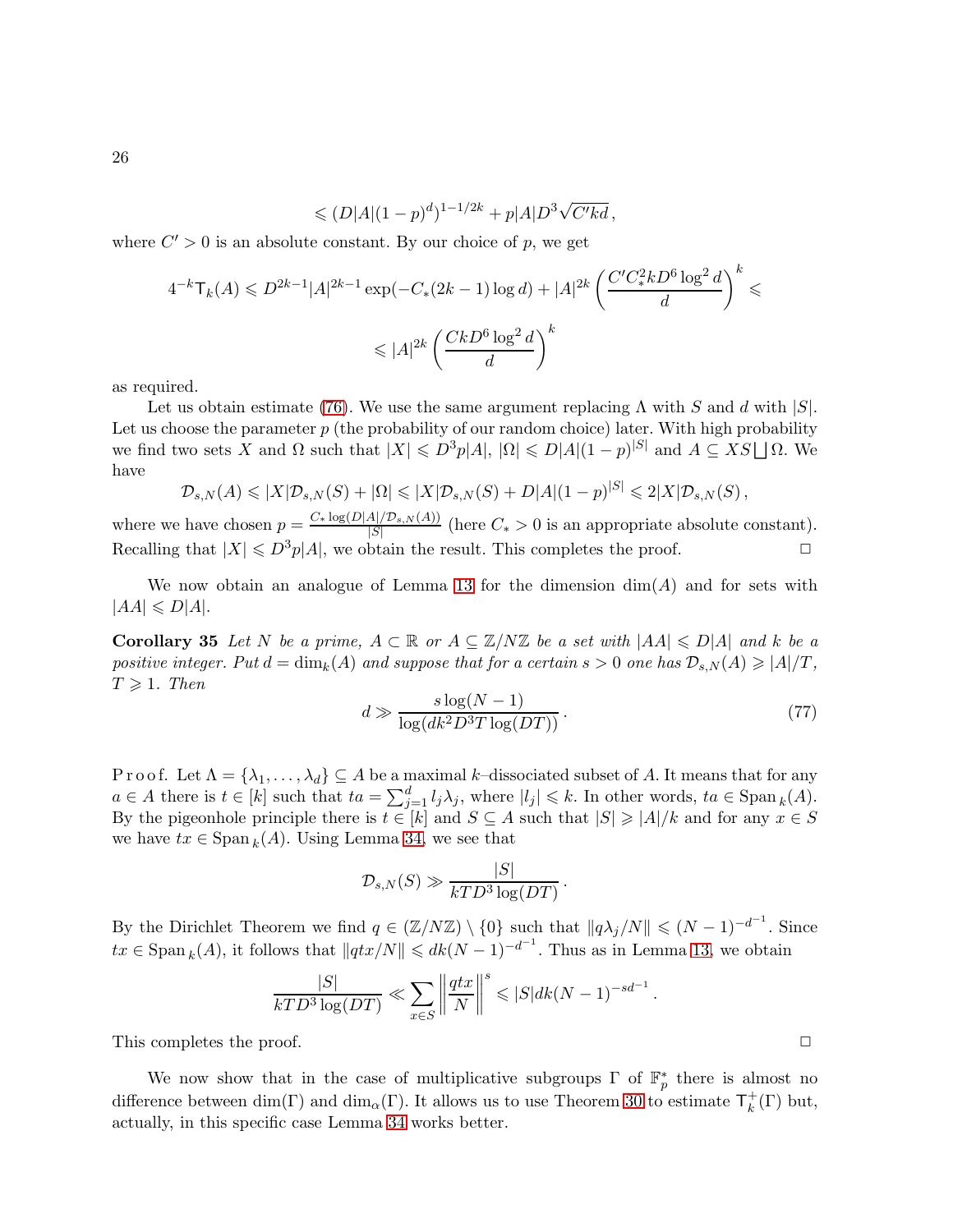27

**Lemma 36** Let  $\Gamma < \mathbb{F}_p^*$  be a multiplicative subgroup, k be a positive integer, and  $\alpha \in (0,1]$  be a real number. Then

$$
\frac{\alpha \cdot \dim(\Gamma)}{\log|\Gamma|} \ll \dim_{\alpha,k}(\Gamma) \le \dim(\Gamma). \tag{78}
$$

P r o o f. Let  $t = |\Gamma|$  and consider an arbitrary set  $B \subseteq \Gamma$  such that  $\mathsf{T}_k^+$  $_{k}^{+}(B) \geqslant \alpha \mathsf{T}_{k}^{+}$  $_k^+(\Gamma)$ . Our task is to estimate  $\dim(B)$  from below. We have  $\mathsf{T}_{k}^{+}$  $k_{k}^{+}(\Gamma) = \sum_{x,y \in \Gamma} r_{(k-1)\Gamma-(k-1)\Gamma}(x-y)$ . Clearly, the hermitian matrix  $M(x, y) = r_{(k-1)\Gamma-(k-1)\Gamma}(x - y)$ ,  $x, y \in \Gamma$  is Γ-invariant in the sense  $M(\gamma x, \gamma y) = M(x, y)$  for any  $\gamma \in \Gamma$ . Hence the eigenfunctions  $f_{\alpha}, \alpha \in [t]$  of M are just normalized characters of the subgroup  $\Gamma$  (see [\[39,](#page-38-6) Proposition 3]). In particular, the main eigenfunction  $f_1(x)$  equals  $\Gamma(x)/t^{1/2}$ , where x runs over  $\Gamma$  and the correspondent eigenvalue  $\mu_1 = \langle Mf_1, f_1 \rangle = \mathsf{T}^+_k$  $\frac{1}{k}(\Gamma)/t$ . It follows that

$$
\alpha {\mathsf T}^+_k(\Gamma) \leqslant {\mathsf T}^+_k(B) \leqslant \sum_{x,y \in B} r_{(k-1)\Gamma-(k-1)\Gamma}(x-y) = \langle MB, B \rangle = \sum_{\alpha \in [t]} \mu_\alpha \langle B, f_\alpha \rangle^2 \leqslant {\mathsf T}^+_k(\Gamma) |B|/t\,,
$$

and hence  $|B| \geq \alpha t$ . Using the random choice as in Lemma [34,](#page-24-1) we find  $X \subseteq \Gamma$  such that  $|X| \ll \alpha^{-1} \log t$  and  $\Gamma \subseteq XB$ . But then by the subadditivity of the dimension dim( $\cdot$ ), we get

$$
\dim(\Gamma) \leqslant |X| \dim(B) \ll \alpha^{-1} \log t \cdot \dim(B)
$$

as required.  $\Box$ 

We now obtain some applications to the growth of multiplicative subgroups in  $\mathbb{F}_p^*$ .

Basis properties of very small subgroups were studied in [\[8,](#page-37-3) [25,](#page-38-7) [26\]](#page-38-1). In a natural way the authors of these papers were interested in obtaining upper bounds for exponential sums over such subgroups but in our approach we do not want to use this machinery. Nevertheless, both methods rest on lower bounds for the quantity  $\mathcal{D}_{2,p}$ , see Lemmas [37,](#page-26-0) [38](#page-26-1) below. We start with Theorem 4.2 of [\[26\]](#page-38-1).

<span id="page-26-0"></span>**Lemma 37** Let  $g \in \mathbb{F}_p^*$  has the multiplicative order equals t. Then for any  $2 \leq r \leq \varphi(t)$  one has

$$
p^2 \cdot \mathcal{D}_{2,p}(\lbrace 1, g, \ldots, g^{t-1} \rbrace) \geqslant \left( \frac{p^{2(r-1)}t}{r \gamma_{r-1}^{r-1}} \right)^{1/r},
$$

where  $\gamma_{r-1}$  is  $(r-1)$ th Hermite constant,  $\gamma_{r-1} = O(r)$ .

Also, we need [\[25,](#page-38-7) Theorem 1, Lemma 6].

**Lemma 38** Let  $g \in \mathbb{F}_p^*$  be a primitive root,  $\varepsilon \in (0,1)$ ,  $k \geq k(\varepsilon)$  be a sufficiently large positive integer,  $\beta = g^k$ ,  $m = [6 \ln p(\ln \ln p)^4]$ , and

$$
p \geqslant \frac{k \ln k}{\ln^{1-\varepsilon}(\ln k + 1)}.
$$
\n<sup>(79)</sup>

Then

<span id="page-26-1"></span>
$$
\mathcal{D}_{2,p}(\{\beta,\ldots,\beta^m\}) \geqslant \frac{1}{(\ln p)^{3\varepsilon/4}}\,. \tag{80}
$$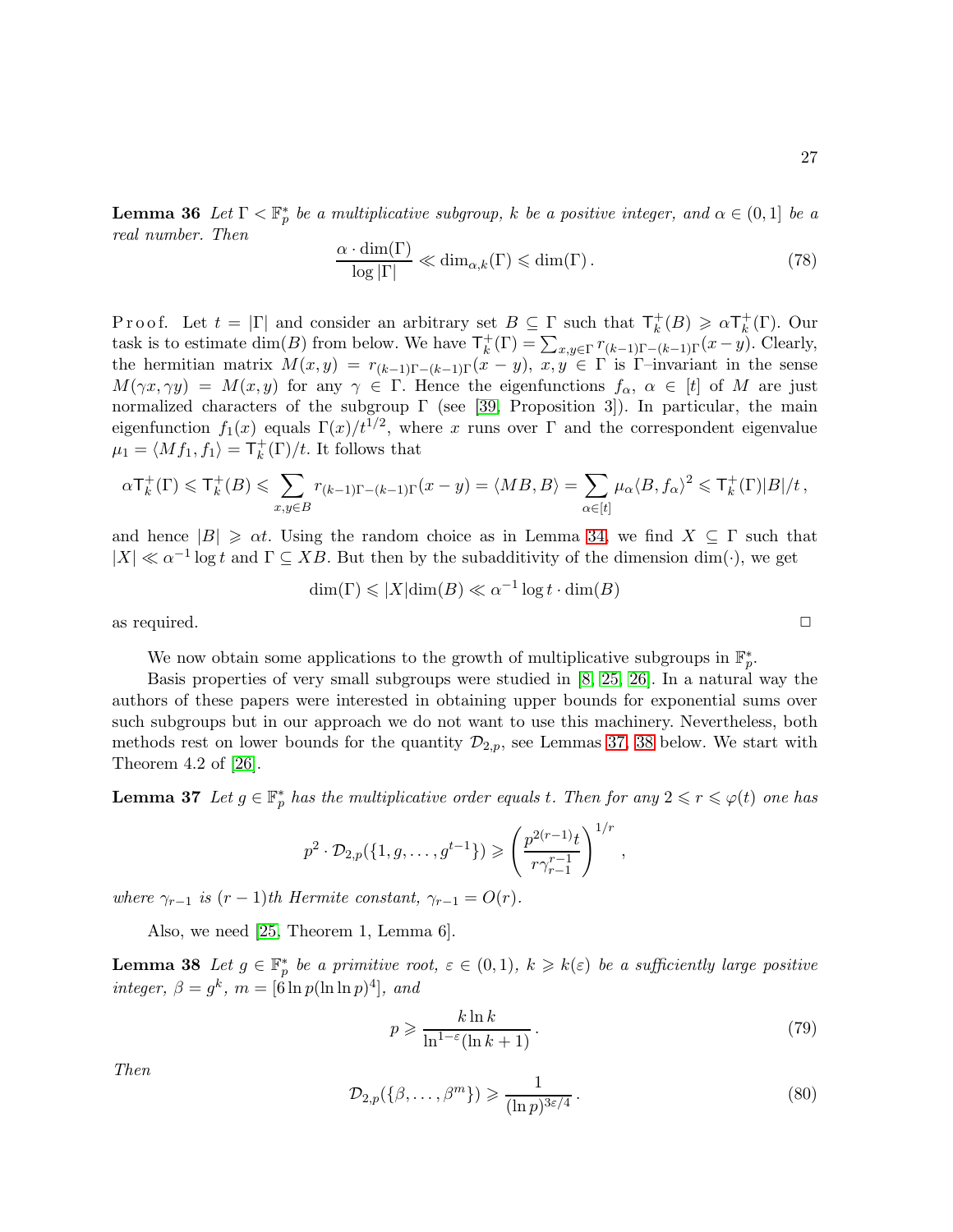Using the results above we can obtain a good lower bound for  $\dim(\Gamma)$  and  $\dim_k(\Gamma)$ .

**Corollary 39** Let  $\Gamma < \mathbb{F}_p^*$  be a multiplicative subgroup,  $t = |\Gamma|$ . Then

<span id="page-27-0"></span>
$$
\dim(\Gamma) \gg \min\left\{\frac{\log p}{\log \log p}, \frac{\log p}{\log t}, \varphi(t)\right\}.
$$
\n(81)

In particular, if  $t \gg \frac{\log p}{\log^{1-\varepsilon} \log p}$  for a certain  $\varepsilon \in (0,1)$ , then

<span id="page-27-1"></span>
$$
\dim(\Gamma) \gg_{\varepsilon} \frac{\log p}{\log t}.\tag{82}
$$

Similarly, for any positive integer k one has

<span id="page-27-2"></span>
$$
\dim_k(\Gamma) \gg \min\left\{\frac{\log p}{\log \log p}, \frac{\log p}{\log t}, \frac{\log p}{\log k}, \varphi(t)\right\}.
$$
\n(83)

P r o o f. Let  $d = \dim(\Gamma)$  and  $d_k = \dim_k(\Gamma)$ . We start with [\(81\)](#page-27-0). Applying Lemma [37](#page-26-0) and Lemma [13](#page-8-1) with  $T = Cp^{2/r}t^{1-1/r}r$ , where  $C > 0$  is an appropriate constant and  $r = \varphi(t)$ , we see that

$$
d \gg_{\varepsilon} \log p \cdot \min\{r/\log p, \log^{-1} t, \log^{-1} d\}
$$

as required. To obtain [\(82\)](#page-27-1) one can use both Lemmas [37,](#page-26-0) [38](#page-26-1) and we prefer to apply inequality [\(80\)](#page-26-1) of Lemma [38](#page-26-1) with  $k = (p-1)/t$  and  $T = m(\ln p)^{3\varepsilon/4}$ . Here we have splitted the sequence  ${g^{j(p-1)/t}}_{j=1}^t$  onto subsequences of length m and also we have assumed that  $t \geq m$ . One has

$$
d \gg \min\left\{\frac{\log p}{\log\log p}, \frac{\log p}{\log m}\right\} \gg \frac{\log p}{\log t}.
$$

Also, by the assumption of Lemma [38](#page-26-1) we need to check that  $k \gg_{\varepsilon} 1$  but if not, then  $t \gg_{\varepsilon} p$ and bound [\(82\)](#page-27-1) is trivial. Similarly, if  $t < m$ , then by the average arguments  $T \sim m(\ln p)^{3\varepsilon/4}$ ,  $log m \sim log t$  and again estimate [\(82\)](#page-27-1) follows.

To obtain [\(83\)](#page-27-2), we get by Corollary [35](#page-25-0) with  $D = 1$  and our choice of the parameter  $T = Cp^{2/r}t^{1-1/r}r$ ,  $r = \varphi(t)$  that

$$
d_k \gg \log p \cdot \min\{r/\log p, \log^{-1} t, \log^{-1} d_k, \log^{-1} k\}
$$

as required.  $\Box$ 

Using the obtained lower bounds for the dimensions from Corollary [39,](#page-27-2) we derive rather good upper bounds for the quantity  $\mathsf{T}_k^+$  $_{k}^{+}(\Gamma)$  in the case of small subgroups  $\Gamma$ .

**Corollary 40** Let  $\Gamma < \mathbb{F}_p^*$  be a multiplicative subgroup. If  $|\Gamma| \leq \frac{\log p}{\log \log p}$  $\frac{\log p}{\log \log p}$ , then for any  $k \geqslant 2$  one has  $\mathsf{T}^+_i$  $\binom{+}{k} \leqslant |\Gamma|^k (C_* k \log^2 |\Gamma| \cdot \log \log |\Gamma|)^k$ , (84)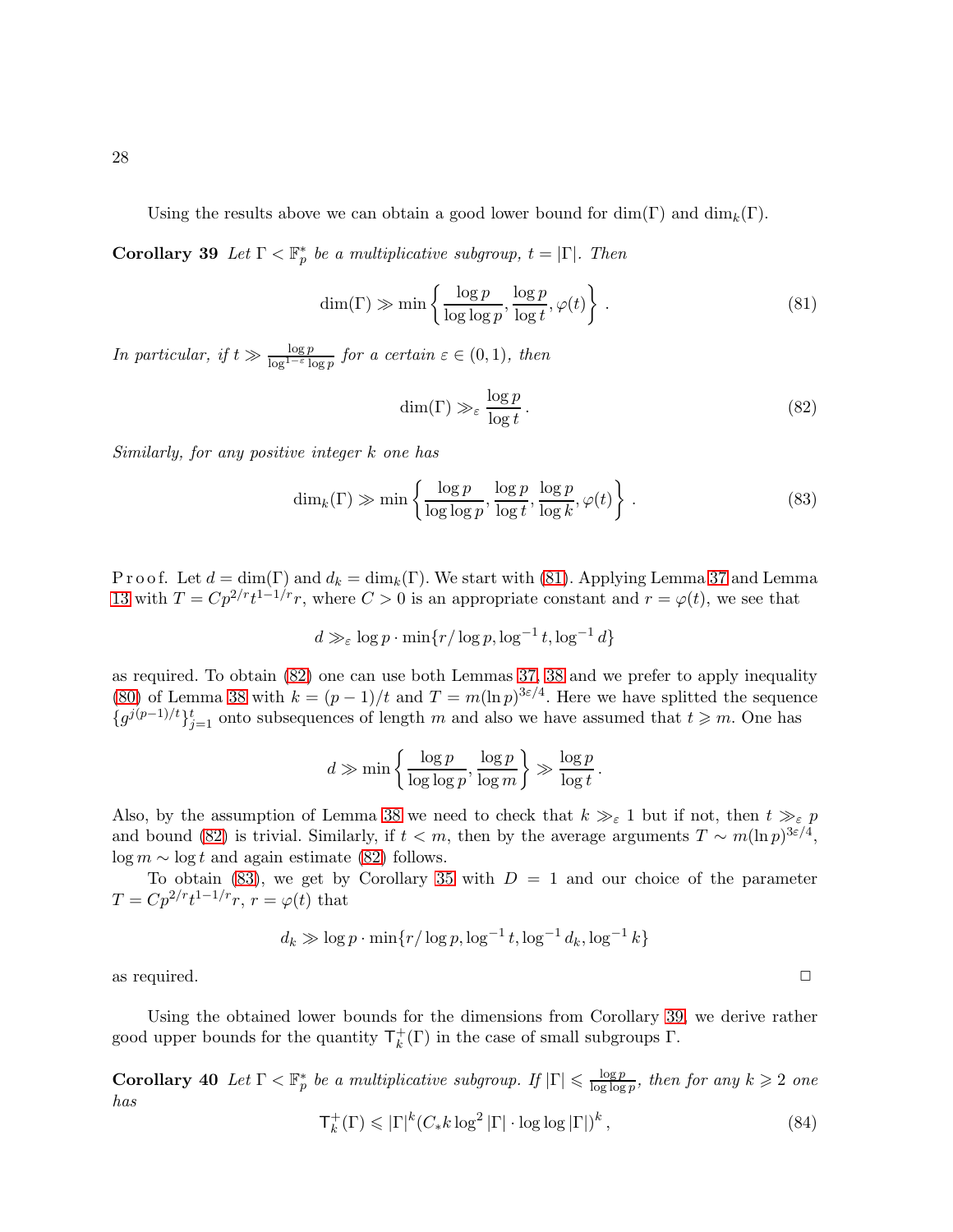where  $C_* > 0$  is an absolute constant. If  $|\Gamma| \geqslant \log p$ , then for any  $k \geqslant 2$  one has

<span id="page-28-2"></span>
$$
\mathsf{T}_{k}^{+}(\Gamma) \leqslant |\Gamma|^{2k} \left( \frac{C_{*} k \log |\Gamma| \cdot \log^{2}(\log_{|\Gamma|} p)}{\log p} \right)^{k},\tag{85}
$$

and if  $\frac{\log p}{\log \log p} \leqslant |\Gamma| \leqslant \log p$ , then

<span id="page-28-3"></span>
$$
\mathsf{T}_{k}^{+}(\Gamma) \leqslant |\Gamma|^{2k} \left( \frac{C_{*}k \cdot \log^{2}(\log p)}{\min\{\varphi(t), \frac{\log p}{\log \log p}\}} \right)^{k} . \tag{86}
$$

In particular, if  $|\Gamma| \sim \log p$ , then

<span id="page-28-0"></span>
$$
|k\Gamma| = \Omega\left( \left(\frac{|\Gamma|}{k \log^3 |\Gamma|}\right)^k \right). \tag{87}
$$

,

Proof. Let  $d = \dim(\Gamma)$  and  $t = |\Gamma|$ . Everything follows from Corollary [39.](#page-27-2) Indeed, if  $t \leq \frac{\log p}{\log \log n}$  $\frac{\log p}{\log \log p},$ then the minimum in [\(81\)](#page-27-0) is attained at  $\varphi(t)$  and hence by Lemma [34](#page-24-1) and the Cauchy–Schwarz inequality, we get

$$
\mathsf{T}^+_k(\Gamma) \leqslant t^{2k} \left( \frac{d}{C_* k \log^2 d} \right)^{-k} \leqslant t^{2k} \left( \frac{\varphi(t)}{C_* k \log^2 t} \right)^{-k} \leqslant t^{2k} \left( \frac{t}{C_* k \log^2 t \cdot \log \log t} \right)^{-k} \, .
$$

Similarly, if  $t \geqslant \log p$ , then the minimum in [\(81\)](#page-27-0) is attained at  $\frac{\log p}{\log t}$  and estimate [\(85\)](#page-28-2) follows. Finally, if  $\frac{\log p}{\log \log p} \leqslant |\Gamma| \leqslant \log p$ , then  $\dim(\Gamma) \gg \min\{\varphi(t), \frac{\log p}{\log \log n}\}$  $\frac{\log p}{\log \log p}$  and we obtain [\(86\)](#page-28-3). This completes the proof.  $\square$ 

An alternative method to obtain bound [\(87\)](#page-28-0) is to use estimate [\(35\)](#page-11-1) or formulae [\(38\)](#page-11-4), [\(39\)](#page-11-0) of Lemma [18.](#page-11-0)

<span id="page-28-1"></span>Finally, we obtain Theorem [5](#page-3-2) from the introduction, exploiting the stronger fact that there is a good lower bound for  $\dim_k(\Gamma)$  for rather large k.

Corollary 41 Let  $\Gamma < \mathbb{F}_p^*$  be a multiplicative subgroup. Suppose that  $\varphi(|\Gamma|) \log |\Gamma| \geqslant \log p$ ,  $|\Gamma| \leqslant (\log p)^C$ , where  $C \geqslant 1$  is an absolute constant. Then there is  $n = O(\log^2 p / \log \log p)$  such that  $|n\Gamma| \geq p^{\Omega(1/C)}$ .

Further if  $|\Gamma| \leqslant \log p$ , then for  $n = O(\varphi^2(t) \log t)$  one has  $|n\Gamma| \geqslant \exp(\log t \cdot \Omega(\min\{\varphi(t), \frac{\log p}{\log \log n})\})$  $\frac{\log p}{\log \log p}\})$ ).

P r o o f. Let  $t = |\Gamma|$  and take  $k = t \log t \geq \dim(\Gamma) \log \dim(\Gamma)$ . Then by Corollary [39](#page-27-2) and our assumption  $\varphi(|\Gamma|)$  log  $|\Gamma| \geqslant \log p$  we see that  $\dim_k(\Gamma) \geqslant \log p / \log t$ . On the other hand, clearly,  $\dim_k(\Gamma) \ll \log p / \log t$ . Applying formula [\(44\)](#page-12-0) of Lemma [20,](#page-12-0) we obtain

$$
|n\Gamma| \ge \exp(\Omega(\log p/\log t \cdot \log(\log p/\log t) - \log n)) \ge p^{\Omega(1/C)}
$$

where  $n = O(\log^2 p/\log \log p)$ . The second part of Corollary [41](#page-28-1) can be obtained in a similar way, just notice that  $\dim_k(\Gamma) \gg \min\{\varphi(t), \frac{\log p}{\log \log n}\}$  $\frac{\log p}{\log \log p}$ . This completes the proof.  $\Box$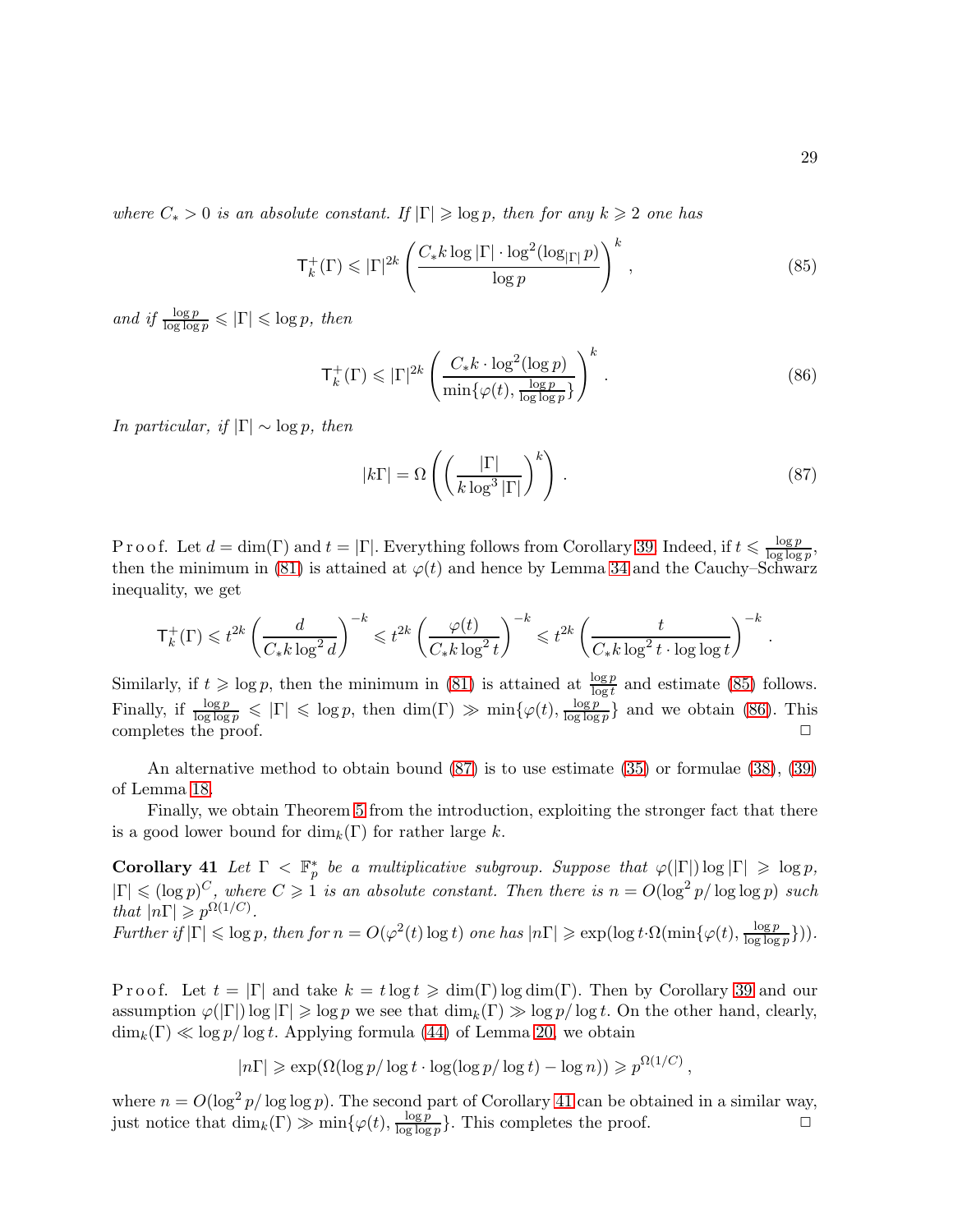### <span id="page-29-0"></span>6 Dimensions and the sum–product phenomenon

We begin this section with estimating multiplicative dimensions of the difference sets  $A - A$  for sets  $A \subseteq \mathcal{R}$  such that  $|A + A| \ll |A|$ . Our new inclusion [\(88\)](#page-29-1) is interesting in its own right.

**Theorem 42** Let k be a positive integer and A be a finite subset of an abelian ring  $\mathcal{R}$  such that  $|A + A| \le K|A|$ . Put  $D = A - A$ . Then

<span id="page-29-1"></span>
$$
[n]/[n] \subseteq D/D, \qquad \text{where} \qquad n = \exp(\Omega(\log |A|/\log K)). \tag{88}
$$

In particular, for  $A \subset \mathbb{R}$  the following holds

$$
\dim_k^{\times}(D) \geqslant \exp(\Omega(\log |A|/\log K)).\tag{89}
$$

Hence for any  $m \ll \log |A|$  and  $A \subset \mathbb{R}$  one has

<span id="page-29-2"></span>
$$
|D^m| \geq |D| \exp\left(m(\Omega(\log |A|/\log K) - \log \log |A|)\right),\tag{90}
$$

as well as

<span id="page-29-3"></span>
$$
|D^n| \ge \exp(\exp(\Omega(\log |A|/\log K))). \tag{91}
$$

Now for  $A \subseteq \mathbb{F}_p$  the following holds

<span id="page-29-4"></span>
$$
\dim_k^{\times}(D) \gg \min\left\{n, \frac{\log p}{k^2(\log\log p)^3}\right\},\tag{92}
$$

and for an arbitrary m one has

<span id="page-29-5"></span>
$$
|(D/D)^m| \geqslant p^{-o(1)} \min\{n^m, p\}.
$$
\n(93)

P r o o f. For any  $\lambda_1, \lambda_2 \in \mathbb{Z} \setminus \{0\}$ , we have in view of Theorem [11](#page-8-2)

$$
|\{(a_1, a_2, a_3, a_4) \in A^4 : \lambda_1(a_1 - a_2) = \lambda_2(a_3 - a_4)\}| = \mathsf{E}(\lambda_1 \cdot A, \lambda_2 \cdot A) \ge \frac{|A|^4}{|\lambda_1 \cdot A + \lambda_2 \cdot A|} \ge
$$
  
 
$$
\ge |A|^3 \exp(-O(\log K \cdot \log(1 + |\lambda_1|)(1 + |\lambda_2|))) > |A|^2
$$

for any  $\lambda_1, \lambda_2 \in [n]$ , where  $n = \exp(\Omega(\log |A|/\log K))$ . Hence  $\lambda_2/\lambda_1$  can be expressed as  $\frac{a_1-a_2}{a_3-a_4}$ or, in other words,  $\lambda_2/\lambda_1$  belongs to  $D/D$ . It gives us inclusion [\(88\)](#page-29-1).

Now there are  $\Omega(n/\log n)$  primes in [n] and thus in view of [\(48\)](#page-15-1) or inequality [\(49\)](#page-15-2) of Lemma [23,](#page-15-0) we get

$$
\dim^{\times}(D) \gg \frac{n}{\log^2 n} \gg \exp(\Omega(\log |A|/\log K)).
$$

To obtain [\(90\)](#page-29-2) and [\(91\)](#page-29-3) it remains to use estimates [\(38\)](#page-11-4), [\(39\)](#page-11-0) of Lemma [18.](#page-11-0) To get [\(92\)](#page-29-4) we take  $l \leqslant n$  such that  $l^{kl} < p/2$ . Then all primes up to l form a k-dissociated set  $\Lambda$  modulo p. The condition  $l^{kl} < p/2$  is equivalent to  $l \ll \log p/(k \log \log p)$  and by the prime number theorem we have  $|\Lambda| \gg \log p / k (\log \log p)^2$ . Hence  $\dim_k^{\times}(D/D) \geq |\Lambda|$  and it remains to apply estimate [\(49\)](#page-15-2) of Lemma [23](#page-15-0) with  $l = k$  and  $k = 2$ . Notice that we write n in [\(92\)](#page-29-4) but not  $n/\log n$  because we can just decrease the constant in the symbol  $\Omega$  in the definition of the number n from [\(88\)](#page-29-1).

Finally, to get [\(93\)](#page-29-5) just use a trivial bound  $|(D/D)^m| \geq |[n]^m|$  and apply the standard calculations with the divisor function. This completes the proof.  $\Box$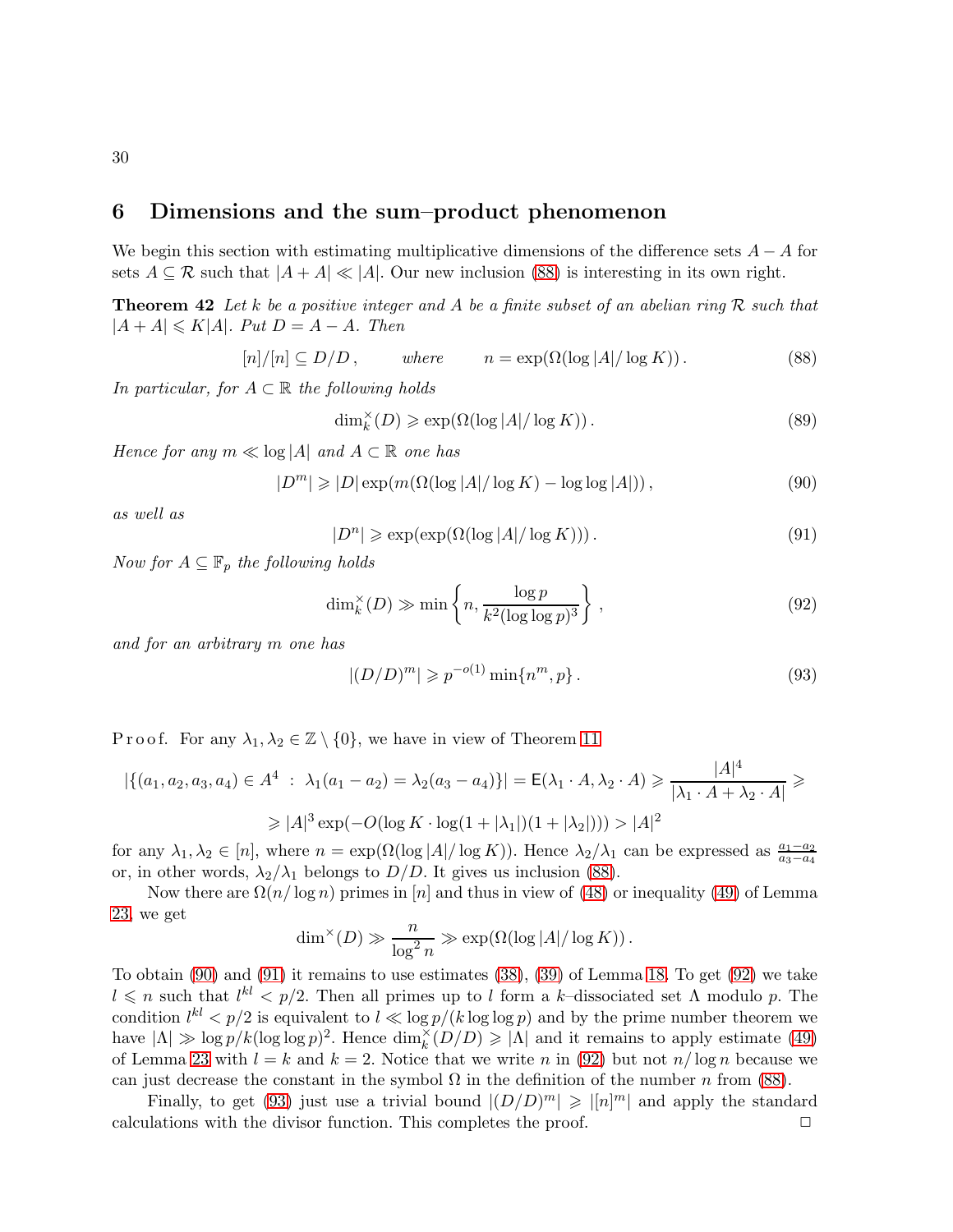Remark 43 If one switches the operations in the result about, then it is easy to obtain that  $[n]/[n] \subseteq L/L$ , where  $L = \log(A/A)$  for any  $A \subset \mathbb{R}$ , say, and hence  $\dim^{\times}(L) \geq \exp(\Omega(\log |A|/\log K))$ for an arbitrary A with  $|AA| \leq K|A|$ .

The dependence on m in [\(90\)](#page-29-2) is not logarithmic as in [\[10\]](#page-37-13), [\[11\]](#page-37-14) or [\[23\]](#page-37-15) and the whole bound is much better than [\[41,](#page-38-15) Theorem 2]. As in [\[41\]](#page-38-15) bound [\(90\)](#page-29-2) is a step towards the main conjecture from [\[1\]](#page-36-6), where authors do not assume that the additional condition of the doubling constant takes place. We now obtain a result in  $\mathbb{F}_p$  of the same spirit. It is a byproduct of inclusion [\(88\)](#page-29-1).

**Corollary 44** Let p be a prime number,  $\delta \in (0,1)$  be a real number, and  $\Gamma \leq \mathbb{F}_p^*$  be a multiplicative subgroup,  $|\Gamma| \leqslant p^{1-\delta}$ . Suppose that  $A - A \subseteq \Gamma$  and  $|A + A| \leqslant K|A|$ . Then

$$
|A| \ll \exp(C \log K \cdot \sqrt{\delta^{-1} \log(1/\delta) \log p}), \tag{94}
$$

where  $C > 0$  is an absolute constant.

P r o o f. Let  $D = A - A \subseteq \Gamma$ . Applying [\(88\)](#page-29-1) of Theorem [42,](#page-29-5) we find  $n = \exp(\Omega(\log |A|/\log K))$ such that

$$
[n] \subset [n]/[n] \subseteq D/D \subseteq \Gamma.
$$

By [\[39,](#page-38-6) Proposition 7] if  $P = a \cdot [k] \subseteq \Gamma$  for an arbitrary  $a \neq 0$ , then

$$
|P| \leqslant \exp(C\sqrt{\delta^{-1}\log(1/\delta)\log p})\,,
$$

where  $C > 0$  is an absolute constant. Putting  $a = 1$  and  $k = n$ , we obtain the required estimate. This completes the proof.  $\Box$ 

We now obtain the first result on dimensions of sets with small sumset/difference set. In view of forthcoming Theorem [50](#page-34-0) these rather simple bounds [\(95\)](#page-30-0), [\(96\)](#page-30-1) are not so weak.

**Proposition 45** Let  $A \subset \mathbb{R}$  be a set such that  $|A + A| \le K|A|$  or  $|AA| \le K|A|$ . Then

<span id="page-30-0"></span>
$$
\dim^{\times}(A), \ \dim^+(A) \gg \log|A| \cdot \log\left(\frac{\log|A|}{\log K}\right),\tag{95}
$$

respectively. Now if  $A \subset \mathbb{Z}$  and  $|AA| \le K|A|$ , then

<span id="page-30-1"></span>
$$
\dim^+(A) \gg \frac{\log^2|A|}{\log K} \cdot \log\left(\frac{\log|A|}{\log K}\right). \tag{96}
$$

P r o o f. Let  $L = \log |A|$  and  $d = \dim(A)$ . If  $d \gg L \log(L/\log K)$ , then there is nothing to prove. To obtain [\(95\)](#page-30-0) we apply [\[11,](#page-37-14) Theorem 1.4] (in the case  $|AA| \le K|A|$  one can alternatively use [\[40,](#page-38-16) Theorem 5]). For example, consider the case  $|AA| \le K|A|$ . Thanks to [\[11,](#page-37-14) Theorem 1.4] with  $f(x) = \exp(x)$ , we have for all k

$$
\mathsf{T}^+_{2^k}(A) \ll K^{3 \cdot 2^{k+1}} |A|^{2^{k+1} - k + O(1)}.
$$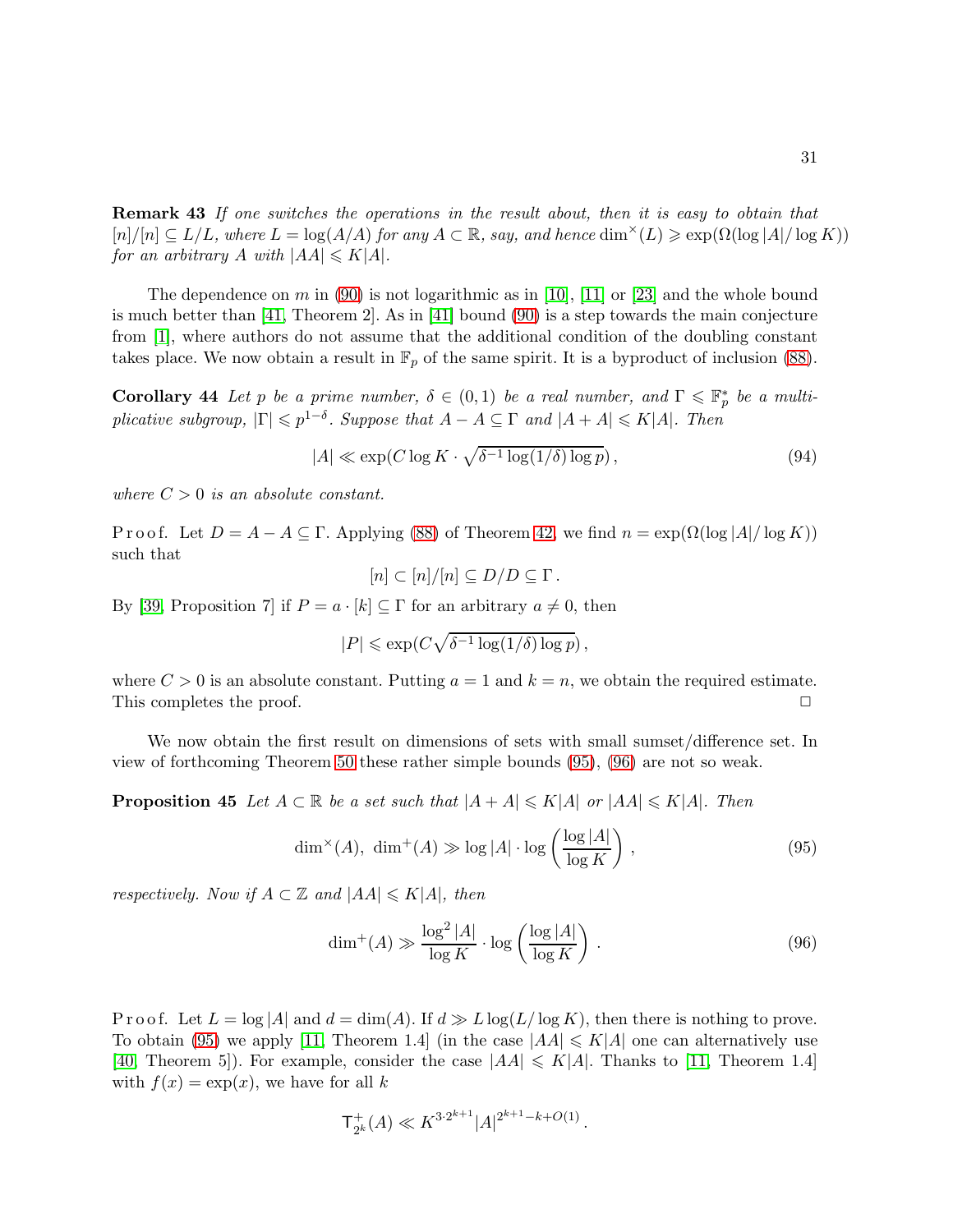In other words,  $\mathsf{T}^+_k$  $k<sub>k</sub><sup>+</sup>(A) \ll K<sup>6k</sup>|A|<sup>2k-log k+O(1)</sup>$ . We now substitute this bound in the proof of Theorem [30.](#page-20-0) In the notation of this theorem we have the following restriction on the parameter ∆

<span id="page-31-1"></span>
$$
\Delta \log(8eKd/\Delta) \ll L \log \Delta. \tag{97}
$$

Hence it is possible to choose  $\Delta = c \frac{L}{\log a}$  $\frac{L}{\log K} \log \left( \frac{L}{\log K} \right)$  $\log K$ ), where  $c > 0$  is an absolute small constant (recall that  $d \ll L \log(L/\log K)$ ). Using estimate [\(66\)](#page-20-1) of Theorem [30,](#page-20-0) we get

$$
L\log m \ll d + m\log K.
$$

Recalling that  $m \geq \Delta$  and using the bound log  $m \gg \log(L/\log K)$ , we obtain the required result. In a similar way, applying Theorem [10,](#page-7-5) we get for any  $\varepsilon \in (0,1)$  and  $k \geq 2$ 

<span id="page-31-0"></span>
$$
\mathsf{T}_{k}^{+}(A) \leqslant 10^{k} \beta^{k/\varepsilon}(A) |A|^{k+2\varepsilon k \log k}.
$$
\n(98)

Clearly, by the Plünnecke inequality [\(14\)](#page-5-1) one has  $\beta(A) \leq K^3$ . Inserting bound [\(98\)](#page-31-0) into the proof of Theorem [30,](#page-20-0) we need to estimate the parameter  $\Delta$  similar to [\(97\)](#page-31-1). Choosing  $\varepsilon \sim 1/\Delta \log \Delta$ , we obtain

<span id="page-31-4"></span>
$$
\Delta^2 \log \Delta \cdot \log K + \Delta \log(8ed/\Delta) \ll \Delta L \tag{99}
$$

and hence it is possible to choose  $\Delta = c \frac{L}{\log d}$  $\frac{L}{\log K} \cdot \log \frac{L}{\log K}$ , where  $c > 0$  is an absolute small constant (as above we can assume that  $d$  is sufficiently small because otherwise there is nothing to prove). Applying bound [\(66\)](#page-20-1) of Theorem [30](#page-20-0) again, we derive

$$
mL \ll d + m\varepsilon^{-1}\log K \ll d + m^2\log m \log K.
$$

Using the fact that  $m \geq \Delta$ , we get  $d \gg \frac{\log^2 |A|}{\log K}$  $\frac{\log^2|A|}{\log K} \cdot \log \left( \frac{\log |A|}{\log K} \right)$  $\log K$ ). This completes the proof.  $\Box$ 

Our next step is to obtain a bound similar to [\(24\)](#page-7-6) for the energy  $\mathsf{T}_{2^k-1}(A)$ . It is well-known by the Balog–Szemerédi–Gowers Theorem that the property a set  $A$  has small sumset correlates with the largeness of its additive energy. We show that the smallness of  $\beta(A)$  is connected with the fact that the energy  $\mathsf{T}_k(A)$  is large.

**Theorem 46** Let  $A \subseteq G$  be a set, k be a positive integer and  $K \geq 1$  be a real parameter. Suppose that  $\mathsf{T}_k(A) = |A|^{2k-1} K^{1-k}$ . Then there is  $A_* \subseteq A$  such that  $|A_*| \geqslant |A|/M$ ,  $\beta(A_*) \leqslant M$ , where

<span id="page-31-3"></span>
$$
M = \exp(Ck \log kK/\log k),\tag{100}
$$

and  $C > 0$  is an absolute constant.

Proof. Write  $\mathsf{T}_j$  for  $\mathsf{T}_j(A)$ . We have  $\mathsf{T}_k = |A|^{2k-1} K^{1-k}$  and hence there is  $j \in [k]$  such that  $\mathsf{T}_j \geqslant |A|^2 \mathsf{T}_{j-1}/K$ . We take the largest j with this property. In particular,

<span id="page-31-2"></span>
$$
|A|^{2k-1}K^{1-k} = \mathsf{T}_k \leq (|A|^2/K)^{k-j}\mathsf{T}_j \leq (|A|^2/K)^{k-j}|A|^2\mathsf{T}_{j-1}.
$$
 (101)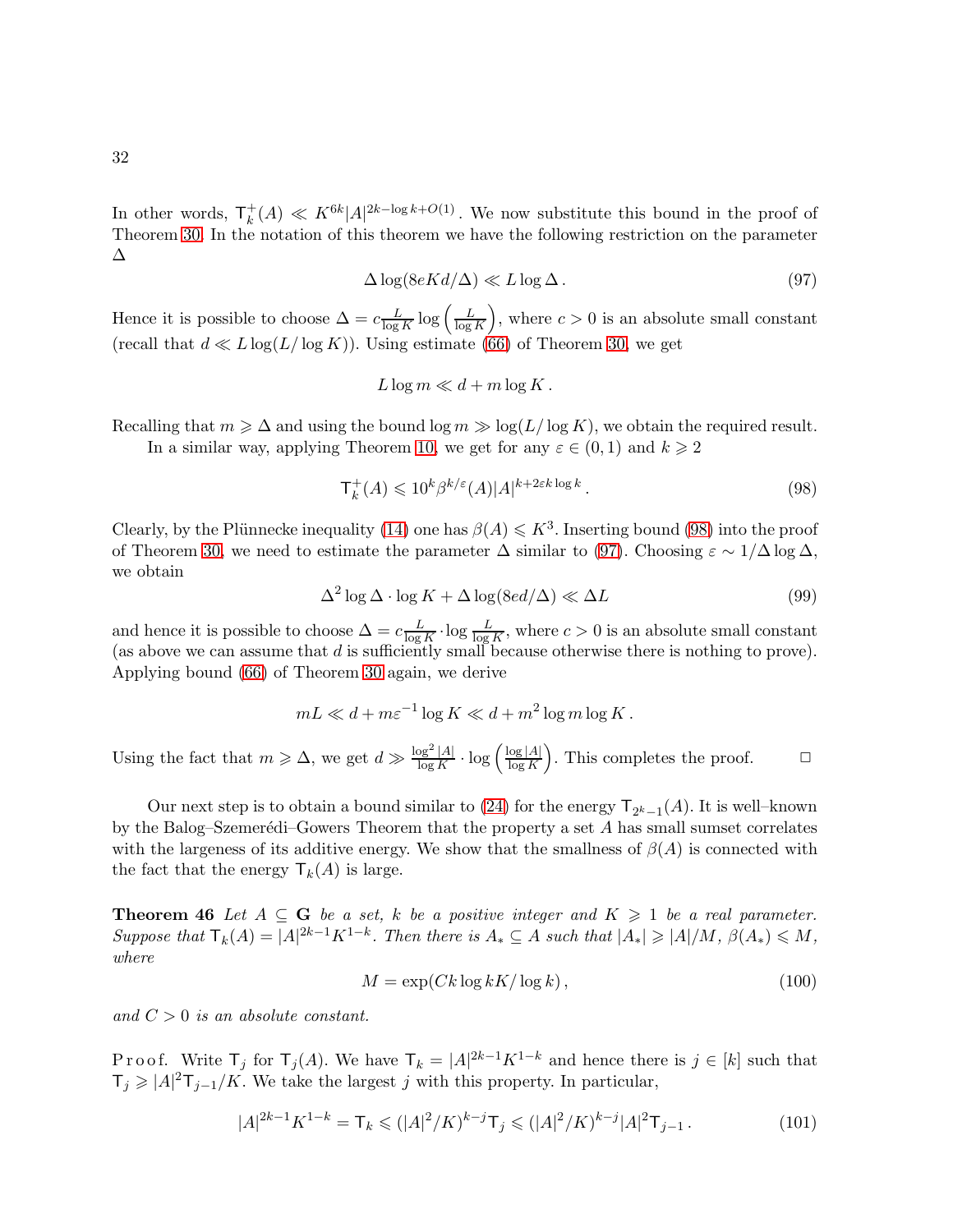Putting  $L = \log(8K|A|^{2j-3}\mathsf{T}_{j-1}^{-1})$  and using the last formula, we see that  $L \leq \log(8K^j) \leq$  $16k \log K$ . Now by the dyadic Dirichlet principle and the Hölder inequality there is a number  $\Delta > 0$  and a set  $P = \{x \in \mathbf{G} : \Delta < r_{(j-1)A}(x) \leq 2\Delta\}$ , such that

<span id="page-32-0"></span>
$$
2L^2\Delta^2 \mathsf{E}(P, A) \geqslant \mathsf{T}_j \geqslant \frac{|A|^2 \mathsf{T}_{j-1}}{K} \geqslant \frac{|A|^2 \Delta^2 |P|}{K},\tag{102}
$$

and hence  $E(P, A) \geqslant |P||A|^2/(2L^2 K) := |P||A|^2/K_*$ . We apply Lemma [52](#page-35-0) from the Appendix with  $A = P$ ,  $B = A$  and  $K = K_*$ . According to this Lemma, for any l we find a set  $H \subseteq \mathbf{G}$ such that  $|H + H| \ll M^C |H|$  and for a certain  $x \in G$  one has  $|A \cap (H + x)| \gg |B|/M^C$ . Here  $C > 0$  is an absolute constant and  $M = (|P|/|A|)^{1/l} K_*^{2^l/l}$ . Put  $A_* = A \cap (H + x)$ . Then by the Plünnecke inequality [\(14\)](#page-5-1) and definition [\(23\)](#page-7-0) of the quantity  $\beta$  one has

$$
\beta(A_*) \leqslant \frac{|A_* + H + H|}{|H|} \leqslant \frac{|3H|}{|H|} \ll M^{3C}.
$$

It remains to choose l and obtain a good upper bound for M. Using  $(102)$  and  $(101)$ , we see that

$$
2L^{2}|A|^{2j} \geq 2L^{2}|A|^{2}(\Delta|P|)^{2} \geq \mathsf{T}_{j}|P| \geq \frac{|A|^{2}\mathsf{T}_{j-1}|P|}{K} \geq |A|^{2j-1}K^{-j}|P|
$$

and hence  $|P| \leq 2L^2 K^j |A|$ . It follows that

$$
M \leqslant (2L^2 K^k)^{1/l} (2L^2 K)^{2^l/l}
$$

Recalling that  $L \leq 16k \log K$  and choosing l optimally as  $l = \log k$ , we obtain

$$
M \leqslant \exp(C_*k(\log kK/\log k)),
$$

where  $C_* > 0$  is an absolute constant. This completes the proof.  $\Box$ 

Theorem above implies the first (asymmetric) decomposition result.

**Theorem 47** Let  $A \subset \mathbb{Z}$  be a set, and q, s be some integer parameters, sq  $\log q \ll \log |A|$ . Then there exist pairwise disjoint sets B and C such that  $A = B \cup C$  and

<span id="page-32-1"></span>
$$
\mathsf{T}_q^+(B) \leqslant |B|^{8q/5} \qquad \text{and} \qquad \mathsf{T}_s^{\times}(C) \leqslant |A|^{2s - \frac{c_* \log s}{q \log q}}. \tag{103}
$$

Here  $c_* > 0$  is an absolute constant.

Proof. Let  $L = \log |A|$ , and  $\beta = \beta(A)$ . Choose a number K such that  $|A|^{2s-c'(q\log q)^{-1}\log s}$  :=  $|A|^{2s-1}K^{1-s}$ , where the constant  $c' > 0$  is sufficiently small. Our proof is a sort of an algorithm. We construct a decreasing sequence of sets  $A = C_1 \supseteq C_2 \supseteq \cdots \supseteq C_k$  and an increasing sequence of sets  $\emptyset = B_0 \subseteq B_1 \subseteq \cdots \subseteq B_{k-1} \subseteq A$  such that for any  $j \in [k]$  the sets  $C_j$  and  $B_{j-1}$  are disjoint and moreover,  $A = C_j \bigsqcup B_{j-1}$ . If at some step j we have  $\mathsf{T}_s^{\times}(C_j) \leqslant |A|^{2s-1} K^{1-s}$  we stop and set  $C = C_j$ ,  $B = B_{j-1}$ , and  $k = j - 1$ . Else, we have  $\mathsf{T}_s^{\times}(C_j) > |A|^{2s-1}K^{1-s}$ . In particular,  $|C_j| \geqslant |A| K^{\frac{1-s}{2s-1}} \geqslant |A| K^{-1/2}$ . We apply Theorem [46](#page-31-3) to the set  $C_j$ , finding  $D_j \subseteq C_j$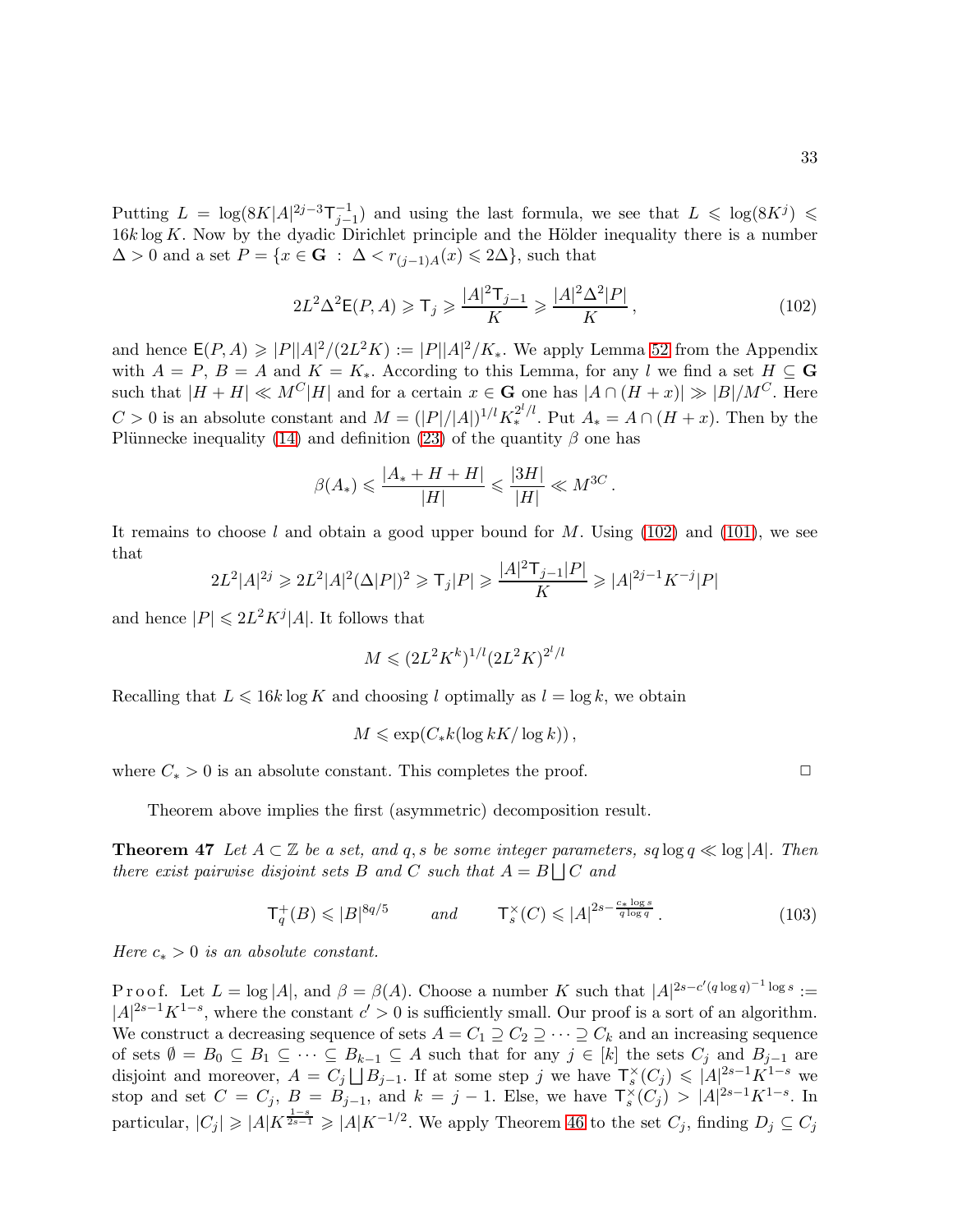such that  $|D_j| \geq C_j |/M, \beta := \beta(D_j) \leq M$  and M is given by formula [\(100\)](#page-31-3), that is, M =  $\exp(O(s \log s K/\log s))$ . We will assume that  $|D_j| \geqslant |A|^{1/2}$ , say. Using Theorem [10](#page-7-5) with  $A = D_j$ and  $\varepsilon \sim 1/(q \log q)$ , we obtain

$$
\mathsf{T}^+_q(D_j) \leqslant 10^q \beta^{q/\varepsilon} |D_j|^{q+2\varepsilon q \log q} \leqslant \beta^{100q^2 \log q} |D_j|^{q+q/10} \leqslant |D_j|^{q+q/5} \,,
$$

provided

<span id="page-33-0"></span> $q \log q \cdot \log \beta \ll q \log q \cdot s \log sK / \log s \ll L$ . (104)

After that we put  $C_{j+1} = C_j \setminus D_j$ ,  $B_j = B_{j-1} \bigsqcup D_j$  and repeat the procedure. Clearly, our algorithm stops after at most  $K^{1/2}M$  number of steps. Also, it is easy to see that the second estimate in [\(103\)](#page-32-1) holds with  $c_* = c'/2$ , say. It remains to check the first inequality from (103). From the norm property of the energies  $\mathsf{T}_q^+$  and our condition [\(104\)](#page-33-0) one has

$$
\mathsf{T}_q^+(B) \leqslant \left(\sum_{j=1}^k |D_j|^{3/5}\right)^{2q} \leqslant |B|^{q+q/5} \cdot (M\sqrt{K})^{2q} \leqslant |B|^{8q/5}.
$$

Similarly, condition [\(104\)](#page-33-0) gives us  $M\sqrt{K} \leqslant |A|^{1/4}$  and hence  $|D_j| \geqslant \sqrt{|A|}$  as required. Finally, by the choice of the quantity  $K$  one has

$$
s \log K = \log K^s = c'L(q \log q)^{-1} \log s = 2c_*L(q \log q)^{-1} \log s
$$

and thanks to our assumption

$$
sq\log q \ll L
$$

we see that condition [\(104\)](#page-33-0) satisfies. This completes the proof.  $\Box$ 

We now obtain our new decomposition result in the spirit of [\[30,](#page-38-8) Corollary 1.3] and [\[2\]](#page-36-5).

Corollary 48 Let  $A \subset \mathbb{Z}$  be a set and s be an integer parameter,

<span id="page-33-1"></span>
$$
s \ll \frac{\log |A|}{\sqrt{\log \log |A| \cdot \log \log \log |A|}}.
$$
\n(105)

Then there exist pairwise disjoint sets B and C such that  $A = B \bigcup C$  and

<span id="page-33-2"></span>
$$
\max\{T_s^+(B), T_s^\times(C)\} \leqslant |A|^{2s - \frac{c_*\sqrt{\log s}}{\sqrt{\log \log s}}},\tag{106}
$$

where  $c_* > 0$  is an absolute constant.

Proof. We apply Theorem [47](#page-32-1) with  $q \sim \frac{\log s}{q \log s}$  $\frac{\log s}{q \log q}$ , that is,  $q \sim \sqrt{\log s / \log \log s} \leq s$ . Then in view of our assumption  $(105)$  we see that the condition  $sq \log q \ll \log |A|$  takes place. Hence we obtain  $\mathsf{T}_{s}^{\times}(C)\leqslant |A|^{2s-\frac{c_*\sqrt{\log s}}{\sqrt{\log\log s}}}$  and

$$
|B|^{2q-2s}\mathsf{T}_{s}^{+}(B)\leqslant \mathsf{T}_{q}^{+}(B)\leqslant |B|^{2q-\frac{c_{*}\sqrt{\log s}}{\sqrt{\log\log s}}}.
$$

Thus we have obtained the required bound  $(106)$ .  $\Box$ 

Corollary [48](#page-33-2) implies a result on additive/multiplicative Sidon sets in  $\mathbb{Z}$ , see the details of the proof in [\[31,](#page-38-9) Theorem 1.1]. Recall that a finite set  $A \subseteq \mathbf{G}$  to be a  $B_h^+$  $h^+[g]$  set if for any  $x \in \mathbf{G}$ one has  $r_{hA}(x) \leq g$  (and similarly for  $B_h^{\times}$  $_h^\times[g]$ ).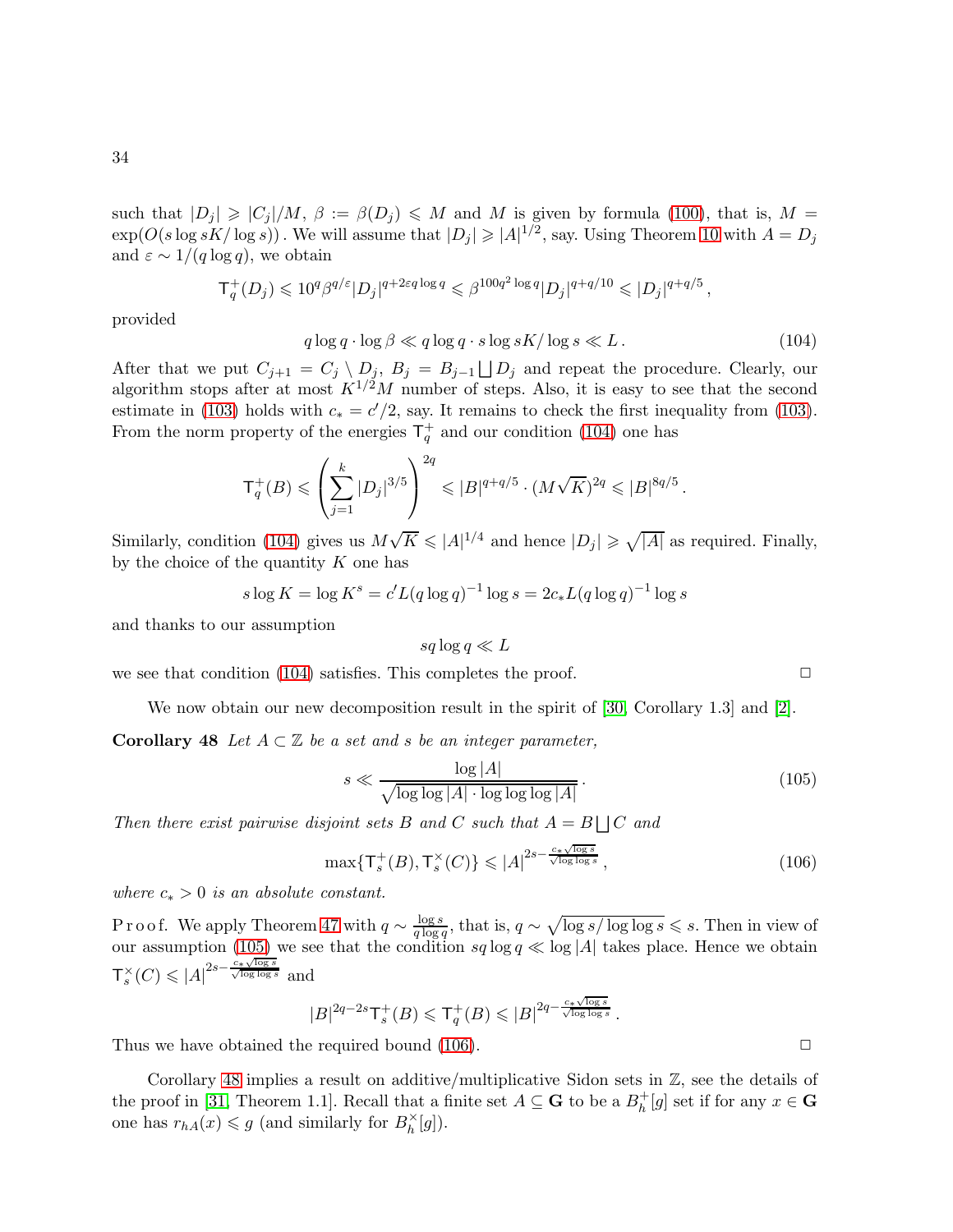**Corollary 49** Let h be a positive integer,  $A \subset \mathbb{Z}$  be a finite set, and let B and C be the largest  $B_h^+$  $h^+$ [1] and  $B_h^{\times}$  $\binom{X}{h}[1]$  sets in A respectively. Then

$$
\max\{|B|,|C|\}\gg |A|^{\eta_h/h},
$$

where  $\eta_h \gg (\log h)^{1/2-o(1)}$ . In particular, for any  $A \subset \mathbb{Z}$ 

$$
|hA| + |A^h| \gg_h |A|^{(\log h)^{1/2 - o(1)}}.
$$
\n(107)

Now we are ready to obtain a purely sum–product–type result for dimensions.

**Theorem 50** Let  $A \subset \mathbb{Z}$  be an arbitrary finite set. Then

<span id="page-34-1"></span>
$$
\max\{\dim^+(A), \dim^\times(A)\} \gg \log|A| \cdot \frac{\sqrt{\log\log|A|}}{\sqrt{\log\log\log|A|}}.\tag{108}
$$

On the other hand, there is  $A \subset \mathbb{Z}$  such that

<span id="page-34-0"></span>
$$
\max\{\dim^+(A), \dim^\times(A)\} \ll \log|A| \cdot \log\log|A|.
$$
 (109)

P r o o f. Let  $L = \log |A|$ . To get [\(108\)](#page-34-1) we apply Corollary [48](#page-33-2) and obtain pairwise disjoint sets B and C such that  $A = B \cup C$  and estimate [\(106\)](#page-33-2) takes place. Here  $s \ll L/\sqrt{\log L \log \log L}$ . Of course either B or C has size at least  $|A|/2$  and suppose that this set is B. Thus we have very good upper bound [\(106\)](#page-33-2) for all  $\mathsf{T}_{s}^{+}(B)$  and hence it is possible to apply estimate [\(66\)](#page-20-1) of Theorem [30.](#page-20-0) More precisely, as in formulae [\(97\)](#page-31-1), [\(99\)](#page-31-4) above, we have

$$
\Delta \log(8e \dim^+(B)/\Delta) \ll L \sqrt{\frac{\log \Delta}{\log \log \Delta}}
$$

and hence for  $m \geq \Delta \sim L/\sqrt{\log L \cdot \log \log L}$  (one can assume that  $\dim^+(A) \ll L^2$ , say, and whence  $\log \dim^+(A) \sim \log L$  because otherwise there is nothing to prove) and further

$$
\dim^+(B) \gg L \sqrt{\frac{\log m}{\log \log m}}.
$$

Thus we see that

$$
\dim^+(A) \geqslant \dim^+(B) \gg \frac{L\sqrt{\log L}}{\sqrt{\log \log L}}
$$

as required.

Now to obtain [\(109\)](#page-34-0) we use the arguments from [\[18\]](#page-37-16) and [\[47,](#page-39-2) Proposition 1.5]. Namely, let  $s, h \geq 2$  be integer parameters, which we will choose later. Put

$$
A = \left\{ \prod_{i=1}^{s} p_i^{l_i} \; : \; l_i \in [h] \right\},\,
$$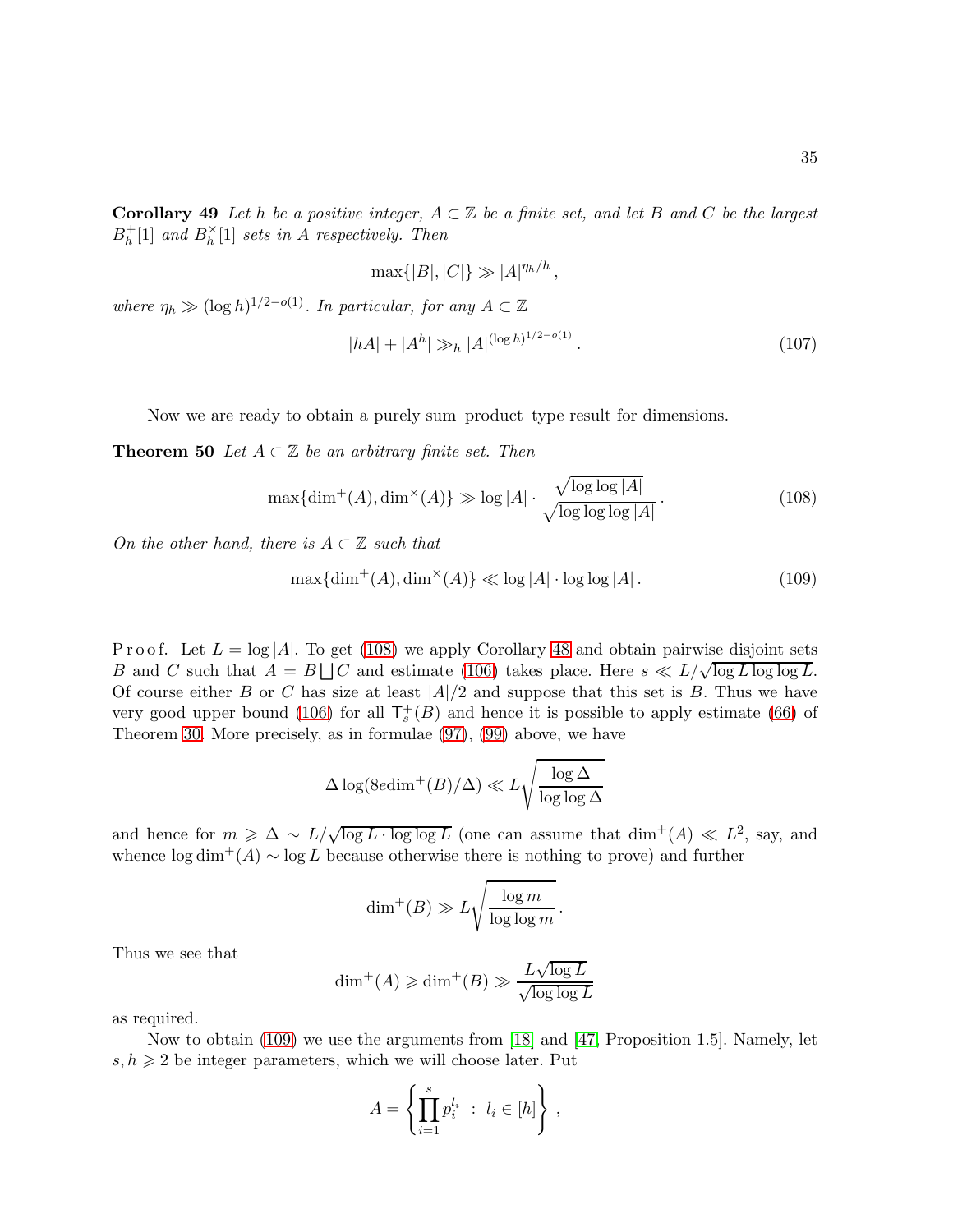where  $p_i, i \in [s]$  are the first s primes. We have  $|A| = h^s$  and

$$
\max A = \exp(h \sum_{i=1}^{s} \log p_i) = \exp(O(hs \log s)).
$$

Trivially,  $A \subseteq [\max A]$  and hence

<span id="page-35-1"></span>
$$
\dim^+(A) \ll \log(\max A) \ll hs \log s. \tag{110}
$$

To estimate dim<sup> $\times$ </sup>(A), we use the same argument as in formula [\(57\)](#page-17-1) of Proposition [26.](#page-17-0) Indeed, thanks to the fact that  $|A^n| \leq (hn)^s$ , we obtain

<span id="page-35-2"></span>
$$
\dim^{\times}(A) \ll n \exp(n^{-1}s \log(hn)) \ll s \log s. \tag{111}
$$

Here we have chosen  $n \sim s \log s$  and  $h = 2$ . Thus both bounds [\(110\)](#page-35-1), [\(111\)](#page-35-2) are of the same quality and from  $|A| = h^s = 2^s$ , we obtain the required result. quality and from  $|A| = h^s = 2^s$ , we obtain the required result.  $\square$ 

**Remark 51** A similar construction as in Theorem [50](#page-34-0) (see [\[47,](#page-39-2) Proposition 1.5]) shows that one cannot obtain something better than  $\Omega(\log s / \log \log s)$  in estimate [\(106\)](#page-33-2).

# 7 Appendix

For the convenience of the reader we give a short proof of an asymmetric version of the Balog– Szemerédi–Gowers Theorem with explicit dependence of the parameters on the quantity  $K :=$  $|A||B|^2 \mathsf{E}^{-1}(A, B)$ . Basically, we repeat the argument from the appendix of [\[34\]](#page-38-17).

<span id="page-35-0"></span>**Lemma 52** Let  $A, B \subseteq G$  be sets,  $|A| \geq |B|$  and  $E(A, B) \geq |A||B|^2/K$ . Also, let k be a positive integer,  $k \leqslant \frac{\log |B|}{\log \log |B|}$  $\frac{\log |B|}{\log \log |B|}$  and  $M := (|A|/|B|)^{1/k} K^{2^k/k}$ . Then there is a set  $H \subseteq G$  such that  $|H + H| \ll M^{C[H]}$  and for a certain  $x \in G$  one has  $|B \cap (H + x)| \gg |B|/M^{C}$ . Here  $C > 0$  is an absolute constant.

Proof. We have

$$
|A||B|^2/K \le \mathsf{E}(A,B) = \sum_{x \in A} \sum_{y} r_{B-B}(y)A(x+y),
$$

and hence using the Hölder inequality several times, we get for any  $j \leq k$ 

$$
|A||B|^{2^j} K^{-2^{j-1}} \leq \sum_{x \in A} \sum_{y} r_{2^{j-1}B - 2^{j-1}B}(y) A(x + y) .
$$

Now applying the Cauchy–Schwarz inequality one more time, we see that

<span id="page-35-3"></span>
$$
|A|^{-1} \cdot |B|^{2^{j+1}} K^{-2^j} \leqslant |A|^2 \mathsf{E}^{-1}(A) |B|^{2^{j+1}} K^{-2^j} \leqslant \mathsf{T}_{2^j}(B). \tag{112}
$$

Write  $T_l$  for  $T_l(B)$ . Then from the last formula, we have by the pigeonhole principle that there is  $j \in [k]$  with  $\mathsf{T}_{2^j} \geqslant |B|^{2^j} \mathsf{T}_{2^{j-1}}/M$ . Put  $L = \log(8|B|^{2^{j+1}-1} \mathsf{T}_{2^j}^{-1})$  $\frac{-1}{2^j}$ ). In view of estimate [\(112\)](#page-35-3) we see that  $L \leq \log(8K^{2^{j}}|A|/|B|) \leq \log(8K^{2^{k}}|A|/|B|)$ . One can easily see that  $L \ll M^{5}$ , say.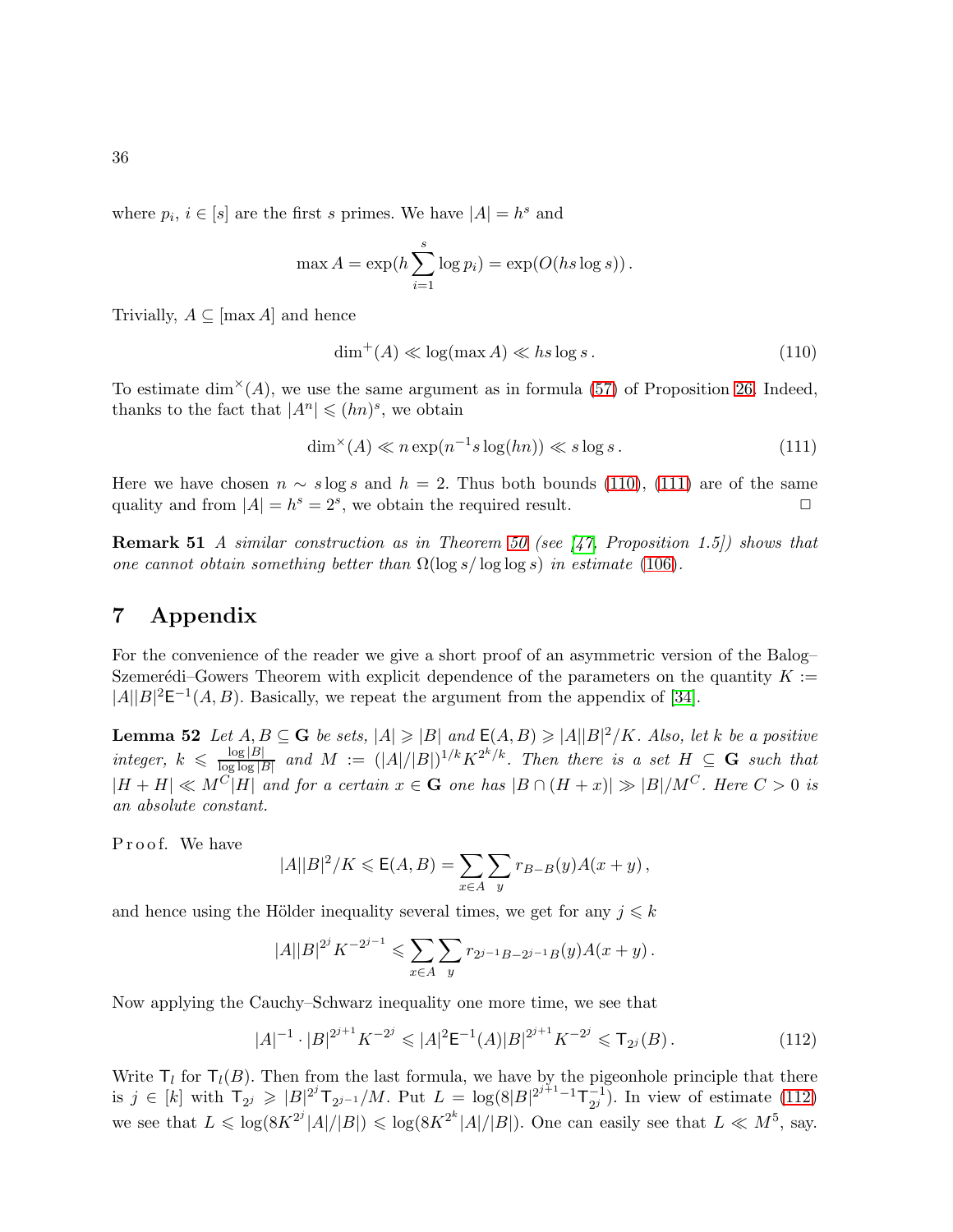Indeed, it is sufficient to check that  $k \log \log(|A|/|B|) \ll \log(|A|/|B|) + 2^k$  but if not then  $k \ll$  $\log \log (|A|/|B|)$  and hence  $k \log \log (|A|/|B|) \ll \log (|A|/|B|)$  and it gives us a contradiction (one can assume that  $|A|$  is much larger than  $|B|$ , actually, if A and B have comparable sizes, then everything follows immediately from the usual Balog–Szemerédi–Gowers Theorem). Now by the dyadic Dirichlet principle, our choice of the number  $L$  and the Hölder inequality there is a number  $\Delta > 0$  and a set  $P = \{x \in \mathbf{G} : \Delta < r_{2^{j-1}B}(x) \leq 2\Delta\}$  such that

<span id="page-36-7"></span>
$$
2L^{4}\Delta^{4}\mathsf{E}(P) \geqslant \mathsf{T}_{2^{j}} \geqslant \frac{|B|^{2^{j}}\mathsf{T}_{2^{j-1}}}{M} \geqslant \frac{(\Delta|P|)^{2}\Delta^{2}|P|}{M},\tag{113}
$$

and hence  $E(P) \geqslant |P|^3/(2L^4M) := |P|^3/Q$ . Applying the Balog–Szemerédi–Gowers Theorem [\[46,](#page-39-1) Theorem 32], we find a set  $H \subseteq P$  such that  $|H| \gg |P|/Q^C$  and  $|H + H| \ll Q^C|H|$ , where  $C$  is an absolute constant. Using the definition of the set  $P$ , we have

<span id="page-36-8"></span>
$$
\Delta|P|Q^{-C} \ll \Delta|H| < \sum_{x \in H} r_{2^{j-1}B}(x) \leq |B|^{2^{j-1}-1} \cdot \max_{x \in \mathbf{G}} |B \cap (H+x)|. \tag{114}
$$

Now applying [\(113\)](#page-36-7), we get

$$
\frac{|B|^{2^j}{\mathsf{T}}_{2^{j-1}}}{M} \leqslant 2 L^4 \Delta^4 |P|^3 \leqslant 2 L^4 {\mathsf{T}}_{2^{j-1}} (\Delta |P|)^2 \,,
$$

and hence  $\Delta |P| \geq 2^{-1} L^{-2} |B|^{2^{j-1}}$ . Combining the last bound with [\(114\)](#page-36-8), we find  $x \in G$  such that  $|B \cap (H + x)| \gg |B|/Q^{C+1}$ . It remains to recall the definitions of Q and L. This completes the proof. the proof.  $\Box$ 

### <span id="page-36-6"></span>References

- <span id="page-36-5"></span>[1] A. Balog, O. Roche–Newton, and D. Zhelezov, Expanders with superquadratic growth, Electron. J. Comb. (2017) P3–P14.
- <span id="page-36-0"></span>[2] A. Balog, and T. Wooley, A low-energy decomposition theorem, Q. J. Math. 68 (2017), no. 1, 207–226.
- <span id="page-36-1"></span>[3] M. BATEMAN, AND N. KATZ, New bounds on cap sets, Journal of AMS 25:2 (2012), 585–613.
- [4] M. Bateman, and N. Katz, Structure in additively nonsmoothing sets, [arXiv:1104.2862v](http://arxiv.org/abs/1104.2862)1 [math.CO] 14 Apr 2011.
- <span id="page-36-2"></span>[5] T.F. Bloom, and O. Sisask, Breaking the logarithmic barrier in Roth's theorem on arithmetic progressions, [arXiv:2007.03528](http://arxiv.org/abs/2007.03528) (2020).
- <span id="page-36-4"></span><span id="page-36-3"></span>[6] J. BOURGAIN, On triples in arithmetic progression, Geom. Funct. Anal. 9 (1999), 968–984.
- [7] J. BOURGAIN, Roth's Theorem on Progressions Revisited, J. Anal. Math., 104 (2008), 155–206.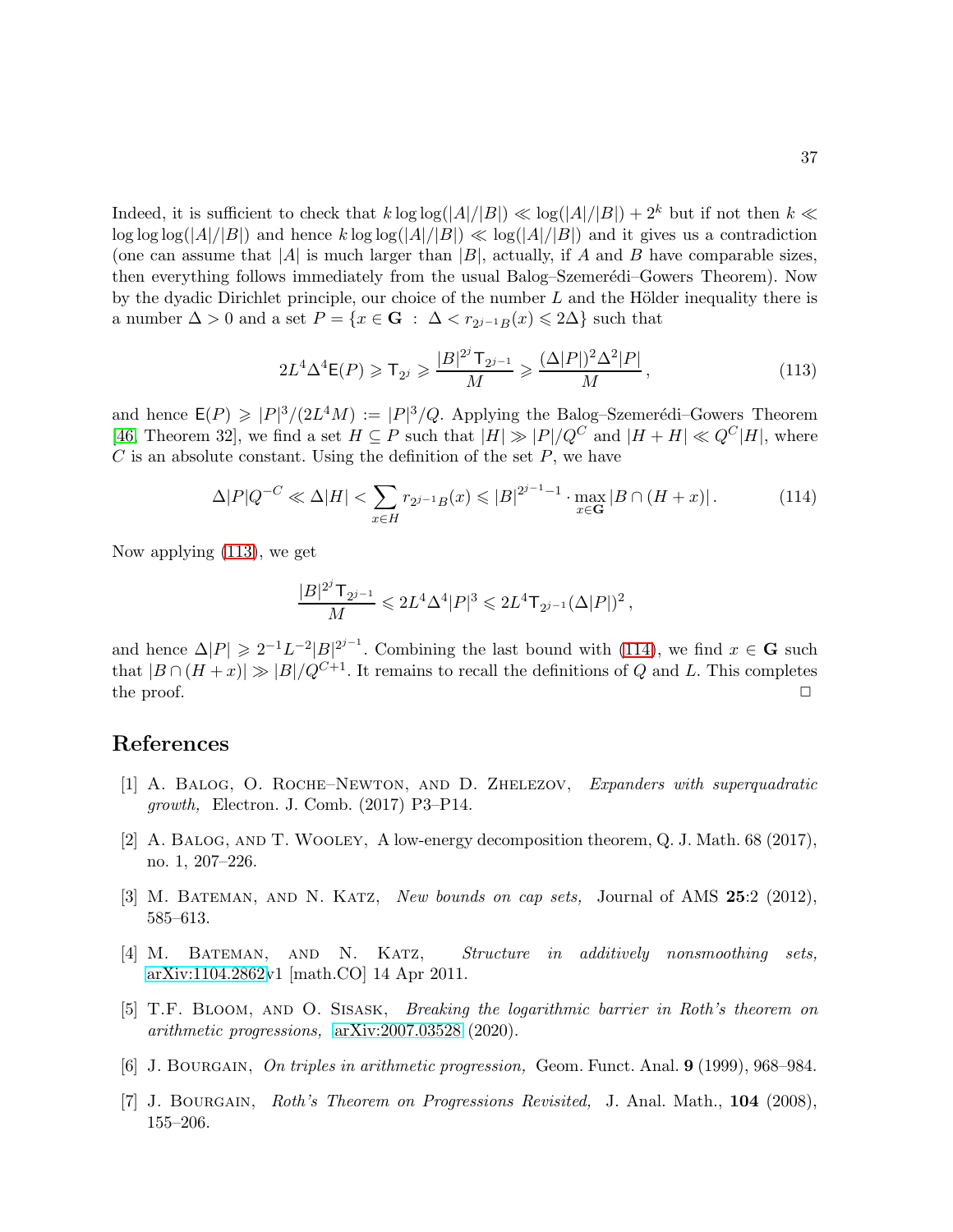- <span id="page-37-5"></span><span id="page-37-3"></span>[8] J. BOURGAIN, On the distribution of the residues of small multiplicative subgroups of  $\mathbb{F}_p$ , Israel Journal of Mathematics 172.1 (2009): 61–74.
- <span id="page-37-13"></span>[9] J. BOURGAIN, AND M.C. CHANG, On the size of k-fold sum and product sets of integers, J. Amer. Math. Soc. 17 (2004), no. 2, 473–497.
- <span id="page-37-14"></span>[10] P.J. Bradshaw, Growth in Sumsets of Higher Convex Functions, [arXiv:2111.03586](http://arxiv.org/abs/2111.03586) (2021).
- <span id="page-37-9"></span>[11] P.J. BRADSHAW, B. HANSON, AND M. RUDNEV, *Higher convexity and iterated second* moment estimates,  $arXiv:2104.11330$  (2021).
- <span id="page-37-7"></span>[12] B. Bukh, Sums of dilates, Combin. Probab. Comput. 17 (2008), 627–639.
- <span id="page-37-0"></span>[13] P. CANDELA, AND H.A. HELFGOTT, On the dimension of additive sets, Acta Arithmetica 167 (2015), 91–100.
- <span id="page-37-6"></span>[14] M.–C. Chang, A polynomial bound in Freiman's theorem, Duke Math. J. 113:3 (2002), 399–419.
- <span id="page-37-12"></span>[15] E. Croot, I.Z. Ruzsa, and T. Schoen, Arithmetic progressions in sparse sumsets, Combinatorial number theory (2007): 157–164.
- <span id="page-37-10"></span>[16] P. ERDOS, On sequences of integers no one of which divides the product of two others and on some related problems, Tomsk. Gos. Univ. Uchen. Zap 2 (1938) 74–82.
- [17] P. ERDOS, AND R. RADO, *Intersection theorems for systems of sets*, Journal of the London Mathematical Society, Second Series, 35 (1): (1960) 85–90
- <span id="page-37-16"></span>[18] P. ERDŐS, AND E. SZEMERÉDI, On sums and products of integers, Studies in pure mathematics. Birkhäuser, Basel, (1983) 213–218.
- <span id="page-37-11"></span><span id="page-37-2"></span>[19] G. Freiman, Foundations of a structural theory of set addition, volume 37 of Mathematical Monograph. Amer. Math. Soc., 1973.
- [20] Z. FÜREDI, On maximal intersecting families of finite sets, J. Combin. Theory  $(A)$  28, (1980) 282–289.
- <span id="page-37-1"></span>[21] B. Green, Notes on the Polynomial Freiman-Ruzsa Conjecture, <http://www.maths.bris.ac.uk/mabjg/papers/PFR.pdf>
- <span id="page-37-8"></span>[22] B. Green, D. Matolcsi, I.Z. Ruzsa, G. Shakan, G., and D. Zhelezov, A Weighted Prékopa-Leindler inequality and sumsets with quasicubes, [arXiv:2003.04077.](http://arxiv.org/abs/2003.04077)
- <span id="page-37-15"></span>[23] B. HANSON, OL. ROCHE–NEWTON, AND M. RUDNEV, *Higher convexity and iterated sum* sets, [arXiv:2005.00125](http://arxiv.org/abs/2005.00125) (2020).
- <span id="page-37-4"></span>[24] H. Heilbronn, Lecture notes on additive number theory mod p, Calif. Inst. Technol., 1964.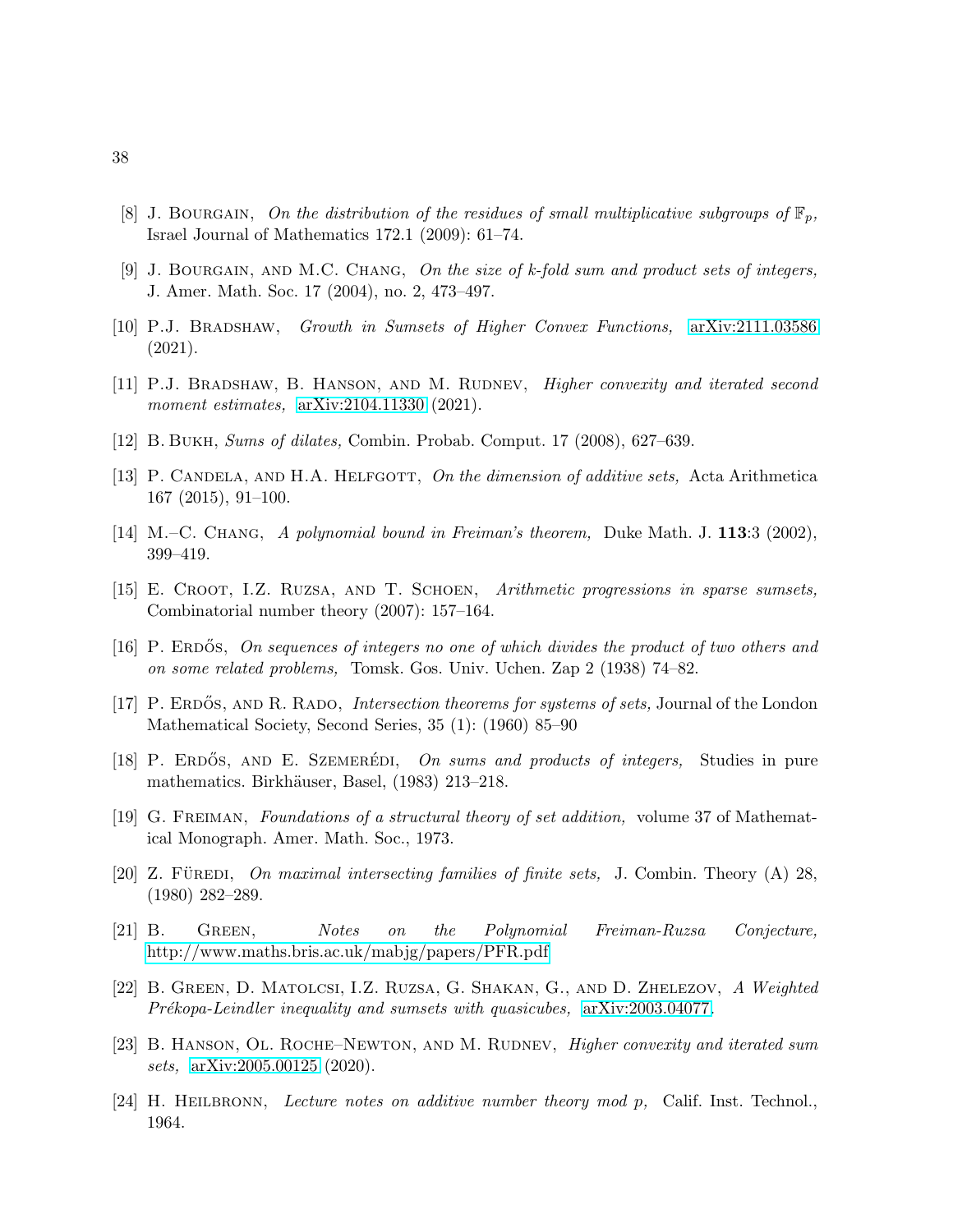- <span id="page-38-7"></span><span id="page-38-1"></span>[25] S.V. Konyagin, On estimates of sums of Gauss and Waring's problem for prime module, Proceedings of the Steklov Institute of Mathematics, 1994, 198, 105–117.
- <span id="page-38-2"></span>[26] S.V. KONYAGIN, AND I.D. SHKREDOV, A quantitative version of the Beurling–Helson theorem, Functional Analysis and Its Applications 49.2 (2015): 110–121.
- <span id="page-38-11"></span>[27] S.V. KONYAGIN, AND I.D. SHKREDOV, On subgraphs of random Cayley sum graphs, European Journal of Combinatorics 70 (2018): 61–74.
- <span id="page-38-12"></span>[28] V.F. Lev, AND R. YUSTER, On the Size of Dissociated Bases, The Electronic Journal of Combinatorics (2011): P117–P117; [arXiv:1005.0155](http://arxiv.org/abs/1005.0155) (2010).
- <span id="page-38-8"></span>[29] D. Matolcsi, I.Z. Ruzsa, G. Shakan, and D. Zhelezov, An Analytic Approach to Cardinalities of Sumsets, Combinatorica (2022): 1–34.
- <span id="page-38-9"></span>[30] A. MUDGAL, *Energy estimates in sum-product and convexity problems, [arXiv:2109.04932.](http://arxiv.org/abs/2109.04932)*
- <span id="page-38-13"></span>[31] Y. JING, AND A. MUDGAL, Finding large additive and multiplicative Sidon sets in sets of integers, [arXiv:2203.13174](http://arxiv.org/abs/2203.13174) [math.NT]
- [32] A. Rao, Coding for Sunflowers, Discrete Analysis (2020):2, 8pp., 11887, DOI: 10.19086/da.11887; [arXiv:1909.04774](http://arxiv.org/abs/1909.04774) (2019).
- <span id="page-38-17"></span><span id="page-38-0"></span>[33] W. RUDIN, Fourier analysis on groups, Wiley 1990 (reprint of the 1962 original).
- <span id="page-38-3"></span>[34] M. RUDNEV, AND I.D. SHKREDOV, Mathematika, accepted; DOI:  $10.1112/mtk.12120$
- <span id="page-38-4"></span>[35] T. SANDERS, Structure in sets with logarithmic doubling, Canad. Math. Bull., 56:2 (2013), 412–423.
- <span id="page-38-14"></span>[36] T. SANDERS, On Roth's Theorem on Progressions, Ann. of Math. (2) 174 (2011), 619–636.
- <span id="page-38-5"></span>[37] T. SANDERS, On the Bogolubov–Ruzsa Lemma, Anal. PDE 5 (2012), 627–655.
- [38] T. SCHOEN, AND I.D. SHKREDOV, Additive dimension and a theorem of Sanders, J. Aust. Math. Soc., 100:1 (2016), 124–144; doi:10.1017/S1446788715000324.
- <span id="page-38-16"></span><span id="page-38-6"></span>[39] I. D. SHKREDOV, Some new inequalities in additive combinatorics, MJCNT, 3:2 (2013), 237–288.
- [40] I.D. SHKREDOV, Some remarks on the asymmetric sum-product phenomenon, MJCNT, (2018), 101–126, dx.doi.org/10.2140/moscow.2018..101
- <span id="page-38-15"></span>[41] I.D. SHKREDOV, On some applications of GCD sums to Arithmetic Combinatorics, Journal of Number Theory 231 (2022): 433–450.
- <span id="page-38-10"></span>[42] I.D. SHKREDOV, On an application of higher energies to Sidon sets,  $arXiv:2103.14670$ (2021).
- [43] I.D. SHKREDOV, On the multiplicative Chung–Diaconis–Graham process, [arXiv:2106.09615](http://arxiv.org/abs/2106.09615) (2021).